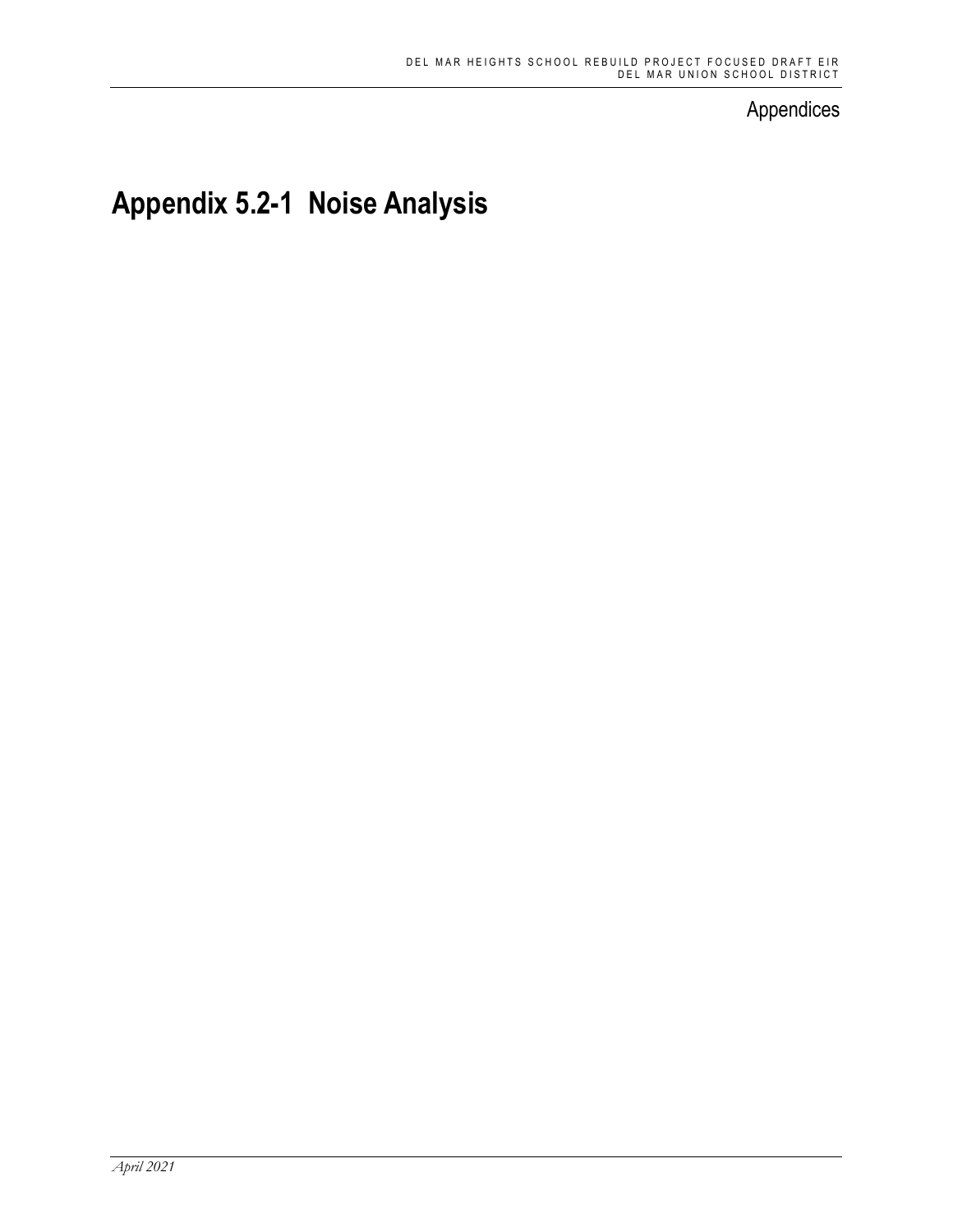## Appendices

*This page intentionally left blank.*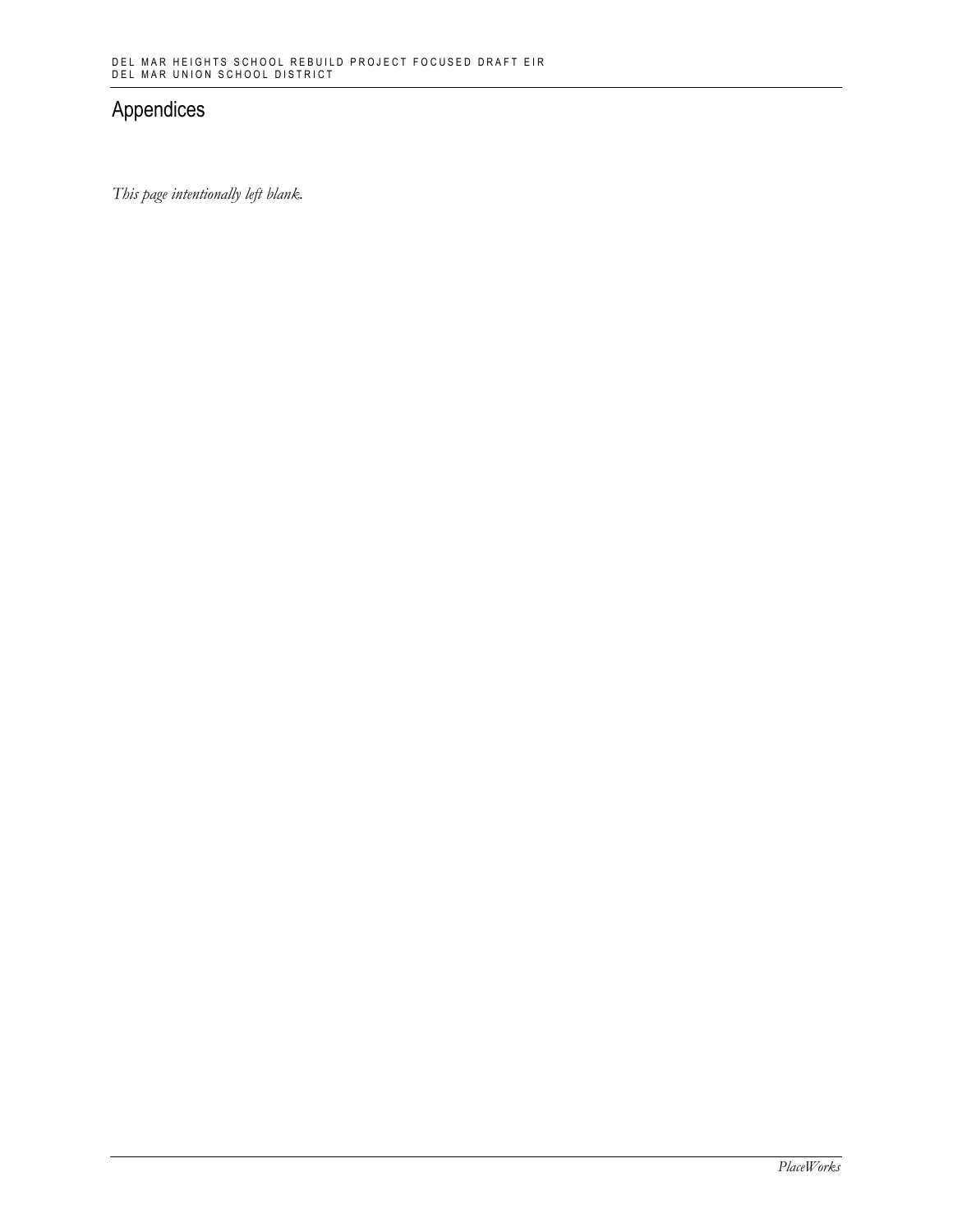**LOCAL REGULATIONS**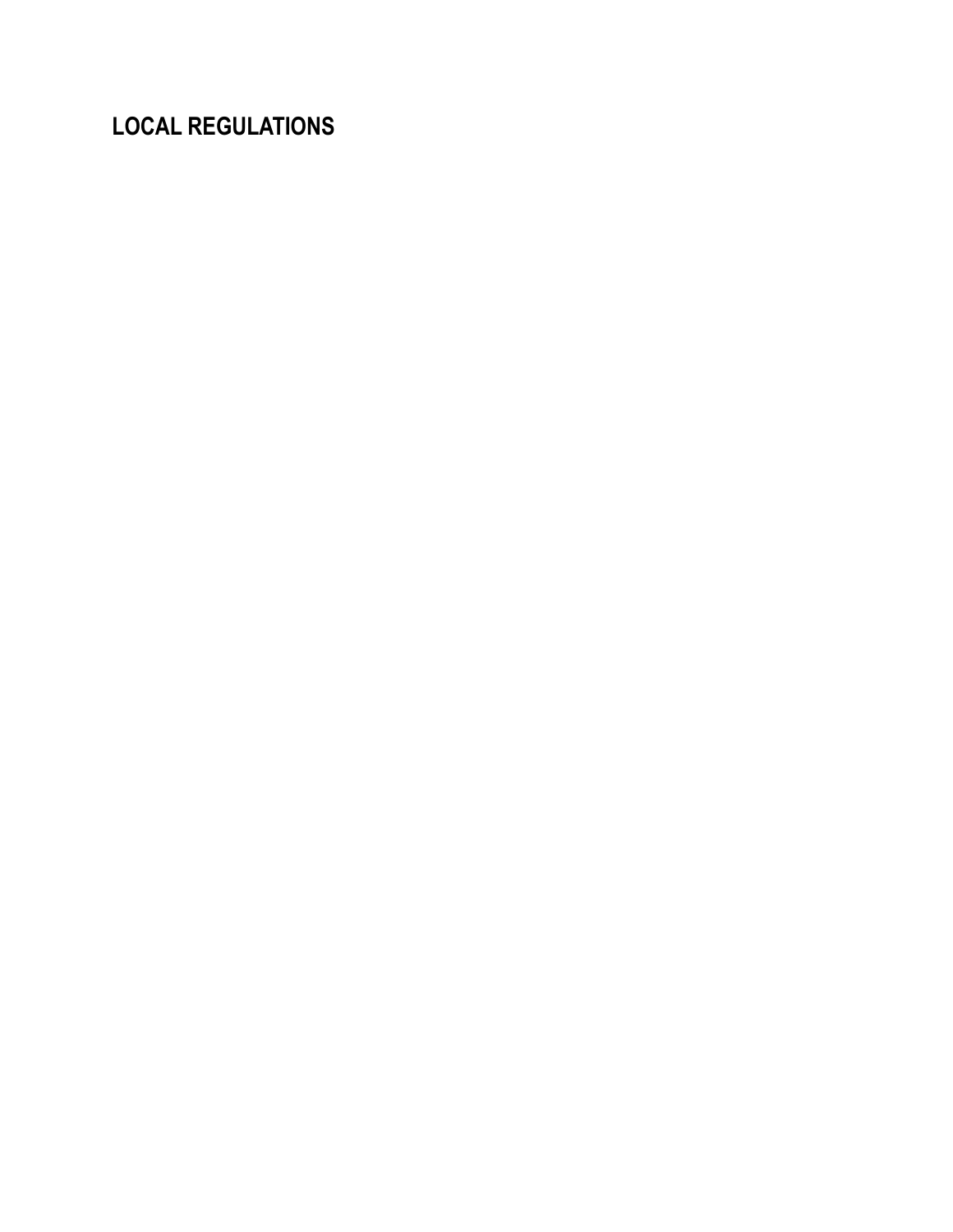*("Noise Abatement and Control" added 9–18–1973 by O–11122 N.S.)* 

**Division 1: General**  *("General" added 9–18–1973 by O–11122 N.S.)* 

## **§59.5.0101 Purpose and Intent**

The Council of The City of San Diego finds and declares that:

- (a) Inadequately controlled noise presents a growing danger to the health and welfare of the residents of the City of San Diego;
- (b) The making and creating of disturbing, excessive, or offensive noises within the jurisdictional limits of the City of San Diego is a condition which has persisted, and the level and frequency of occurrences of such noises continue to increase;
- (c) The making, creation, or continuance of such excessive noises, which are prolonged or unusual in their time, place, and use, affect and are a detriment to the public health, comfort, convenience, safety, welfare, and prosperity of the residents of the City of San Diego;
- (d) Every person is entitled to an environment in which the noise is not detrimental to his or her life, health, or enjoyment of property; and
- (e) The necessity, in the public interest, for the provisions and prohibitions hereinafter contained and enacted is declared to be a matter of legislative determination and public policy, and it is further declared that the provisions and prohibitions hereinafter contained and enacted are in pursuance of and for the purpose of securing and promoting the public health, comfort, convenience, safety, welfare, prosperity, peace, and quiet of the City of San Diego and its inhabitants.

*(Amended 9–22–1976 by O–11916 N.S.)* 

## **§59.5.0102 Definitions**

Whenever the following words and phrases are used in this article, they shall have the meaning ascribed to them in this section:

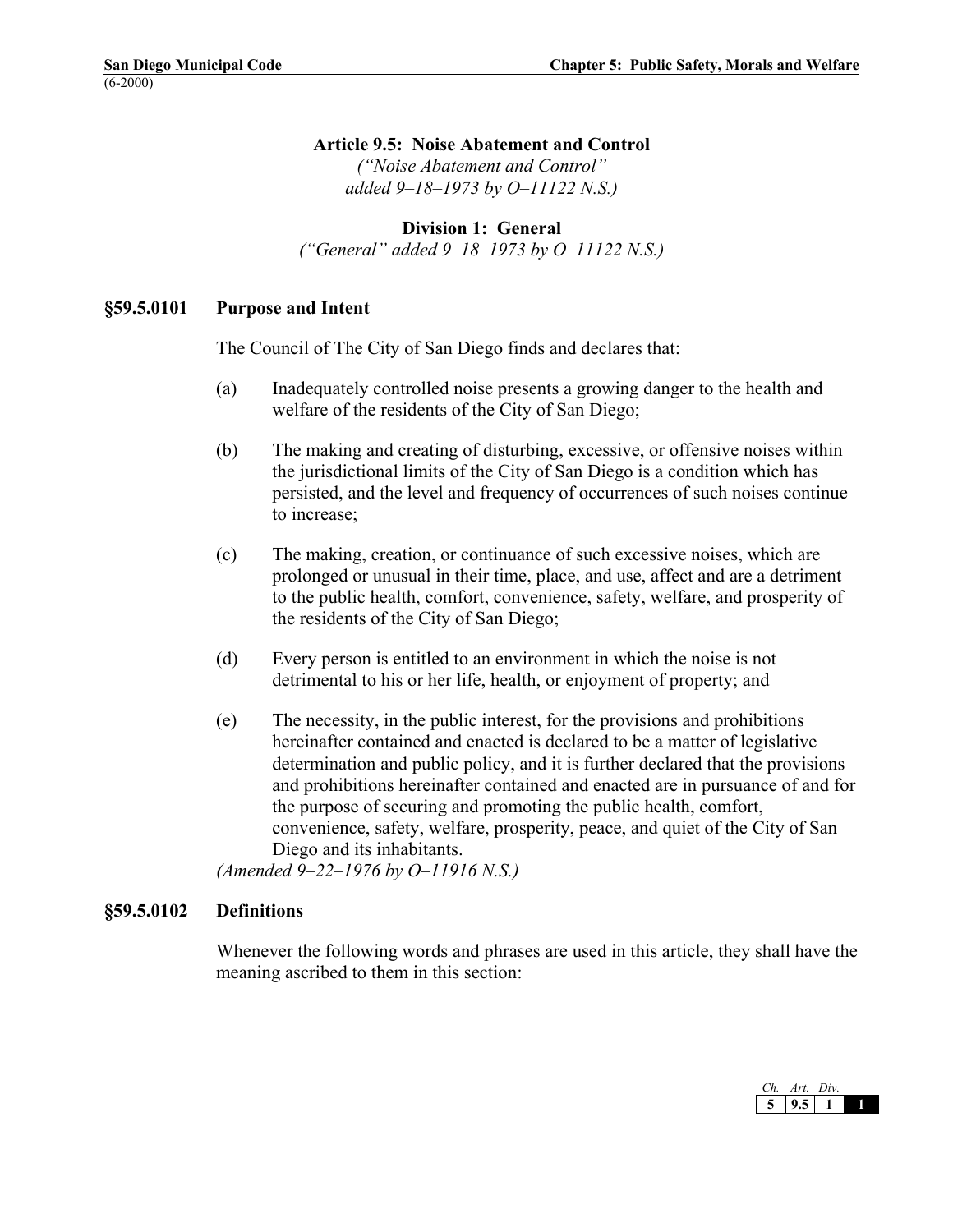- (a) Average Sound Level a sound level typical of the sound levels at a certain place during a given period of time, averaged by the general rule of combination for sound levels, said general rule being set forth in American National Standard Specifications for Sound Level Meters Sl. 4–1971. Average sound level is also called equivalent continuous sound level.
- (b) Community Noise Equivalent Level an average sound level during a 24– hour day, obtained after addition of five (5) decibels to sound levels in the evening from 7:00 p.m. to 10:00 p.m., and after addition of ten (10) decibels to sound levels in the night before 7:00 a.m. and after 10:00 p.m.
- (c) Construction Equipment any tools, machinery, or equipment used in connection with construction operations, including all types of "special construction" equipment as defined in the pertinent sections of the California Vehicle Code when used in the construction process on any construction site, regardless of whether such construction site be located on–highway or off– highway.
- (d) Decibel (dB) a unit measure of sound (noise) level.
- (e) Emergency Work work made necessary to restore property to a safe condition following a public calamity, or work required to protect persons or property from imminent exposure to danger of damage, or work by public or private utilities when restoring utility service.
- (f) Motor Vehicles any and all self–propelled vehicles as defined in the California Vehicle Code, specifically including but not limited to "mini– bikes" and "go–carts."
- (g) Noise Level the same as "sound level." The terms may be used interchangeably herein.
- (h) Person a person, firm, association, copartnership, joint venture, corporation, or any entity, public or private.
- (i) Sound Level in decibels, that quantity measured with a sound level meter as defined herein, by use of the "A" frequency weighting and "fast" time averaging unless some other time averaging is specified.
- (j) Sound Level Meter an instrument for the measurement of sound, including a microphone, an amplifier, an attenuator, networks at least for the standardized frequency weighting A, and an indicating instrument having at

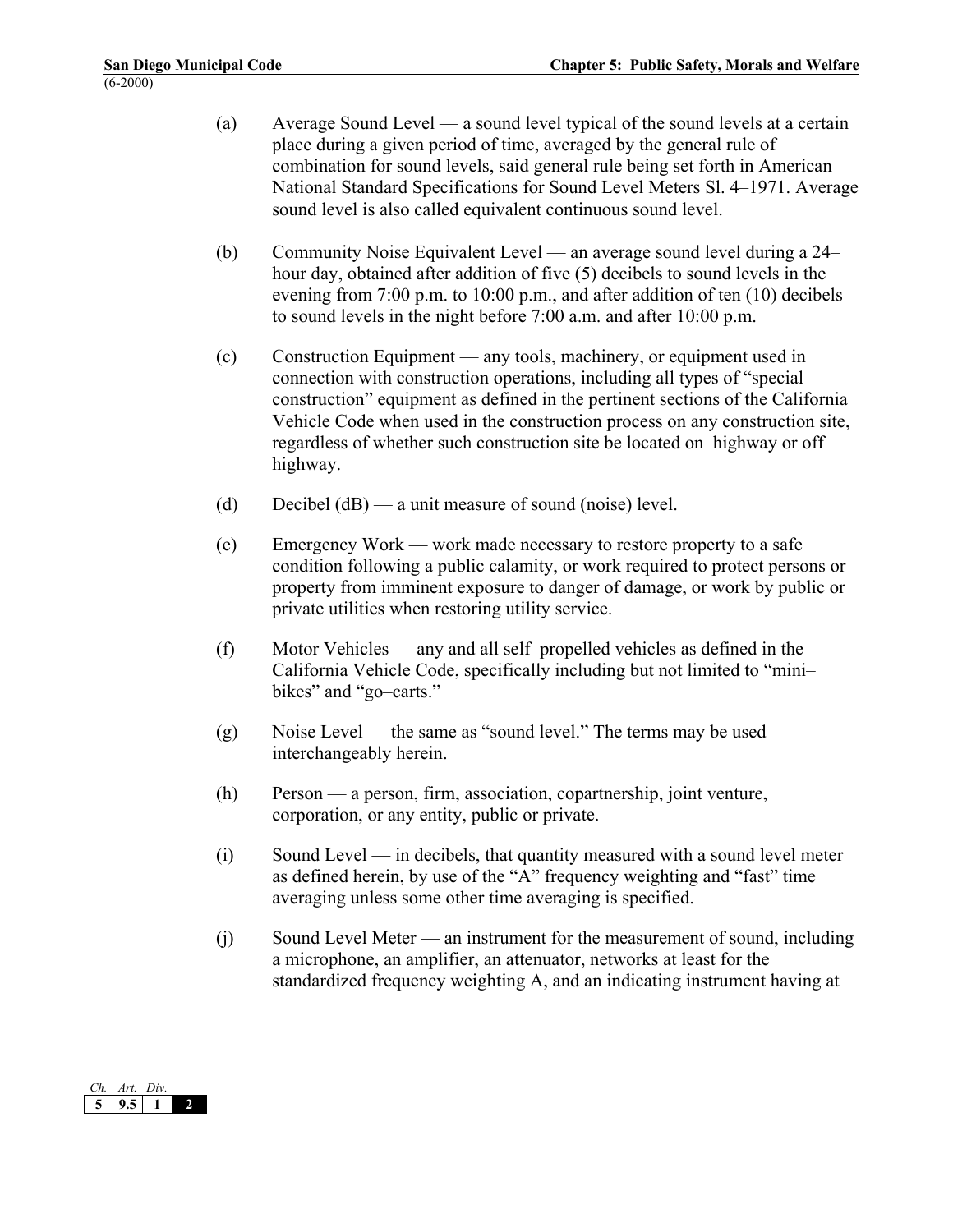least the standardized dynamic characteristic "fast," as specified in American National Standard Specifications for Sound Level Meters Sl. 4–1971 or its successor.

- (k) Sound Amplifying Equipment equipment as specified in Section 33.0203b of the San Diego Municipal Code.
- (l) Disturbing, Excessive or Offensive Noise any sound or noise conflicting with the criteria or levels set forth in this article.
- (m) Supplementary Definitions of Technical Terms definitions of technical terms not defined herein shall be obtained from American National Standard Acoustical Terminology, Sl.1–1960 (R– 1976).

*(Amended 9–22–1976 by O–11916 N.S.)* 

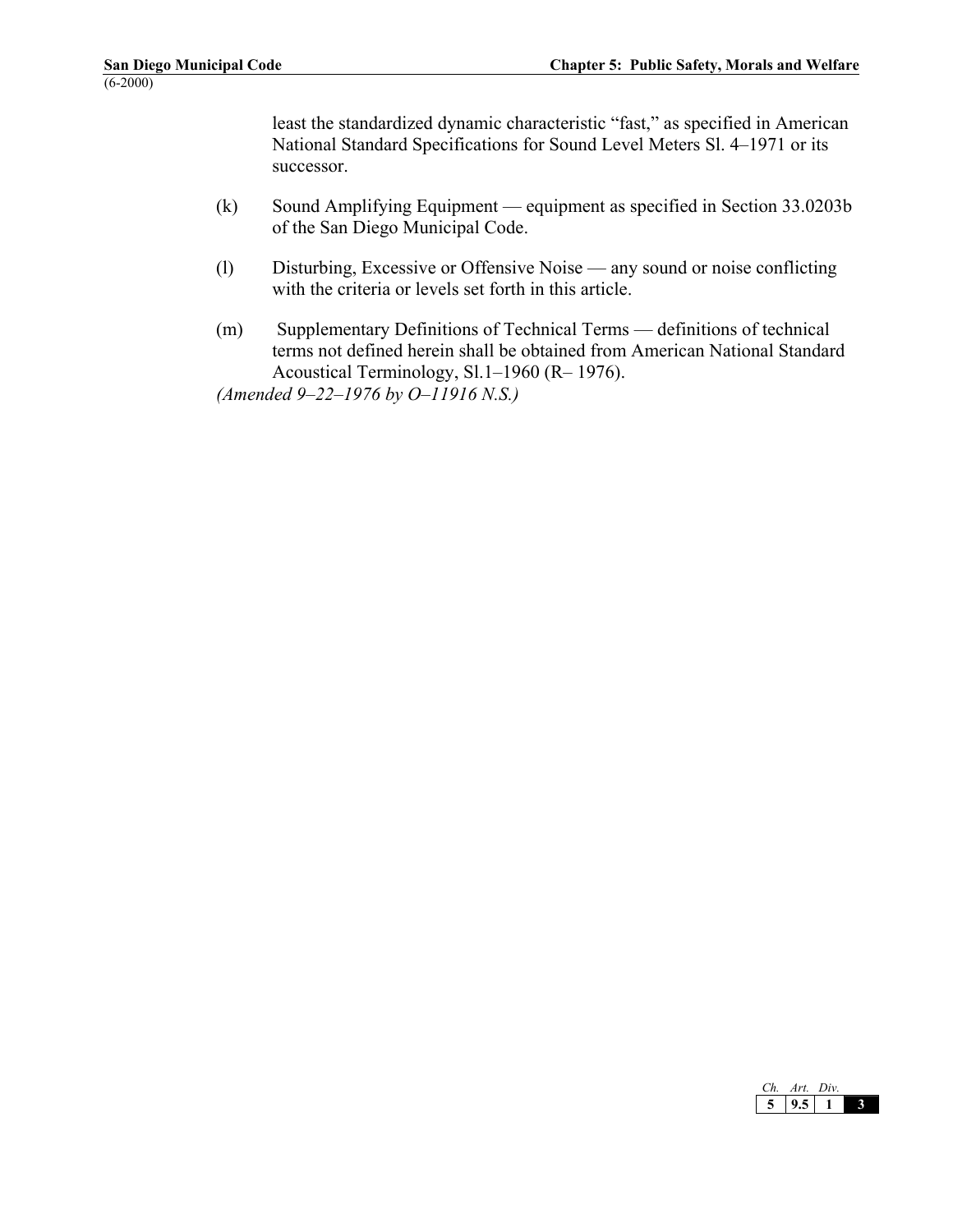**Division 2: Administration**

*("Administration" added 9–18–1973 by O–11122 N.S.)*

## **§59.5.0201 Establishment of Noise Abatement and Control Administrator**

There is hereby established within the Neighborhood Code Compliance Department of The City of San Diego the function of Noise Abatement and Control Administration which shall be administered by the Director of the Neighborhood Code Compliance Department (hereinafter referred to as the "Administrator"). *(Amended 7–25–1994 by O–18088 N.S.)*

## **§59.5.0202 Duties and Responsibilities of the Noise Abatement Administrator**

- (a) The Administrator and his staff have the responsibility of regulating and controlling the emission of all excessive or offensive noises within the City of San Diego and shall take such action, subject to the provisions of this article, as is reasonable and necessary to abate noise. The Administrator shall coordinate the activities of all City departments relating to noise control and reduction in those activities carried out by the various departments, including the Environmental Impact Report review process relating to noise pollution. The Administrator may exercise or delegate any of the functions, powers and duties vested in his office or in the administration of his office.
- (b) The Administrator is expressly charged:
	- (1) To make any necessary investigations, inspections, or studies which, in his opinion, are necessary for the purpose of enforcing the provisions of this article or controlling or abating a disturbing, excessive or offensive noise. Information derived from noise studies shall be made available to the public upon request.
	- (2) To institute necessary proceedings to prosecute violations of this article and to compel the prevention and abatement of disturbing, excessive, or offensive noise, and as further set forth in Division 6 of this article.
	- *Ch. Art. Div.* **5 9.5 2 1** (3) To allow exceptions to the requirements of this article, subject to conditions, when practical difficulties or unnecessary hardship involved in carrying out this article exist, if the exception will not be contrary to the purpose and intent of this article or detrimental to the public health, safety, and general welfare of the citizens of the City of San Diego.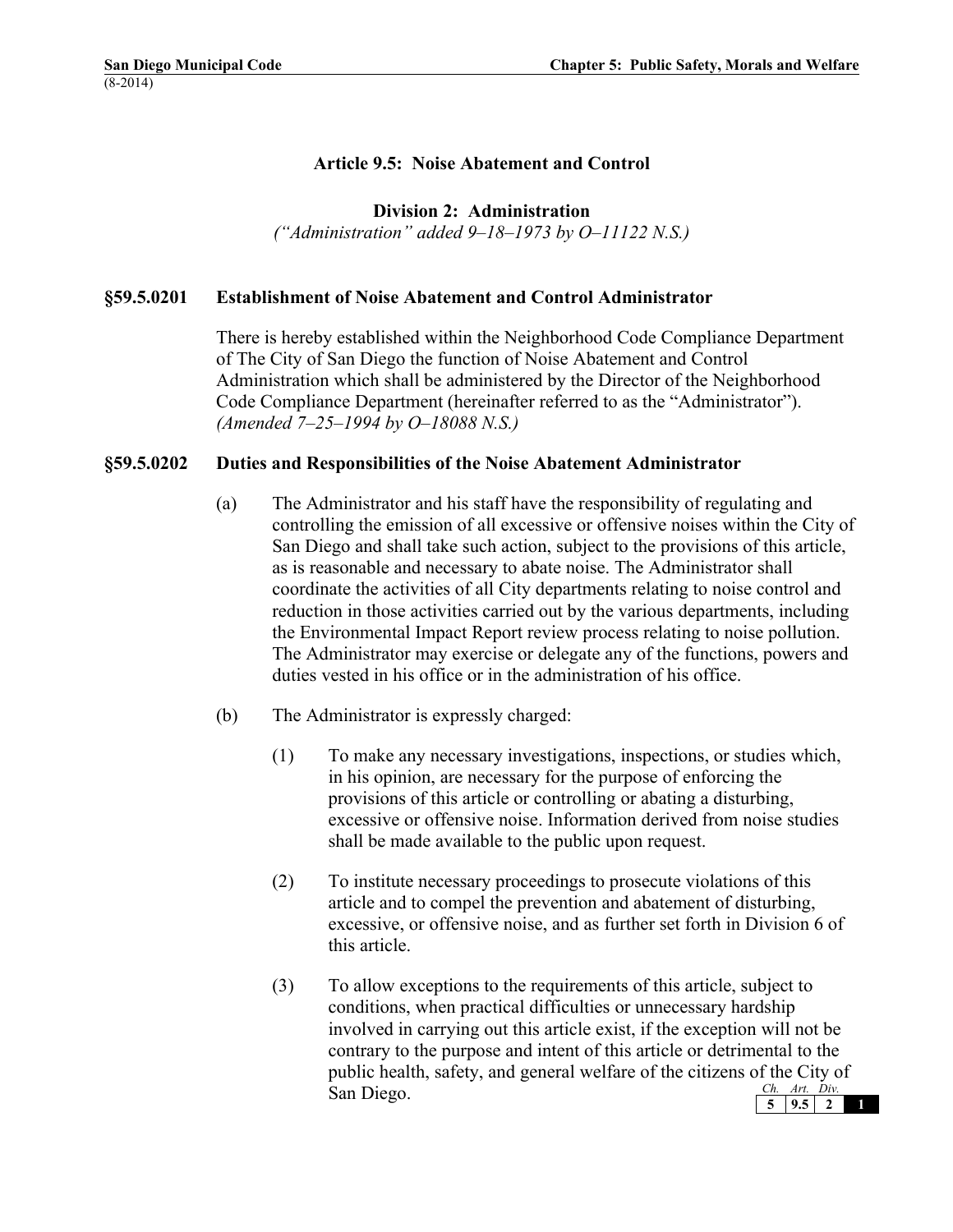4) To do any and all other acts which may be necessary for the successful prosecution of the purposes of this article and such other acts as may be specifically enumerated herein as duties.

*("Duties and Responsibilities of the Administrator Noise Abatement" retitled and amended 11–18–1997 by O–18439 N.S.) (Retitled to "Duties and Responsibilities of the Noise Abatement Administrator" and amended 6-18-2013 by O-20261 N.S.; effective 7-19-2013.)*

## **§59.5.0205 Inspection by Administrator**

- (a) The Administrator may inspect, at any reasonable time and in a reasonable manner, any device or mechanism (1) which is intended to, or which actually does produce sound and (2) which creates or may create any disturbing noise, including, but not limited to, the premises where such device or mechanism is used.
- (b) If entry to premises is denied or refused, the Administrator shall obtain an inspection warrant from a court of a competent jurisdiction. *(Amended 9–22–1976 by O–11916 N.S.)*

*Ch. Art. Div.* **5 9.5 2 2**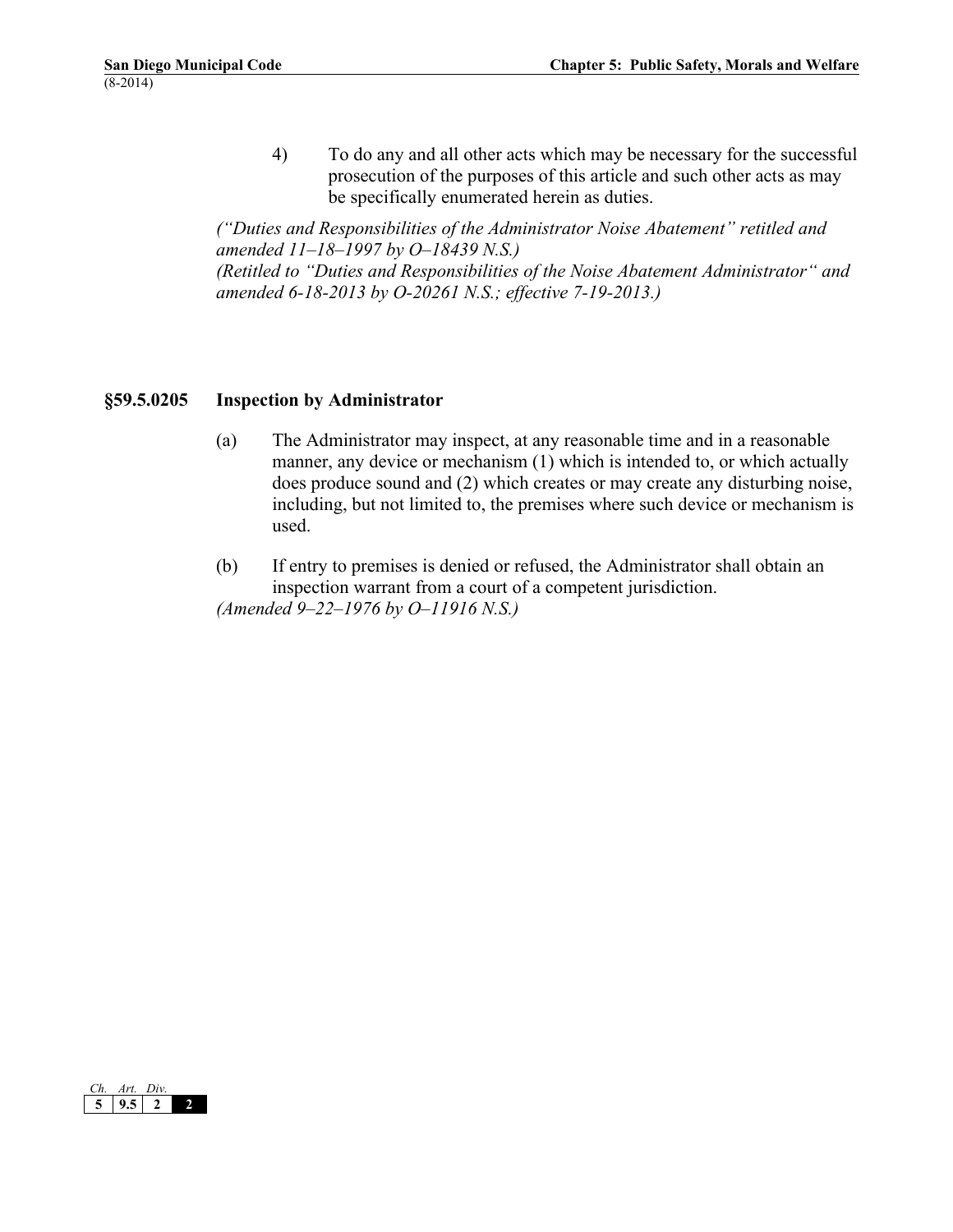## **Division 3: Noise Abatement Contract Compliance**

*("Noise Abatement Contract Compliance" added 9–18–1973 by O–11122 N.S.)* 

#### **§59.5.0301 Contract Provisions**

(a) Contract

As used in this section, the term "contract" shall mean any written agreement or legal instrument whereby The City of San Diego is committed to expend, or does expend, public funds in consideration for work, labor, services, equipment, or any combination of the foregoing, except that the term "contract" shall not include:

- (1) Contracts for financial or other assistance entered into by The City of San Diego with any federal, state or other local governmental entity or agency.
- (2) Contracts, resolutions, indentures, declarations of trust, or other legal instruments authorizing or relating to (a) the purchase of insurance, (b) the authorization, issuance, award and sale of bonds, and (c) certificates of indebtedness, notes, or other fiscal obligations of the City.
- (b) Contract Provisions

No contract shall be awarded or entered into by The City of San Diego unless such contract contains provisions requiring that:

Devices and activities which will be operated, conducted, or constructed pursuant to the contract and which are subject to the provisions of this Code, will be operated, conducted, or constructed without causing a violation of this article.

(c) Regulations

The Administrator may, from time to time, recommend to the City's Purchasing Agent and/or other City departments such specifications for the operation or construction of devices and activities pursuant to City contracts.

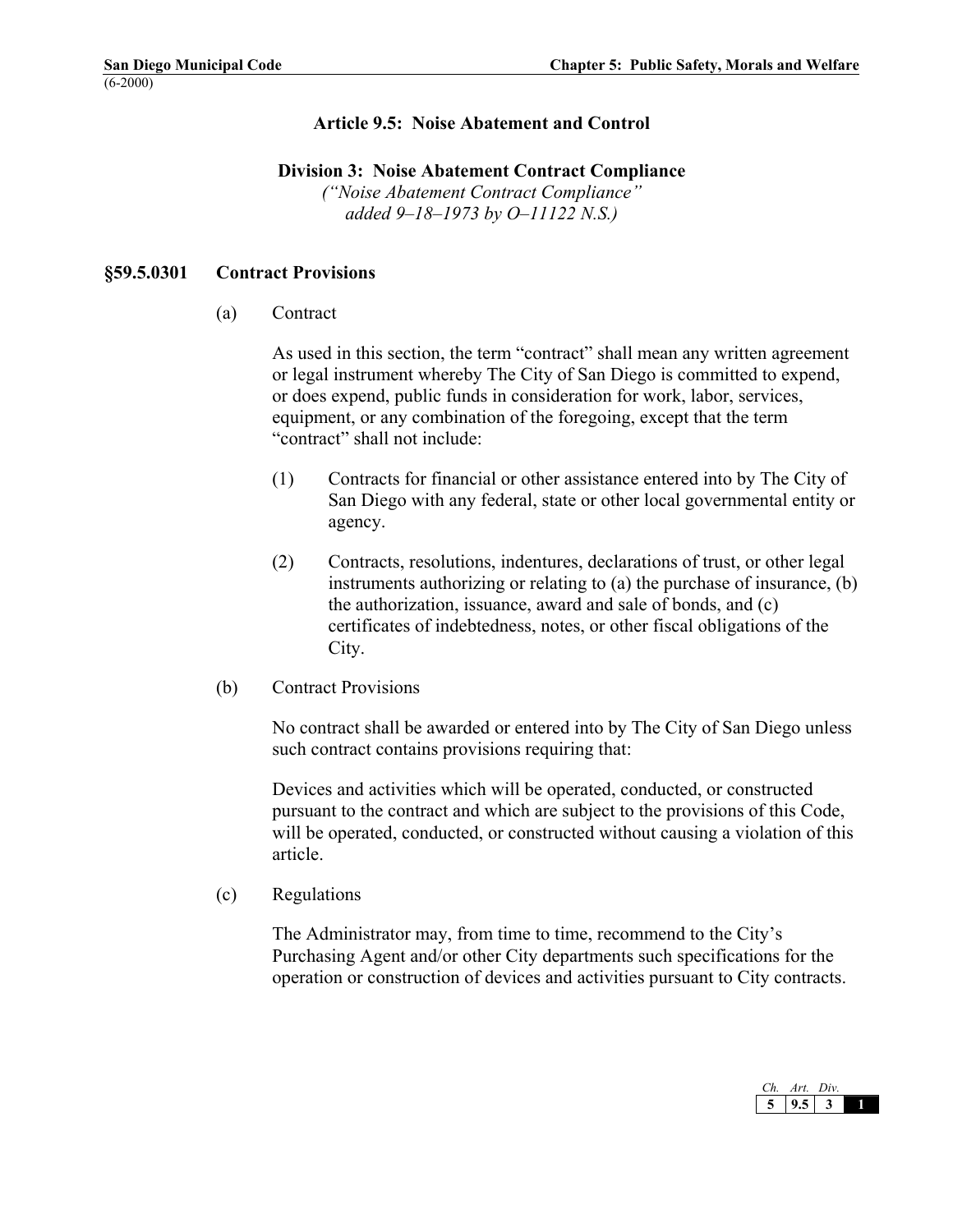The Administrator shall make the recommendations necessary to achieve compliance with the provisions of this section.

- (d) No person shall cause or permit the operations of a device or conducting of an activity in such a way as to violate any provisions of a contract required by this action.
- (e) The provisions of this section shall not apply to those contracts awarded prior to three (3) months from the effective date (October 19, 1973) of this article. *(Amended 9–22–1976 by O–11916 N.S.)*

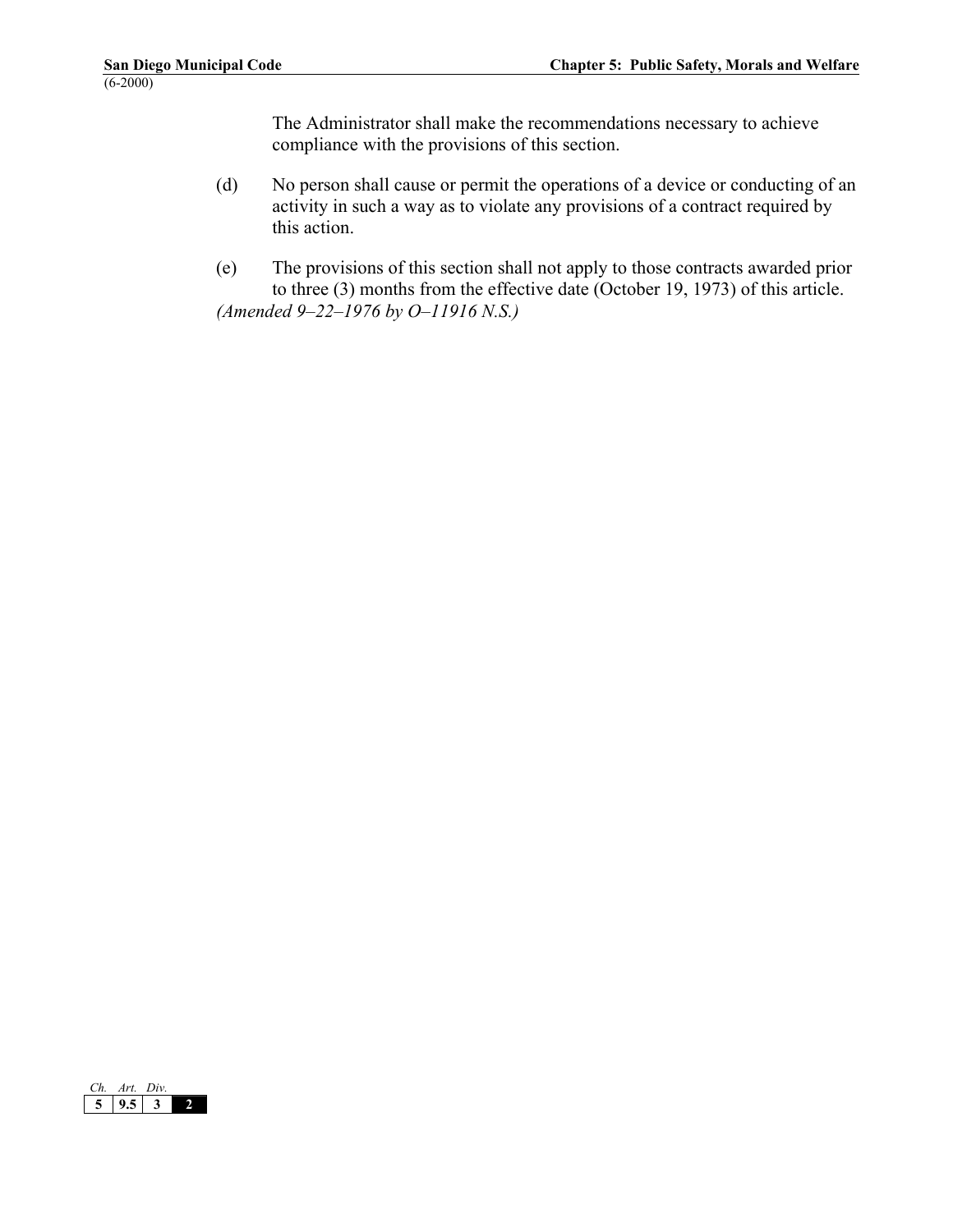### **Division 4: Limits**

*("Noise Level Limits, Standards and Control" added 9–18–1973 by O–11122 N.S.) (Retitled to "Limits" on 9–22–1976 by O–11916 N.S.)*

#### **§59.5.0401 Sound Level Limits**

(a) It shall be unlawful for any person to cause noise by any means to the extent that the one–hour average sound level exceeds the applicable limit given in the following table, at any location in the City of San Diego on or beyond the boundaries of the property on which the noise is produced. The noise subject to these limits is that part of the total noise at the specified location that is due solely to the action of said person.

|    | <b>Land Use</b>            | <b>Time of Day</b> | <b>One-Hour Average</b><br><b>Sound Level</b><br>(decibels) |
|----|----------------------------|--------------------|-------------------------------------------------------------|
| 1. | Single Family Residential  | 7 a.m. to 7 p.m.   | 50                                                          |
|    |                            | 7 p.m. to 10 p.m.  | 45                                                          |
|    |                            | 10 p.m. to 7 a.m.  | 40                                                          |
| 2. | Multi-Family Residential   | 7 a.m. to 7 p.m.   | 55                                                          |
|    | (Up to a maximum density)  | 7 p.m. to 10 p.m.  | 50                                                          |
|    | of 1/2000)                 | 10 p.m. to 7 a.m.  | 45                                                          |
|    | 3. All other Residential   | 7 a.m. to 7 p.m.   | 60                                                          |
|    |                            | 7 p.m. to 10 p.m.  | 55                                                          |
|    |                            | 10 p.m. to 7 a.m.  | 50                                                          |
|    | 4. Commercial              | 7 a.m. to 7 p.m.   | 65                                                          |
|    |                            | 7 p.m. to 10 p.m.  | 60                                                          |
|    |                            | 10 p.m. to 7 a.m.  | 60                                                          |
| 5. | Industrial or Agricultural | any time           | 75                                                          |

#### **TABLE OF APPLICABLE LIMITS**

(b) The sound level limit at a location on a boundary between two zoning districts is the arithmetic mean of the respective limits for the two districts. Permissible construction noise level limits shall be governed by Sections 59.5.0404 of this article.

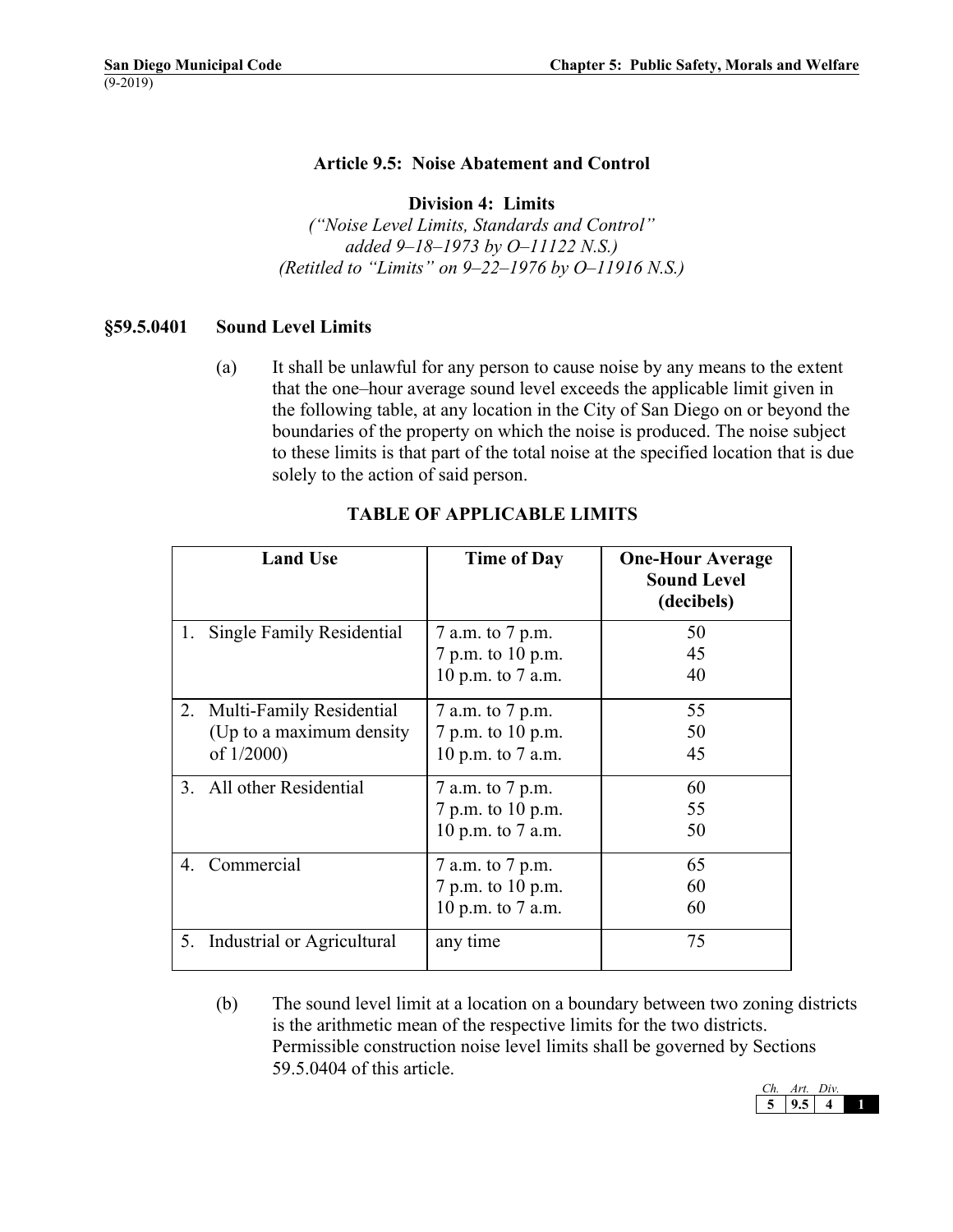- (c) Fixed–location public utility distribution or transmission facilities located on or adjacent to a property line shall be subject to the noise level limits of Part A. of this section, measured at or beyond six feet from the boundary of the easement upon which the equipment is located.
- (d) This section does not apply to firework displays authorized by permit from the Fire Department.
- (e) This section does not apply to noise generated by helicopters at heliports or helistops authorized by a conditional use permit, nor to any roller coaster operated on City–owned parkland.

*(Amended 9–11–1989 by O–17337 N.S.) (Amended 11-28-2005 by O-19446 N.S.; effective 2-9-2006.)*

## **§59.5.0402 Motor Vehicles**

- (a) Off–Highway
	- (1) Except as otherwise provided for in this article, it shall be unlawful to operate any motor vehicle of any type on any site, other than on a public street or highway as defined in the California Vehicle Code, in any manner so as to cause noise in excess of those noise levels permitted for on– highway motor vehicles as specified in the table for "45 mile– per–hour or less speed limits" contained in Section 23130 of the California Vehicle Code, and as corrected for distances set forth in subsection A.2. below.
	- (2) Corrections

The maximum noise level as the off–highway vehicle passes may be measured at a distance of other than fifty (50) feet from the center line of travel, provided the measurement is further adjusted by adding algebraically the applicable correction as follows:

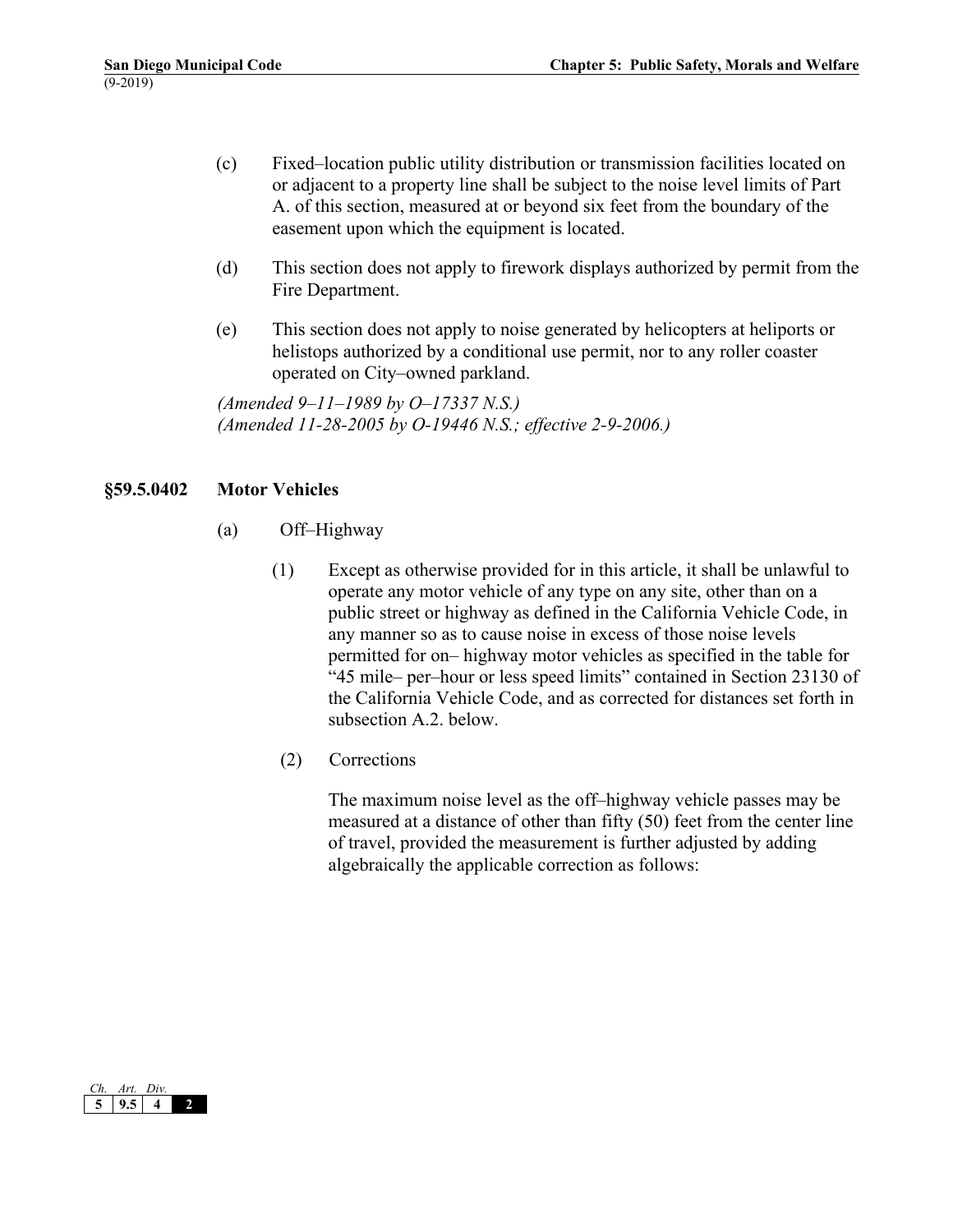| <b>Distance (Feet)</b>        | Correction<br>(decibels) |
|-------------------------------|--------------------------|
| 25                            | $-6$                     |
| 28                            | $-5$                     |
| 32                            | $-4$                     |
| 35                            | $-3$                     |
| 40                            | $-2$                     |
| 45                            | $-1$                     |
| 50<br>(preferred<br>distance) | $\overline{0}$           |
| 56                            | $+1$                     |
| 63                            | $+2$                     |
| 70                            | $+3$                     |
| 80                            | $+4$                     |
| 90                            | $+5$                     |
| 100                           | $+6$                     |

- (3) A measured noise level thus corrected shall be deemed in violation of this section if it exceeds the applicable noise–level limit as specified above.
- (b) Nothing in this section shall apply to authorized emergency vehicles when being used in emergency situations, including the blowing of sirens and/or horns.

*("Motor Vehicles" renumbered from Sec. 59.5.0403 on 9–22–1976 by O–11916 N.S.)*

## **§59.5.0403 Watercraft**

Violations for excessive noise of watercraft operating in waters under the jurisdiction of The City of San Diego shall be prosecuted under applicable provisions of the California Harbors and Navigation Code. Permits issued by The City of San Diego for the operation of watercraft not in compliance with noise criteria of the Harbors and Navigation Code shall be reviewed and approved by the Administrator prior to issuance.

*("Watercraft" renumbered from Sec. 59.5.0407 and amended 9–22–1976 by O-11916 N.S.)*

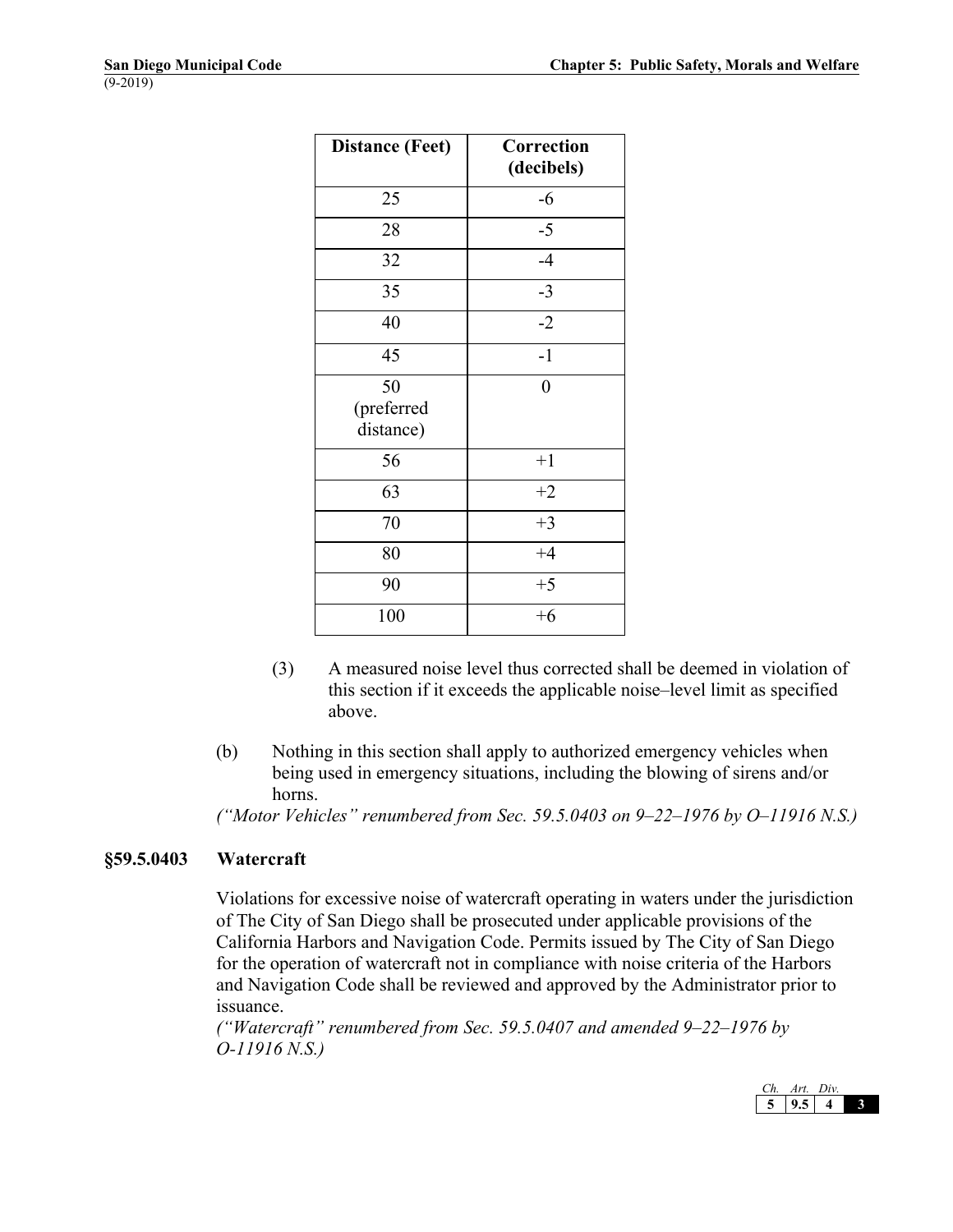## **§59.5.0404 Construction Noise**

- (a) It shall be unlawful for any person, between the hours of 7:00 p.m. of any day and 7:00 a.m. of the following day, or on legal holidays as specified in Section 21.0104 of the San Diego Municipal Code, with exception of Columbus Day and Washington's Birthday, or on Sundays, to erect, construct, demolish, excavate for, alter or repair any building or structure in such a manner as to create disturbing, excessive or offensive noise unless a permit has been applied for and granted beforehand by the Noise Abatement and Control Administrator. In granting such permit, the Administrator shall consider whether the construction noise in the vicinity of the proposed work site would be less objectionable at night than during the daytime because of different population densities or different neighboring activities; whether obstruction and interference with traffic particularly on streets of major importance, would be less objectionable at night than during the daytime; whether the type of work to be performed emits noises at such a low level as to not cause significant disturbances in the vicinity of the work site; the character and nature of the neighborhood of the proposed work site; whether great economic hardship would occur if the work were spread over a longer time; whether proposed night work is in the general public interest; and he shall prescribe such conditions, working times, types of construction equipment to be used, and permissible noise levels as he deems to be required in the public interest.
- (b) Except as provided in subsection C. hereof, it shall be unlawful for any person, including The City of San Diego, to conduct any construction activity so as to cause, at or beyond the property lines of any property zoned residential, an average sound level greater than 75 decibels during the 12– hour period from 7:00 a.m. to 7:00 p.m.
- (c) The provisions of subsection B. of this section shall not apply to construction equipment used in connection with emergency work, provided the Administrator is notified within 48 hours after commencement of work.

*(Amended 1–3–1984 by O–16100 N.S.) (Amended 8-9-2019 by O-21114 N.S.; effective 9-8-2019.)*

**[Editors Note:** Amendments as adopted by O-21114 N.S. will not apply within the Coastal Overlay Zone until the California Coastal Commission certifies it as a Local Coastal Program Amendment.

Click the link to view the Strikeout Ordinance highlighting changes to prior language http://docs.sandiego.gov/municode\_strikeout\_ord/O-21114-SO.pdf ]

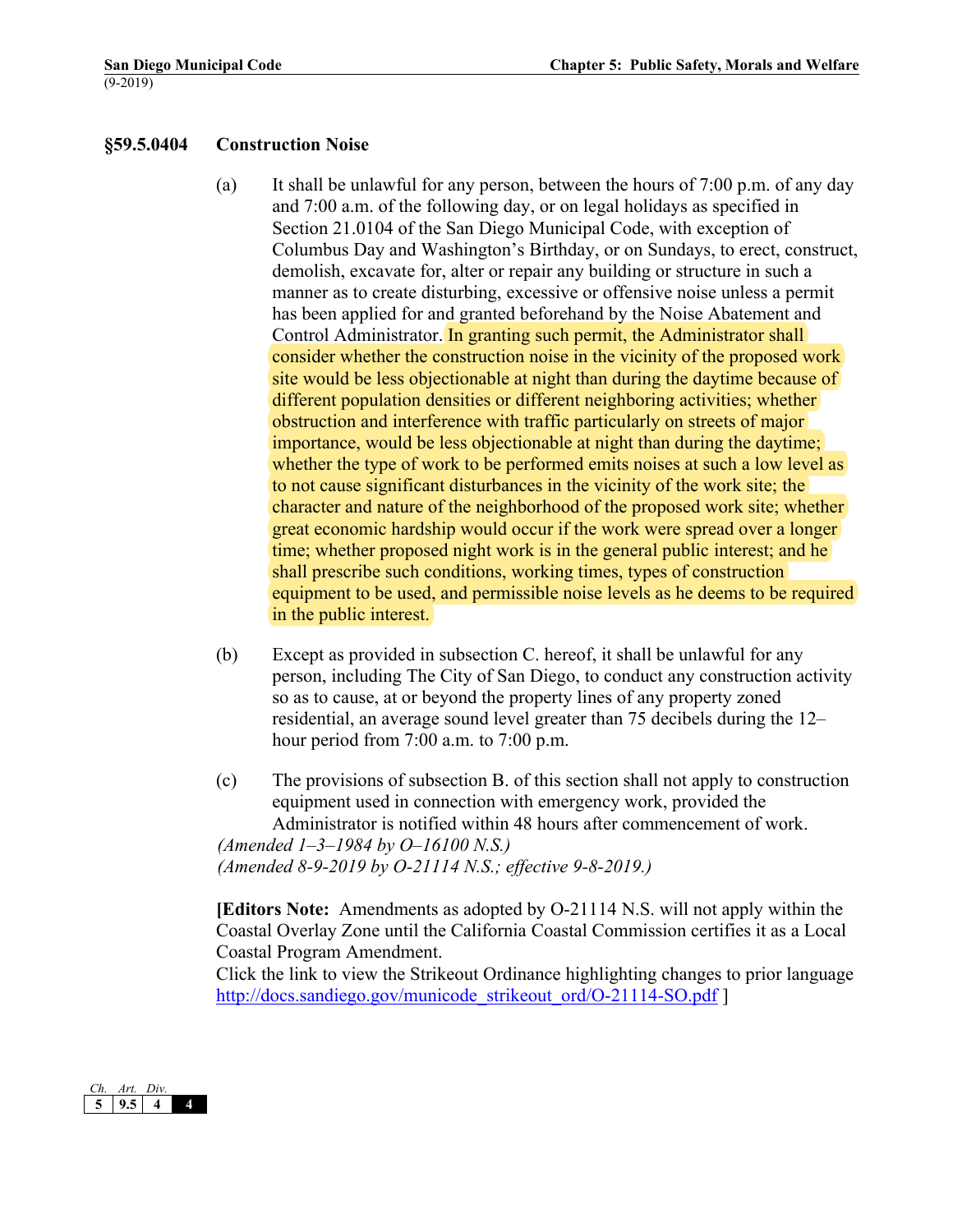## **§59.5.0406 Refuse Vehicles and Parking Lot Sweepers**

No person shall operate or permit to be operated a refuse compacting, processing, or collection vehicle between the hours of 7:00 p.m. to 6:00 a.m. or a parking lot sweeper between the hours of 7:00 p.m. to 7:00 a.m. in any residential area unless a permit has been applied for and granted by the Administrator.

*("Refuse Vehicles" added 9–18–1973 by O–11122 N.S.; amended 9–22–1976 by O–11916 N.S.)*

*(Amended 6-9-2010 by O-19960 N.S.; effective 7-9-2010.)*

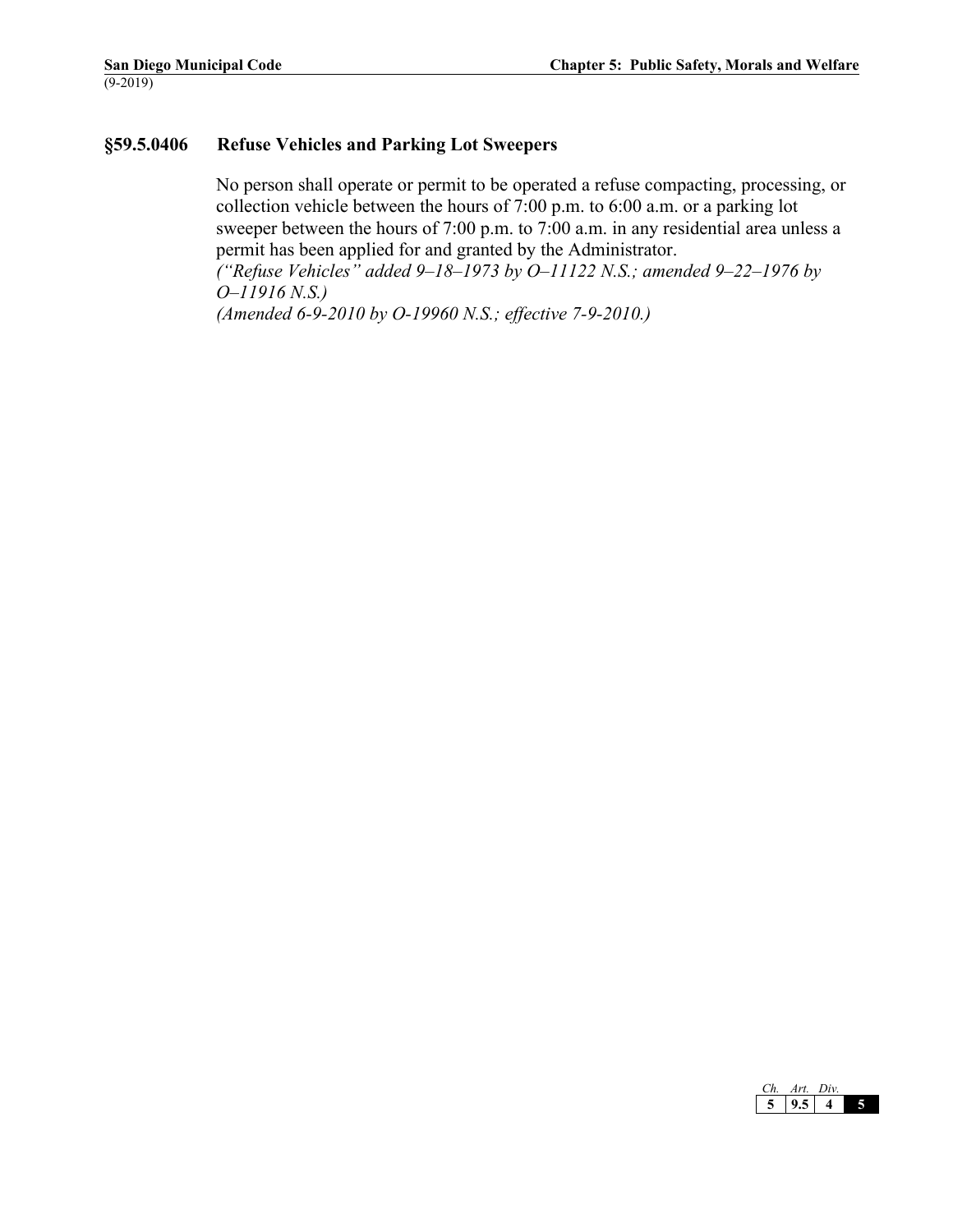## **Division 5: Public Nuisance Noise**

*("General Noise Regulations" added 9–18–1973 by O–11122 N.S.) (Retitled to "Public Nuisance Noise" on 9–22–1976 by O–11916 N.S.)* 

## **§59.5.0501 General Prohibitions**

- (a) It shall be unlawful for any person to make, continue, or cause to be made or continued, within the limits of said City, any disturbing, excessive, or offensive noise which causes discomfort or annoyance to any reasonable person of normal sensitiveness residing in the area.
- (b) The characteristics and conditions which should be considered in determining whether a violation of the provisions of this section exists should include, but not be limited to the following:
	- (1) The level of the noise;
	- (2) Whether the nature of the noise is usual or unusual;
	- (3) Whether the origin of the noise is natural or unnatural;
	- (4) The level of the ambient noise;
	- (5) The proximity of the noise to sleeping facilities;
	- (6) The nature and zoning of the area from which the noise emanates and the area where it is received;
	- (7) The time of day or night the noise occurs;
	- (8) The duration of the noise; and

(9) Whether the noise is recurrent, intermittent, or constant. *(Amended 1–3–1984 by O–16100 N.S.)* 

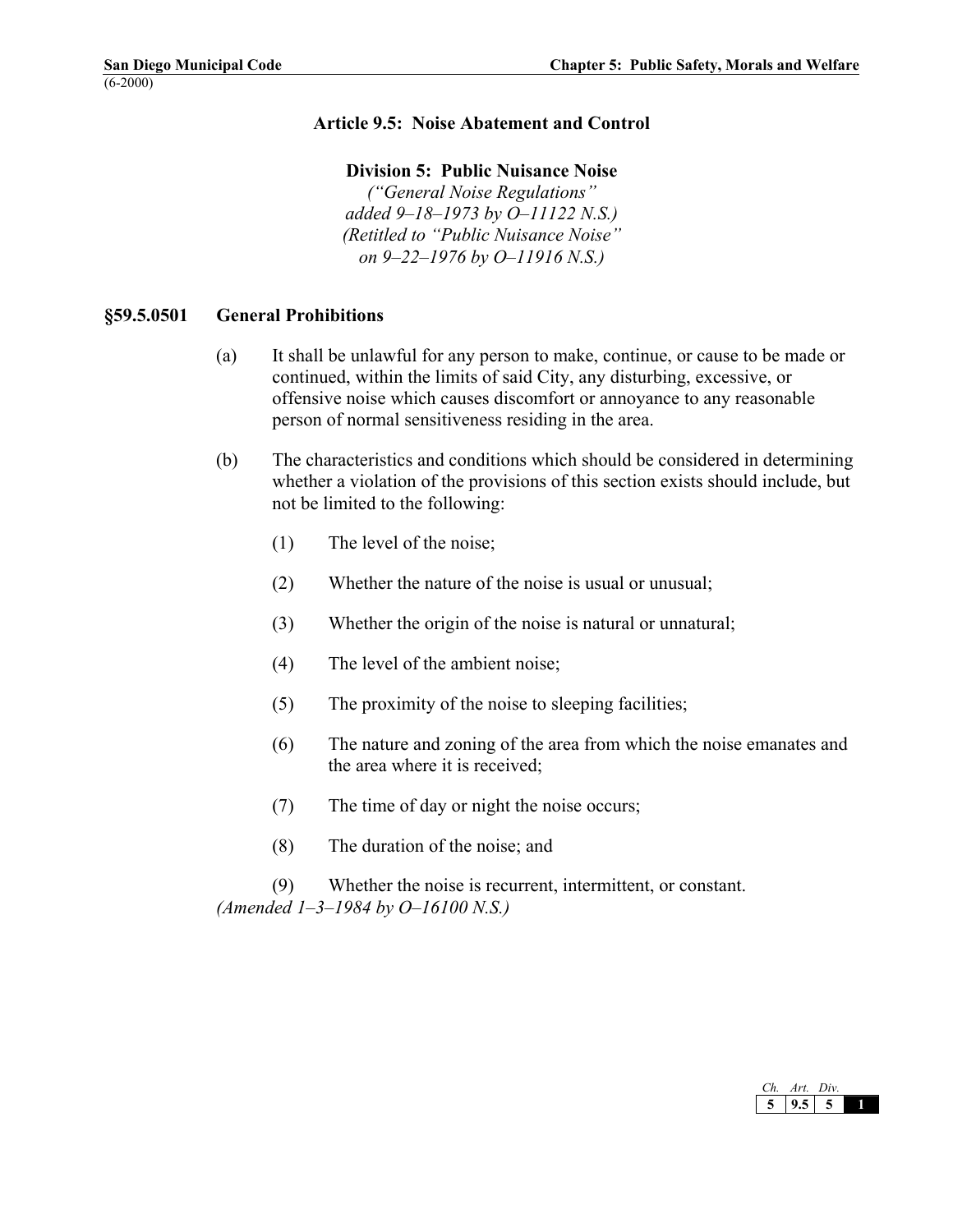## **§59.5.0502 Disturbing, Excessive, Offensive Noises — Declaration of Certain Acts Constituting**

The following activities, among others, are declared to cause disturbing, excessive or offensive noises in violation of this section and are unlawful, namely:

(a) Horns, Signaling Devices, etc.

Unnecessary use or operation of horns, signaling devices, or other similar devices, on automobiles, motorcycles, or any other vehicle.

- (b) Radios, Television Sets, Phonographs, Loud Speaking Amplifiers and Similar **Devices** 
	- (1) Uses Restricted

The use or operation of any sound production or reproduction device, radio receiving set, musical instrument, drums, phonograph, television set, loud speakers and sound amplifier or other similar machine or device for the producing or reproducing of sound in such a manner as to disturb the peace, quiet, or comfort of any reasonable person of normal sensitivity in any area of the City is prohibited. This provision shall not apply to any participant in a licensed parade, or to any person who has been otherwise duly authorized by The City of San Diego to engage in such conduct.

(2) Prima Facie Violations

Any of the following shall constitute evidence of a prima facie violation of this section:

- (A) The operation of any such sound production or reproduction device, radio receiving set, musical instrument, drum, phonograph, television set, machine, loud speaker and sound amplifier or similar machine or device between the hours of 10:00 p.m. and 8:00 a.m. in such a manner as to be plainly audible at a distance of fifty feet from the building, structure, or vehicle in which it is located.
- (B) The operation of any sound amplifier, which is part of, or connected to, any radio, stereo receiver, compact disc player, cassette tape player, or other similar device when operated in

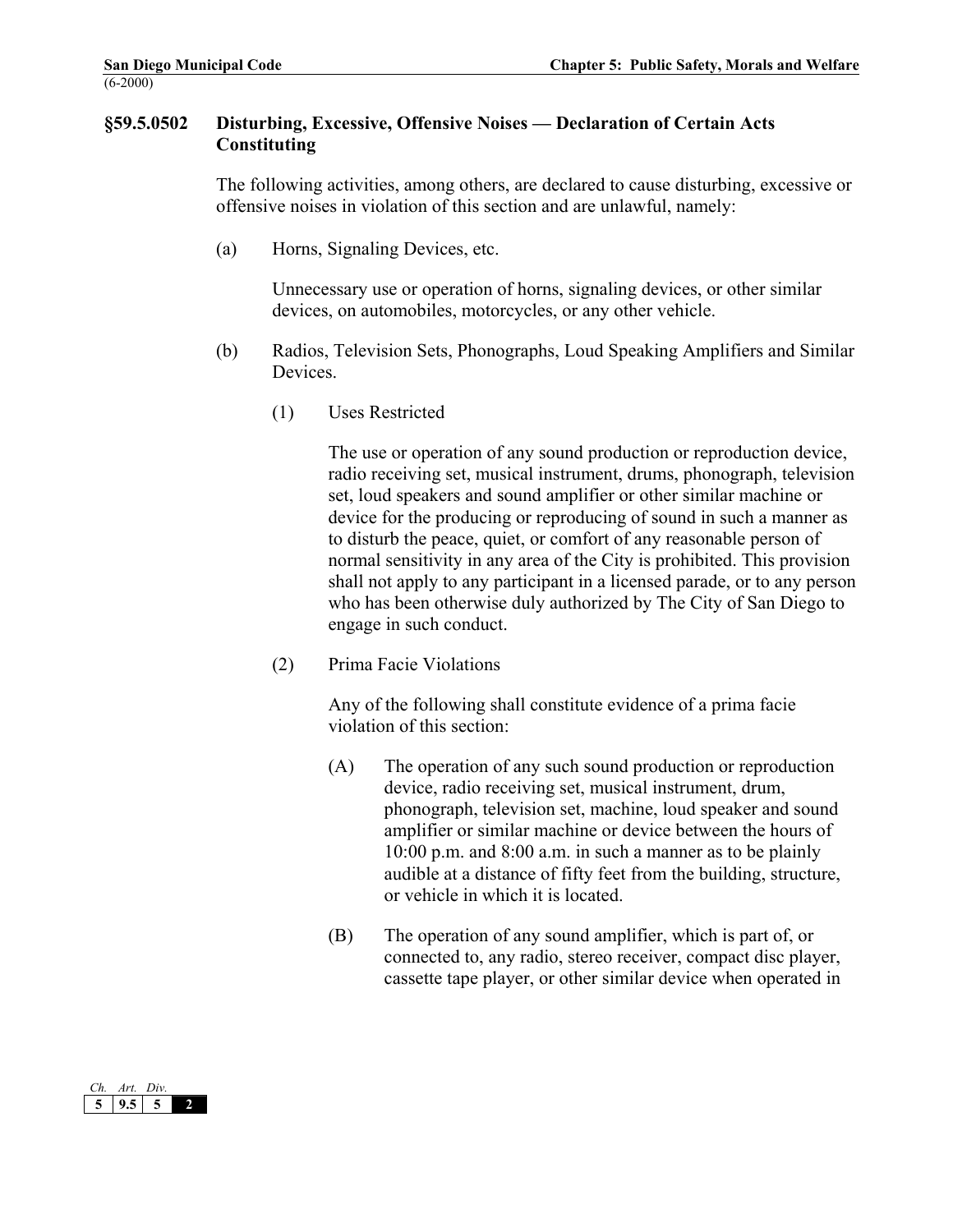such a manner as to be plainly audible at a distance of fifty (50) feet and when operated in such a manner as to cause a person to be aware of vibration accompanying the sound at a distance of fifty (50) feet from the source.

- (3) Enforcement of Prima Facie Violations
	- (A) Any person who is authorized to enforce the provisions of this Article and who encounters evidence of a prima facie violation of this section is empowered to confiscate and impound as evidence, any or all of the components amplifying or transmitting the sound.
	- (B) Any peace officer, as defined in Chapter 4.5 (commencing with Section 830) of the Penal Code, who encounters evidence of a prima facie violation of this section whereby the component(s) amplifying or transmitting the sound are attached to a vehicle may, in accordance with the provisions of California Vehicle Code section 22655.5, impound the vehicle, as containing evidence of a criminal offense, when the amplifying and/or transmitting component(s) cannot be readily removed from the vehicle without damaging the component(s) or vehicle.
- (c) Animals
	- (1) The keeping or maintenance, or the permitting to be kept or maintained upon any premises owned, occupied, or controlled by any person of any animal or animals which by any frequent or long– continued noise, shall cause annoyance or discomfort to a reasonable person of normal sensitiveness in the vicinity.
	- (2) The noise from any such animal or animals that disturbs two or more residents residing in separate residences adjacent to any part of the property on which the subject animal or animals are kept or maintained, or three or more residents residing in separate residences in close proximity to the property on which the subject animal or animals are kept or maintained shall be prima facie evidence of a violation of this section.

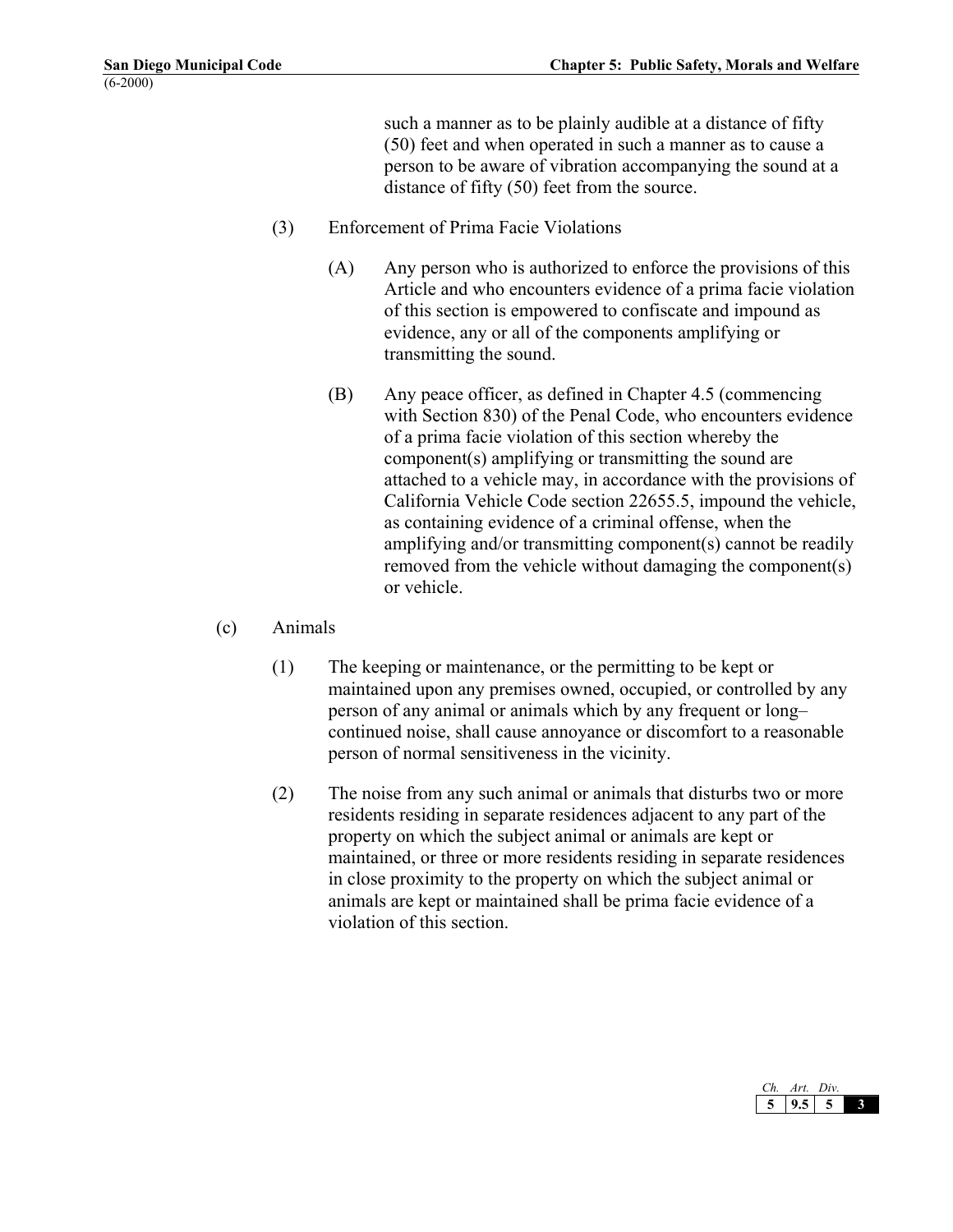(d) Hospitals, Schools, Libraries, Rest Homes, Long–Term Medical or Mental Care Facilities

To make noise adjacent to a hospital, school, library, rest home, or long–term medical or mental care facility, which noise unreasonably interferes with the workings of such institutions or which disturbs or unduly annoys occupants in said institutions.

(e) Playing of Radios on Buses and Trolleys

The operation of any radio, phonograph, or tape player on an urban transit bus or trolley so as to emit noise that is audible to any other person in the vehicle is prohibited.

(f) Playing of Radios, Phonographs, and Other Sound Production or Reproduction Devices in Public Parks and Beach Areas and Public Parking Lots and Streets Adjacent Thereto.

The operation of any radio, phonograph, television set, or any other sound production or reproduction device in any public park or on any public beach or any public parking lot or street adjacent to such park or beach, without the prior written approval of the City Manager or the Administrator, in such a manner that such radio, phonograph, television set or sound production or reproduction device emits a sound level exceeding those found in the following table at any point ten (10) feet or more from the noise source is prohibited:

## **TABLE OF APPLICABLE LIMITS**

- (g) Leaf Blowers
	- (1) A "leaf blower" means any portable, hand–held or back pack, engine powered device with a nozzle that creates a directable airstream which is capable of and intended for moving leaves and light materials.
	- (2) No person shall operate a leaf blower in any residential zoned area between the hours of 7 p.m. and 8 a.m. on weekdays and 5 p.m. and 9

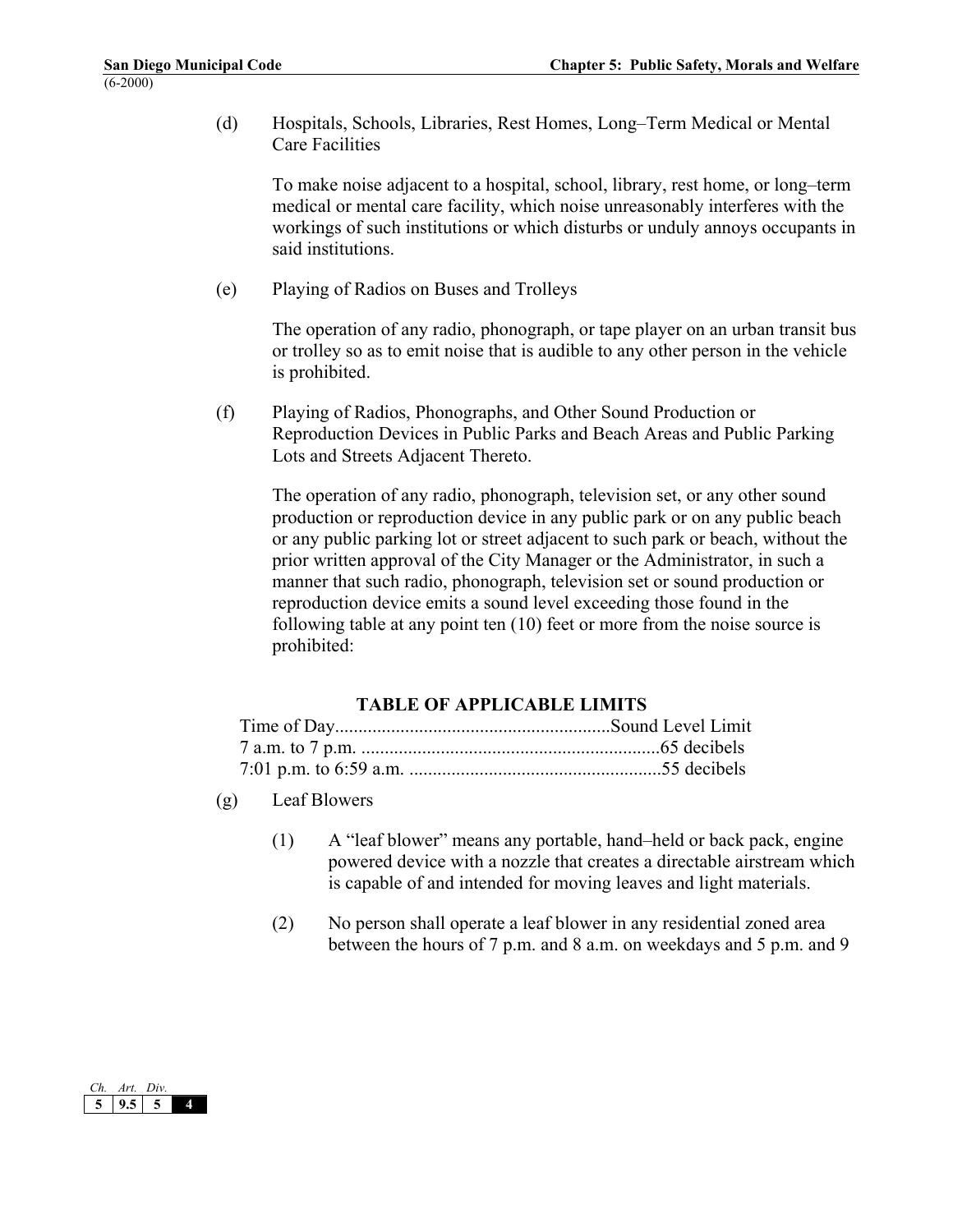a.m. on weekends or on legal holidays specified in section 21.04 of this Code.

- (3) After October 9, 1991 and through June 30, 1993, no person may operate any leaf blower at a sound level in excess of 70 decibels measured at a distance of 50 feet or greater from the point of noise origin. Beginning on July 1, 1993, no person may operate any leaf blower at a sound level in excess of 65 decibels measured at a distance of 50 feet or greater from the point of noise origin.
- (4) Beginning on July 1, 1993, leaf blowers shall be equipped with functional mufflers and an approved sound limiting device required to ensure that the leaf blower is not capable of generating a sound level exceeding any limit prescribed in this section.
- (5) All litter and debris generated by leaf blower operation shall be cleaned up and disposed of in accordance with Chapter 9, Article 4, of this Code.

*(Amended 9–9–1991 by O–17676 N.S.)* 

## **§59.5.0503 Burglar Alarms**

- (a) Audible burglar alarms for structures or motor vehicles are prohibited unless the operation of such burglar alarms can be terminated within 20 minutes of being activated.
- (b) Notwithstanding the requirements of this provision, any member of the Police Department of The City of San Diego shall have the right to take such steps as may be reasonable and necessary to disconnect any such alarm installed in any building, dwelling, or motor vehicle at any time during the period of its activation. On or after thirty (30) days from the effective date of this article, any building, dwelling or motor vehicle upon which a burglar alarm has been installed shall prominently display the telephone number at which communication may be made with the owner of such building, dwelling, or motor vehicle.

*(Amended 1–3–1984 by O–16100 N.S.)* 

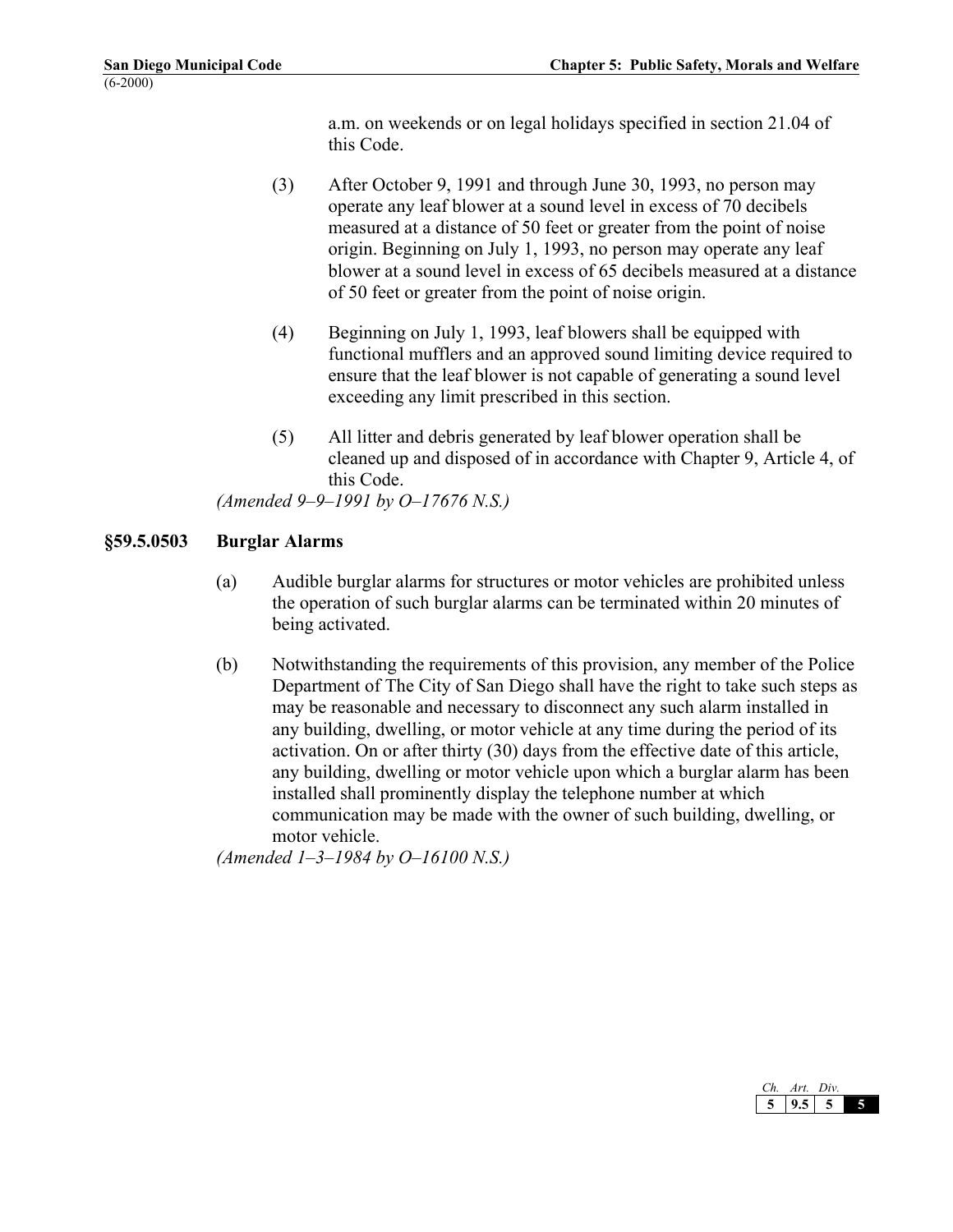## **Division 6: Violations And Enforcement**

*("Violations And Enforcement" added 9–18–1973 by O–11122 N.S.)* 

### **§59.5.0601 Violations: Misdemeanors**

Any person violating any of the provisions of this article shall be deemed guilty of a misdemeanor and upon conviction thereof shall be fined in an amount not exceeding one thousand dollars (\$1000.00) or be imprisoned in the City or County jail for a period not exceeding six (6) months, or by both such fine and imprisonment. Each day such violation is committed or permitted to continue shall constitute a separate offense and shall be punishable as such.

Notwithstanding the above described penalties, following the conviction of a defendant for any prima facie violations of this article, the prosecutor may bring a motion requesting the court to order the destruction of any or all of the components amplifying or transmitting the sound. *(Amended 10–30–1989 by O–17380 N.S.)* 

#### **§59.5.0602 Violations: Additional Remedies: Injunctions**

As an additional remedy, the operation or maintenance of any activity, device, instrument, vehicle or machinery in violation of any provision of this article, which operation or maintenance causes discomfort or annoyance to reasonable persons of normal sensitiveness or which endangers the comfort, repose, health, or peace of residents in the area, shall be deemed, and is declared to be, a public nuisance, and may be subject to abatement summarily by a restraining order or injunction issued by a court of competent jurisdiction.

*(Amended 9–22–1976 by O–11916 N.S.)* 

#### **§59.5.0604 Manner of Enforcement**

Violations of this article shall be prosecuted in the same manner as other misdemeanor violations of the San Diego Municipal Code; however, nothing in this article shall prevent the Administrator, in his enforcement of the provisions of this article for which he is responsible, from making efforts to obtain voluntary compliance by way of warning, notice, or educational means. *("Manner of Enforcement" added 9–18–1973 by O–11122 N.S.)* 

> *Ch. Art. Div.*  **5 9.5 6 1**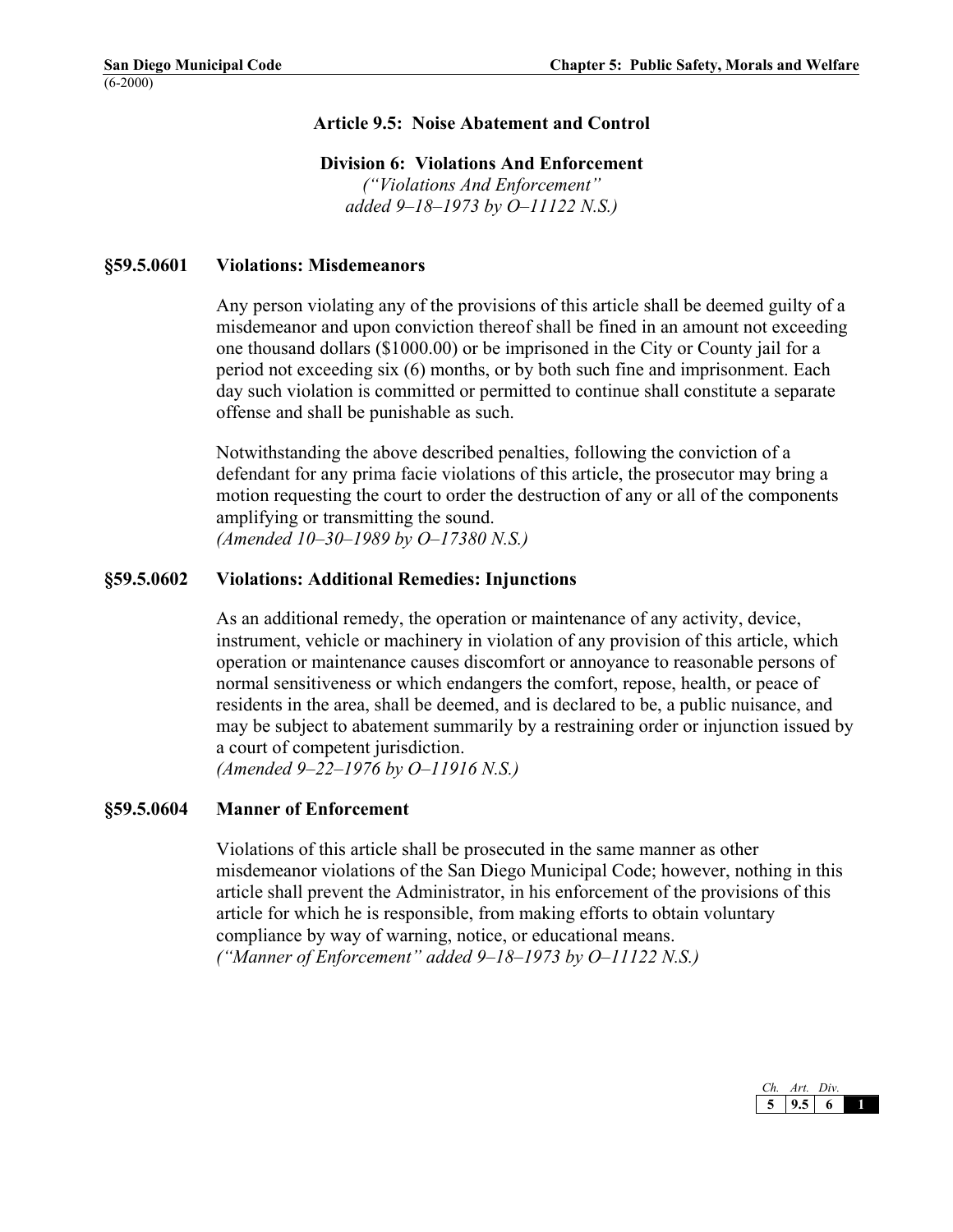### **§59.5.0605 Display of Permits and Other Notices**

Any permit or certificate required herein shall be displayed or maintained on the premises designated on the permit. *("Display of Permits and Other Notices" added 9–18–1973 by O–11122 N.S.)* 

## **§59.5.0606 False and Misleading Statement: Unlawful Reproduction or Alteration of Documents**

- (a) No person shall knowingly make a false or misleading statement or submit a false or misleading document to the Administrator as to any matter within his jurisdiction.
- (b) No person shall make, reproduce, alter, or cause to be made, reproduced, or altered, a permit, certificate, or other document issued by the Administrator or required by this article.

*(Amended 9–22–1976 by O–11916 N.S.)* 

#### **§59.5.0607 Severability**

If any provision, clause, sentence, or paragraph of this article or the application thereof to any person or circumstances shall be held invalid, such invalidity shall not affect the other provisions or applications of the provisions of this article which can be given effect without the invalid provision or application, and to this end the provisions of this article are hereby declared to be severable. *("Severability" added 9–22–1976 by O–11916 N.S.)* 

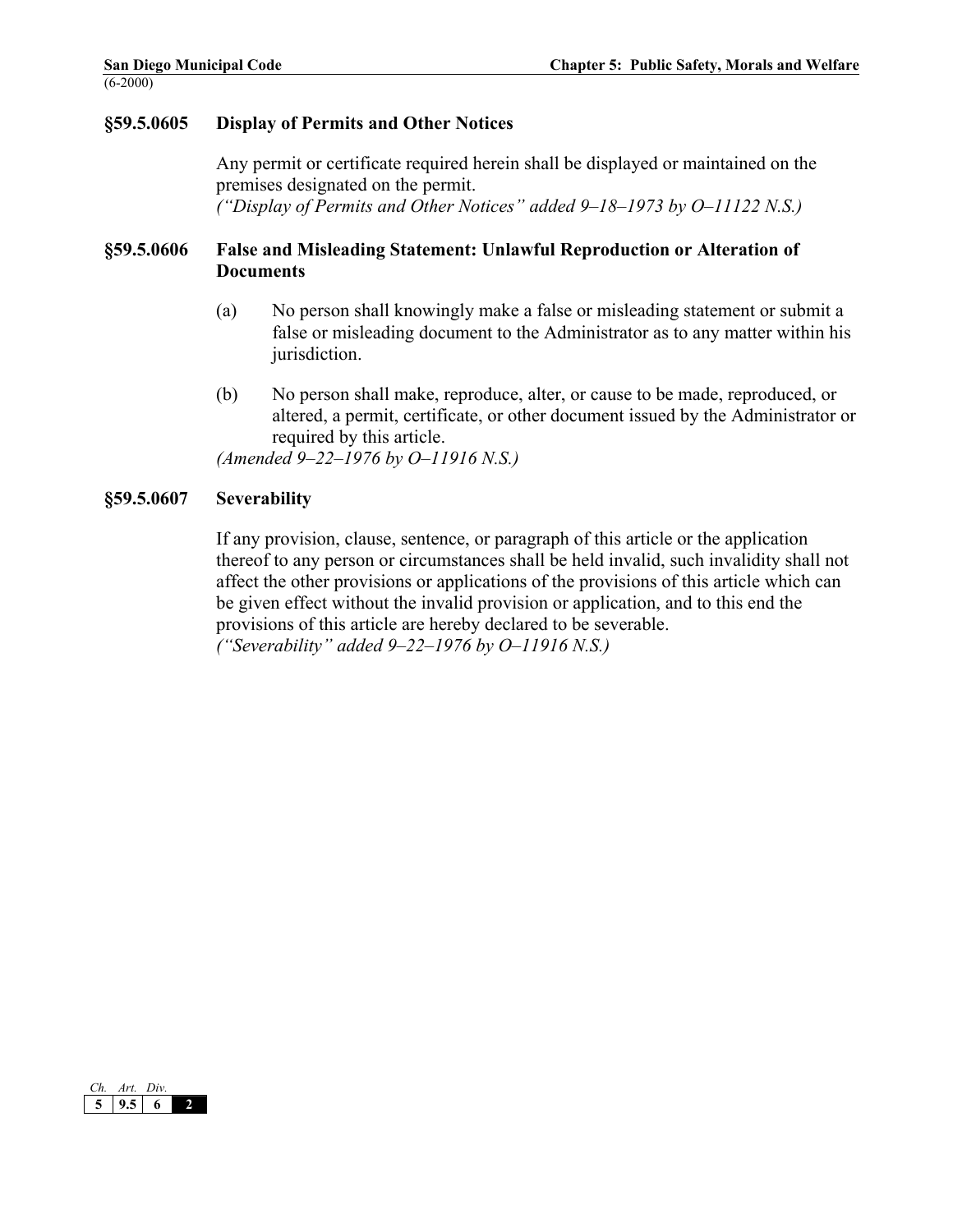**Division 8: Sound Trucks — Loud Speakers — Sound Amplifiers** 

*("Sound Trucks — Loud Speakers — Sound Amplifiers" added 2–23–1987 by O–16813 N.S.)* 

## **§59.5.0801 Sound Trucks — Loud Speakers — Sound Amplifiers Defined**

- (a) "Sound Truck" shall mean any motor vehicle, or any other vehicle regardless of motive power, whether in motion or stationary, having mounted thereon or attached thereto, any sound amplifying equipment.
- (b) "Sound Amplifying Equipment" the words, "sound amplifying equipment" as used herein shall mean any machine or device for the amplification of the human voice, music or any other sound. "Sound amplifying equipment" as used herein shall not be construed as including standard automobile radios when used and heard only by occupants of the vehicle in which installed or warning devices on authorized emergency vehicles or horns or other warning devices on other vehicles used only for traffic safety purposes.

*('Sound Trucks — Loud Speakers — Sound Amplifiers Defined" added 2–23–1987 by O–16813 N.S.)* 

## **§59.5.0802 Noncommercial Use of Sound Trucks — Registration Required**

It shall be unlawful for any person to use or cause to be used a sound truck with its sound amplifying equipment in operation for noncommercial purposes in the City of San Diego before filing a registration statement with the Director of the Communications Division of the General Services Department. This registration statement shall be filed in duplicate and shall state the following:

- (a) Name and home address of the applicant;
- (b) Address of place of business of applicant;
- (c) License number and body style, make and year of the sound truck to be used by applicant;
- (d) Name and address of person who owns the sound truck;
- (e) Name and address of person having direct charge of the sound truck;

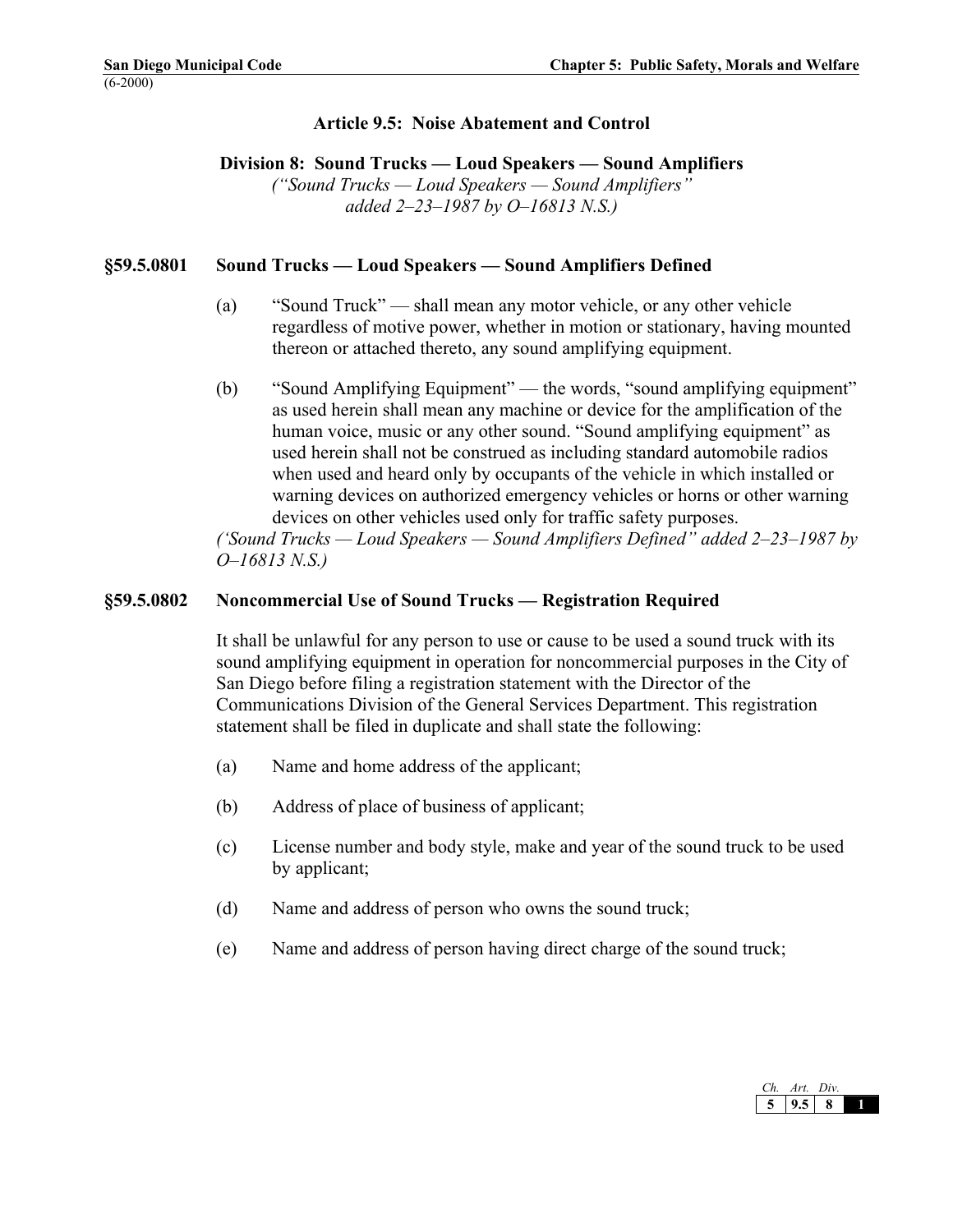- (f) Names and addresses of all persons who will use or operate the sound truck;
- (g) The purpose for which the sound truck will be used;
- (h) A general statement as to the section or sections of the City in which the sound truck will be used;
- (i) The proposed hours of operation of the sound truck;
- (j) The number of days of proposed operation of the sound truck;
- (k) A general description of the sound amplifier and of each accessory unit to be used with it.

*("Noncommercial Use of Sound Trucks — Registration Required" added 2–23–1987 by O–16813 N.S.)* 

## **§59.5.0803 Endorsement of Registration Statement of Noncommercial Sound Trucks**

All persons using or causing to be used sound trucks for noncommercial purposes shall submit their sound trucks together with the sound amplifying and sound reproducing equipment which they intend to use to an inspection to be given by or under the direction of the Director of the Communication Division of the General Services Department of the City of San Diego. The Deputy Director shall test said equipment in the course of his inspection and shall endorse the original registration statement of the person applying for a permit, together with the copies of said statement, if said equipment may be calibrated and/or controlled so as to comply with the regulations provided in this Division. Said endorsement shall designate the calibration or points at which the controls of the sound amplifying and reproducing equipment may be set in order to maintain the maximum sound level permissible under the regulatory provisions of this Division.

*("Endorsement of Registration Statement of Noncommercial Sound Trucks" added 2–23–1987 by O–16813 N.S.)* 

## **§59.5.0804 Registration Statement Amendment**

Any person using, or causing to be used, sound trucks for noncommercial purposes shall amend any registration statement filed pursuant to Section 59.5.0802 within forty–eight (48) hours after any change in the information therein furnished. *("Registration Statement Amendment" added 2–23–1987 by O–16813 N.S.)* 

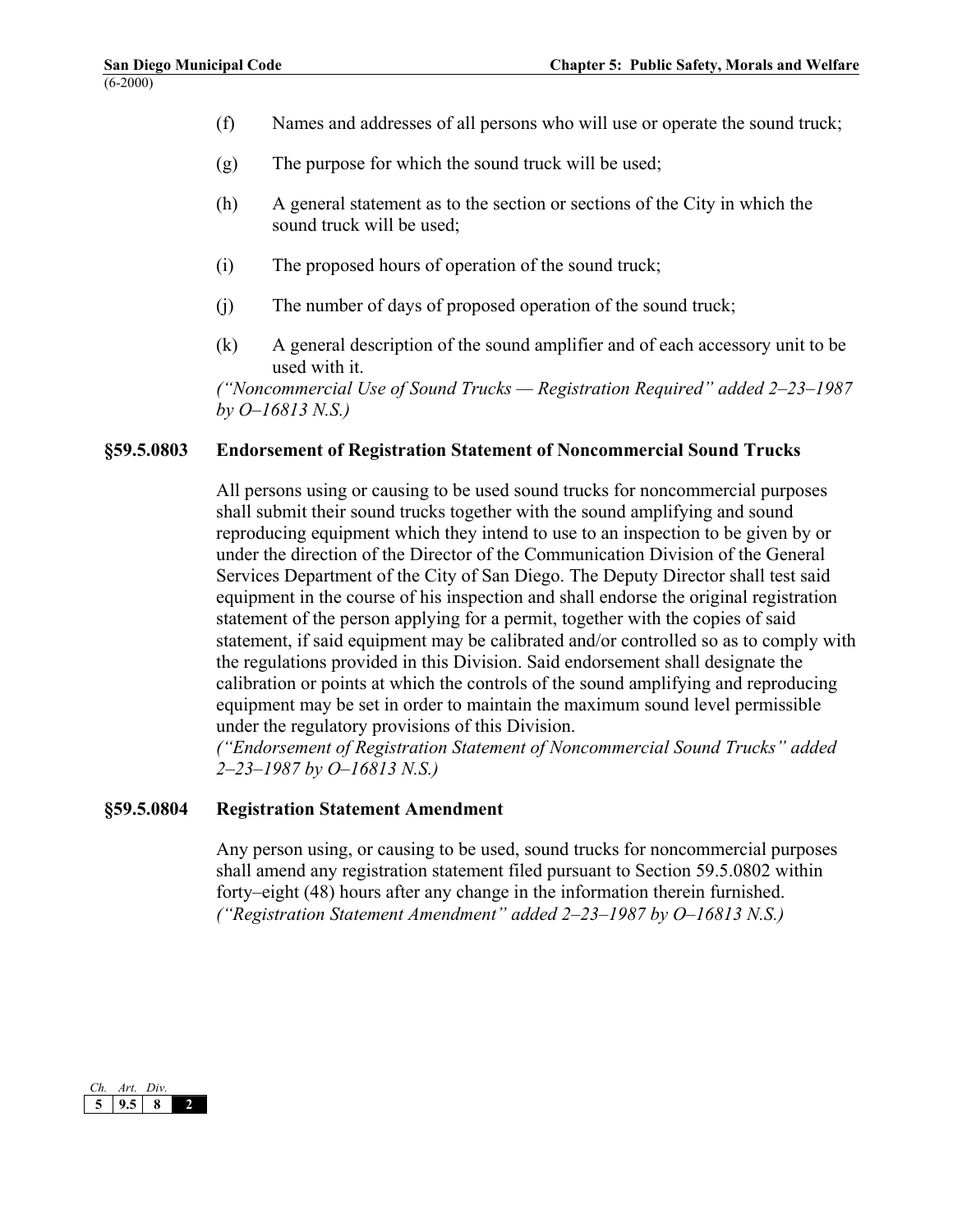## **§59.5.0805 Registration and Identification**

The Director of the Communications Division of the General Services Department shall return to each applicant under Section 59.5.0802 one copy of said registration statement duly certified by the Director of the Communications Division of the General Services Department as a correct copy of said application. Said certified copy of the application, as endorsed, shall be in the possession of any person operating the sound truck at all times while the sound truck's sound amplifying equipment is in operation and said copy shall be promptly displayed and shown to any officer of the City of San Diego, upon request. *("Registration and Identification" added 2–23–1987 by O–16813 N.S.)* 

## **§59.5.0806 Regulations for Use**

Noncommercial use of sound trucks in the City of San Diego with sound amplifying equipment in operation shall be subject to the following regulations:

- (a) The only sounds permitted are music or human speech.
- (b) Operations are permitted between the hours of 8:00 a.m. and 9:00 p.m. at and during public events and affairs of interest to the general public.
- (c) Sound amplifying equipment shall not be operated unless the sound truck upon which such equipment is mounted is operated at a speed of at least ten (10) miles per hour except when said truck is stopped or impeded by traffic. Where stopped by traffic the said sound amplifying equipment shall not be operated for longer than one minute at each stop.
- (d) Sound shall not be issued within one hundred (100) yards of hospitals, schools, churches, or courthouses.
- (e) No sound truck with its amplifying device in operation shall be operated within the Central Traffic District of the City of San Diego as said Central Traffic District is defined in Chapter 8.
- (f) The human speech and music amplified shall not be obscene, lewd, indecent or slanderous.
- (g) The volume of sound shall be controlled so that said volume is not unreasonably loud, raucous, jarring, disturbing or a nuisance to persons within the area of audibility and so that the volume of sound shall not exceed an "A"

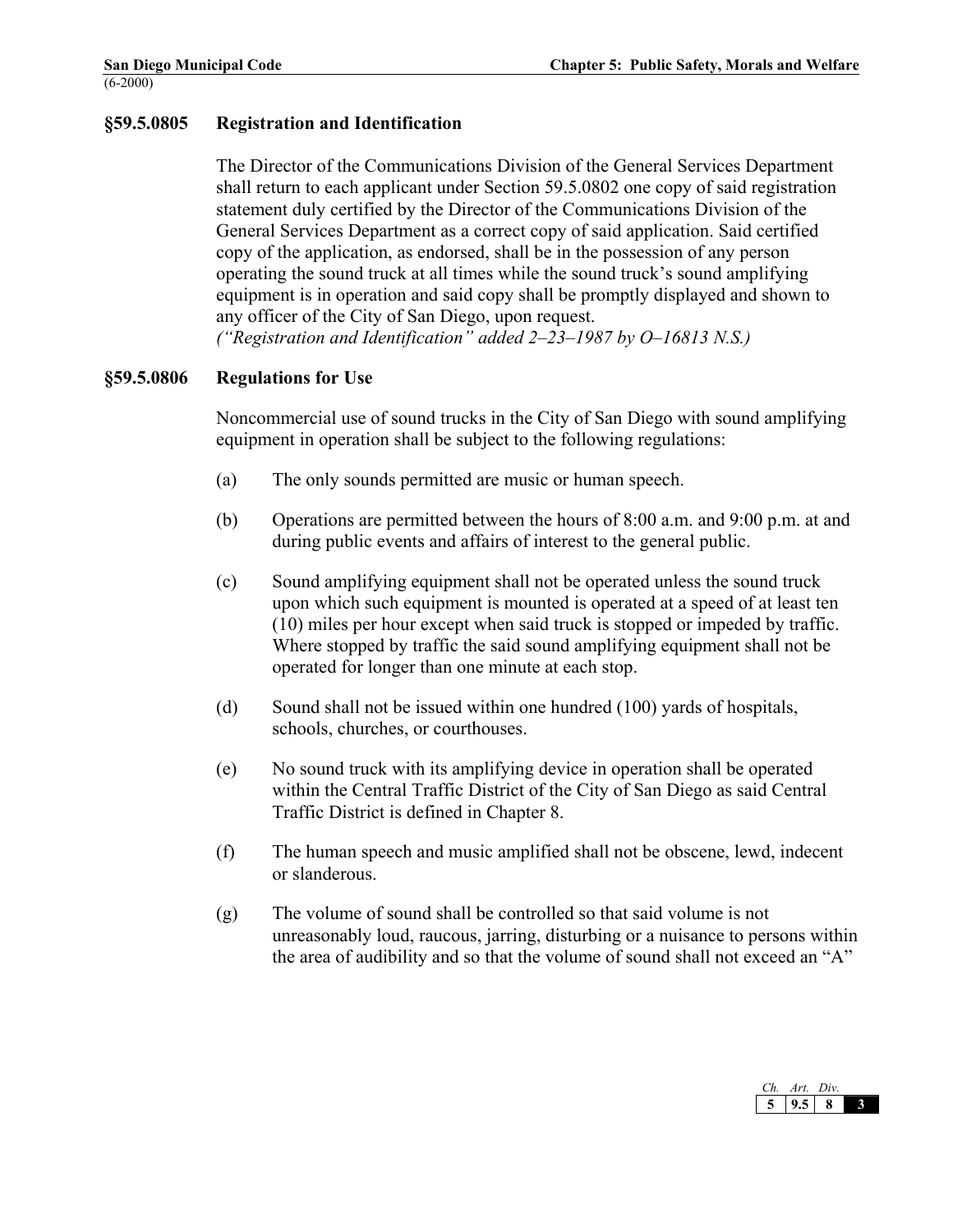weighted sound level of 65 decibels on the "slow" scale at a distance of 50 feet from the sound amplifying equipment as measured by a sound level meter which meets "American National Standard" ANSI S1.4–1983 or its successor.

- (h) No sound amplifying equipment shall be operated unless the axis of the center of any sound reproducing equipment used shall be parallel to the direction of travel of the sound truck; provided, however, that any sound reproducing equipment may be so placed upon said sound truck as to not vary more than 15 (degrees) either side of the axis of the center of the direction of travel.
- (i) No sound truck with its amplifying device in operation shall be driven on the same street past the same point more than twice in a period of one hour.
- (j) It shall be unlawful to operate a noncommercial sound truck in violation of these regulations.

*("Regulations for Use" added 2–23–1987 by O–16813 N.S.)* 

## **§59.5.0807 Commercial Use Sound Truck Regulated — License Required**

It shall be unlawful for any person to operate or cause to be operated any sound truck in the City of San Diego for commercial advertising purposes with sound amplifying equipment in operation unless an application has been made to the Director of the Communications Division of the General Services Department and said application has been approved and endorsed. The Director shall inspect and test said sound truck together with its sound amplifying and sound reproducing equipment to operate and conform to the regulatory provisions provided in Section 59.5.0806.

Said sound trucks shall be inspected on an annual basis to insure that their operation remains in conformity to the regulatory provisions contained in Section 59.5.0806. In the event said sound truck is found in violation of any regulatory provision contained in Section 59.5.0806, said violation shall be cause for revocation of such license. *("Commercial Use Sound Truck Regulated — License Required" added 2–23–1987 by O–16813 N.S.)* 

## **§59.5.0808 Application for License**

Persons applying for the license required under Section 59.5.0807, shall file with the Director of the Communications Division of the General Services Department an application in writing, giving in said application the information required in the registration statement required in Section 59.5.0802 and deposit the fee prescribed therefor in the City Composite Rate Schedule.

*("Application for License" added 2–23–1987 by O–16813 N.S.)* 

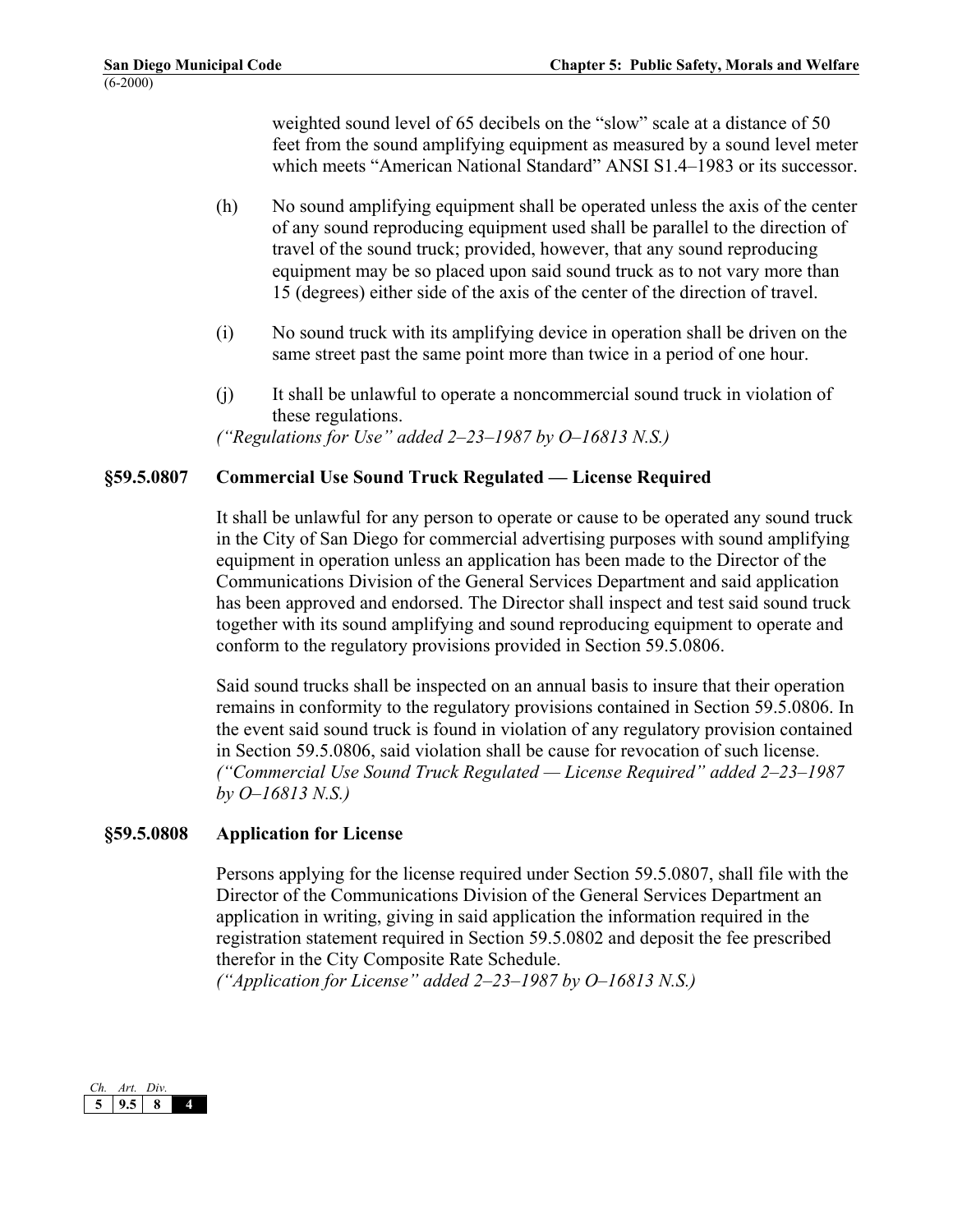## **§59.5.0809 Issuance of License**

A license shall be issued under Section 59.5.0807 upon payment of the required permit fee, unless the application required in Section 59.5.0808 hereof has been denied by the Director of the Communications Division of the General Services Department as indicated by writing or stamping with his signature "DENIED" on a copy of the license application.

*("Issuance of License" added 2–23–1987 by O–16813 N.S.)* 

## **§59.5.0810 Possession and Display of License**

A licensee shall keep such license in his possession in the sound truck during the time the sound truck's sound amplifying equipment is in operation. The license shall be promptly displayed and shown to any officer of the City of San Diego, upon request. *("Possession and Display of License" added 2–23–1987 by O–16813 N.S.)* 

## **§59.5.0811 Regulations for Use**

It shall be unlawful for any person to operate or cause to be operated any sound truck for commercial sound advertising purposes in violation of the regulations set forth in Section 59.5.0806.

*("Regulations for Use" added 2–23–1987 by O–16813 N.S.)* 

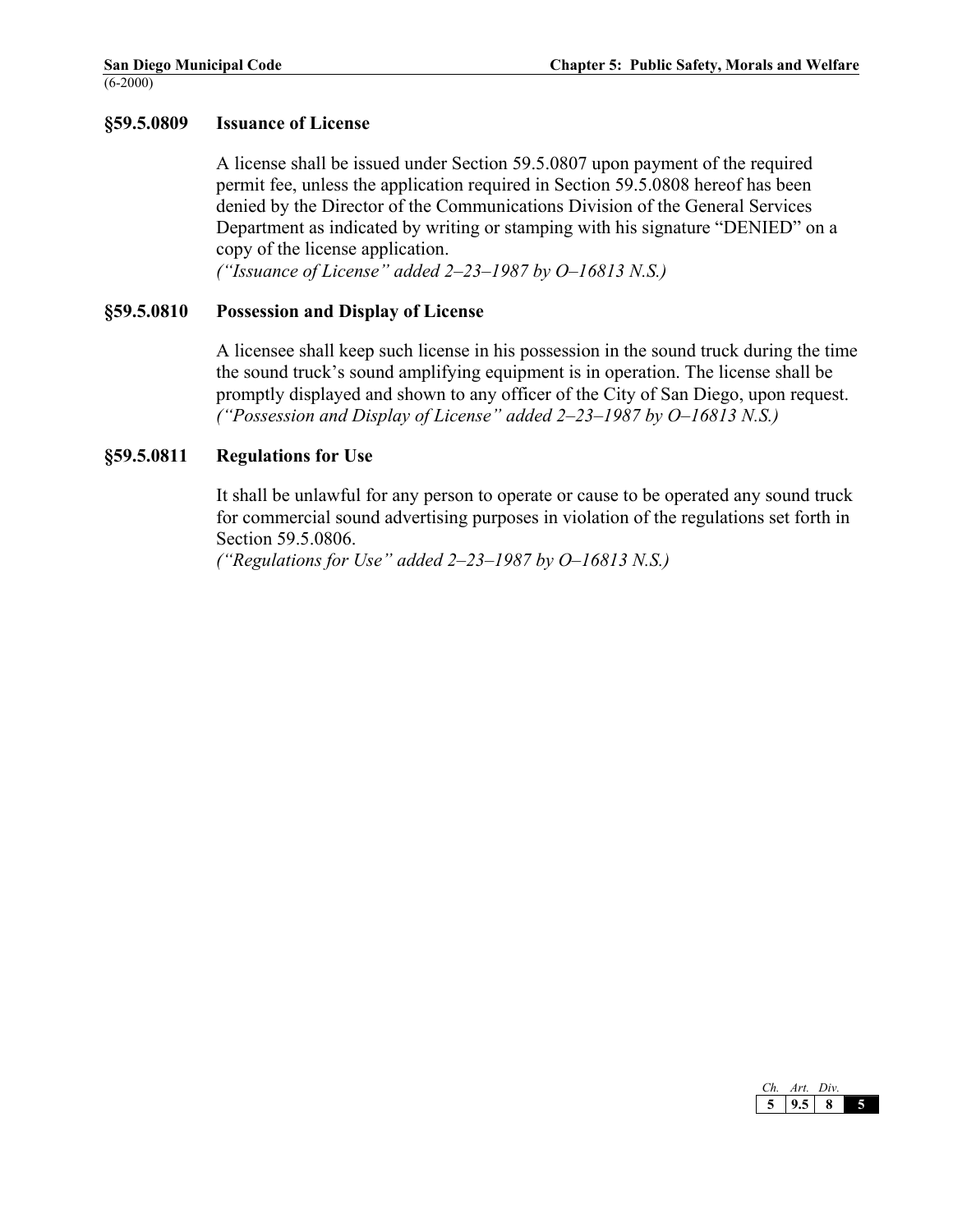## **CONSTRUCTION NOISE MODELING**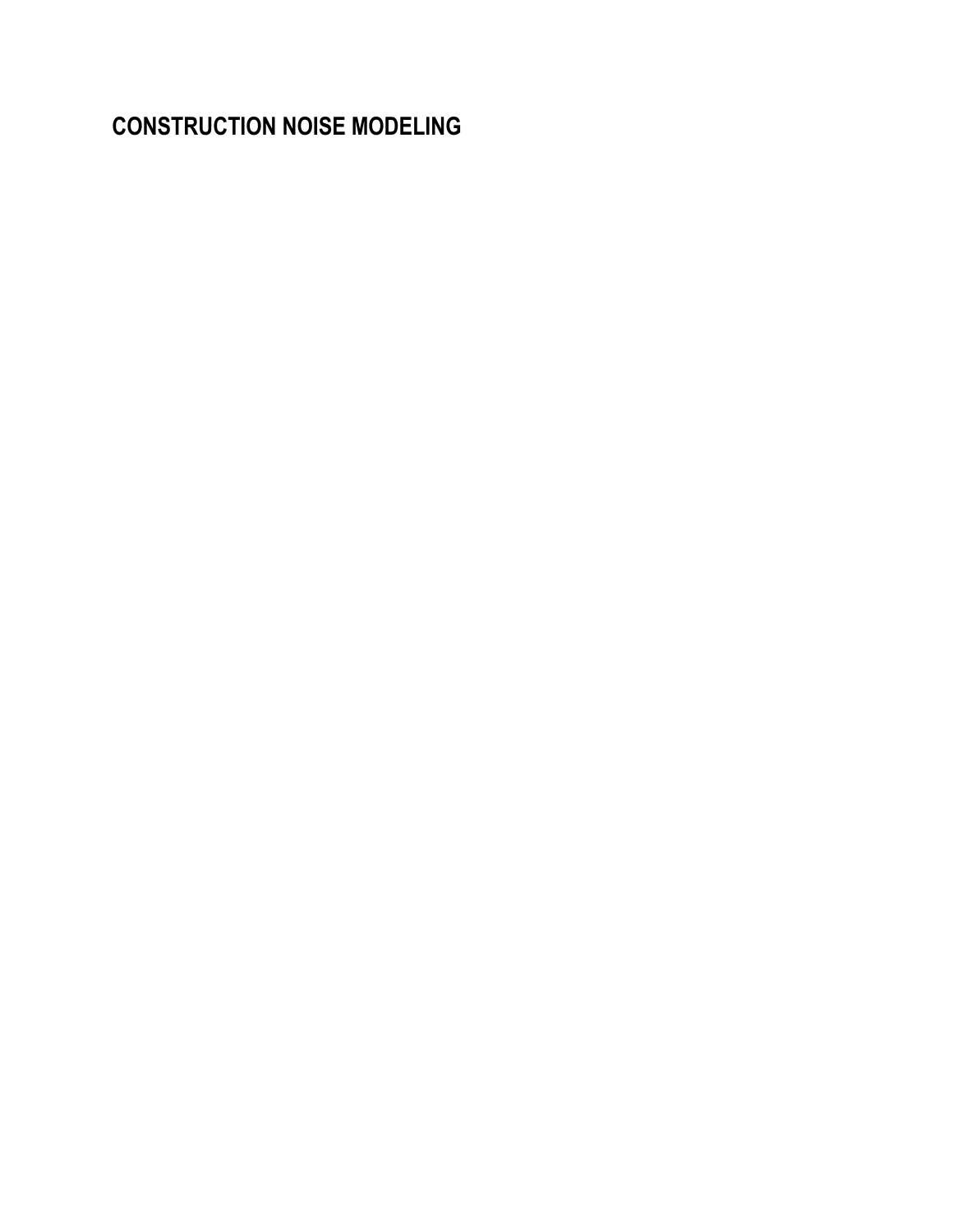Report date: 04/22/2021<br>Case Description: Asphalt Dem Asphalt Demo\_Hydra Ram

\*\*\*\* Receptor #1 \*\*\*\*

|              |             |         | Baselines (dBA) |       |  |
|--------------|-------------|---------|-----------------|-------|--|
| Description  | Land Use    | Daytime | Evening         | Night |  |
|              |             |         |                 |       |  |
| Asphalt Demo | Residential | 65.0    | 60.0            | 55.0  |  |

## Equipment

| Description     | Impact<br>Device | Usage<br>(%) | <b>Spec</b><br>Lmax<br>(dBA) | Actual<br>Lmax<br>dBA). | Receptor<br>Distance<br>(feet) | Estimated<br>Shielding<br>(dBA) |
|-----------------|------------------|--------------|------------------------------|-------------------------|--------------------------------|---------------------------------|
|                 |                  |              |                              |                         |                                |                                 |
| Hydra Break Ram | Yes              | 10           | 90.0                         |                         | 50.0                           | 0.0                             |

## Results

‐‐‐‐‐‐‐

Noise Limits (dBA)

Noise Limit Exceedance (dBA)

‐‐‐‐‐‐‐‐‐‐‐‐‐‐‐‐‐‐‐‐‐‐‐‐‐‐‐‐‐‐‐‐‐‐‐‐‐‐‐‐‐‐‐‐‐‐

| Night                  |              | Calculated (dBA)<br>Day<br>Night<br>Evening<br>Day |                     |                     | Evening           |                   |            |            |            |
|------------------------|--------------|----------------------------------------------------|---------------------|---------------------|-------------------|-------------------|------------|------------|------------|
| Equipment<br>Leq       | Lmax         | Lea                                                | Lmax<br>Lmax        | Leg<br>Leg          | Lmax<br>Lmax      | Leg<br>Lea        | Lmax       | Leg        | Lmax       |
| Hydra Break Ram<br>N/A | N/A<br>Total | N/A                                                | 90.0<br>N/A<br>90.0 | 80.0<br>N/A<br>80.0 | N/A<br>N/A<br>N/A | N/A<br>N/A<br>N/A | N/A<br>N/A | N/A<br>N/A | N/A<br>N/A |
| N/A                    | N/A          | N/A                                                | N/A                 | N/A                 | N/A               | N/A               |            |            |            |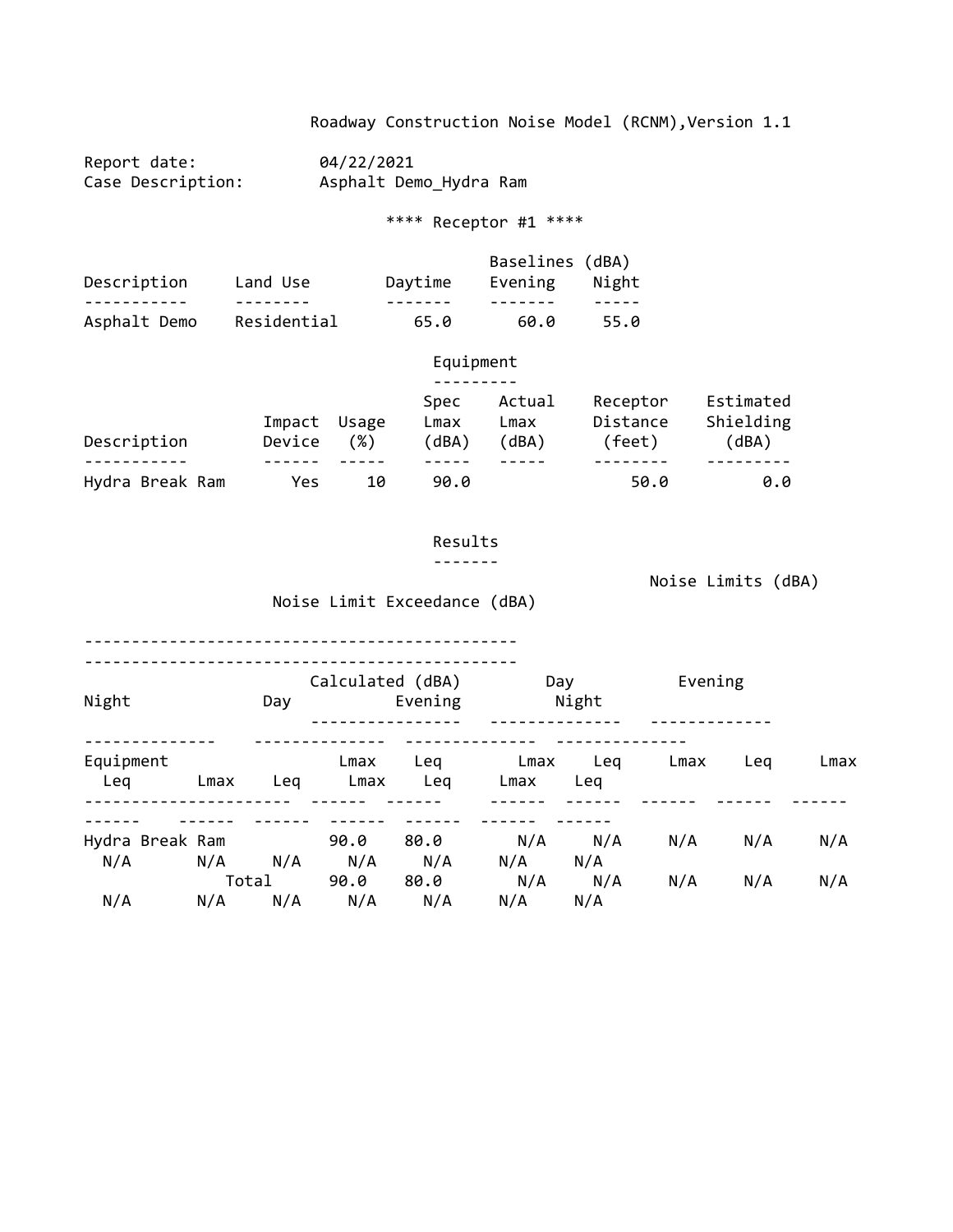| Report date:      | 04/20/2021  |
|-------------------|-------------|
| Case Description: | Bldg Constr |

\*\*\*\* Receptor #1 \*\*\*\*

|             |             |         | Baselines (dBA) |       |
|-------------|-------------|---------|-----------------|-------|
| Description | Land Use    | Daytime | Evening         | Night |
|             |             |         |                 |       |
| Bldg Constr | Residential | 65.0    | 60.0            | 55.0  |

## Equipment

| Description | Impact<br>Device | Usage<br>(%) | Spec<br>Lmax<br>(dBA) | Actual<br>Lmax<br>(dBA) | Receptor<br>Distance<br>(feet) | Estimated<br>Shielding<br>(dBA) |
|-------------|------------------|--------------|-----------------------|-------------------------|--------------------------------|---------------------------------|
|             |                  |              |                       |                         |                                |                                 |
| Crane       | No               | 16           |                       | 80.6                    | 50.0                           | 0.0                             |
| Tractor     | No               | 40           | 84.0                  |                         | 50.0                           | 0.0                             |
| Tractor     | No               | 40           | 84.0                  |                         | 50.0                           | 0.0                             |

#### Results

‐‐‐‐‐‐‐

Noise Limits (dBA)

Noise Limit Exceedance (dBA)

|           |      |       | Calculated (dBA) |      | Day   |     | Evening |     |      |  |
|-----------|------|-------|------------------|------|-------|-----|---------|-----|------|--|
| Night     | Day  |       | Evening          |      | Night |     |         |     |      |  |
| Equipment |      |       | Lmax             | Leq  | Lmax  | Leq | Lmax    | Leg | Lmax |  |
| Leg       | Lmax | Leq   | Lmax             | Leg  | Lmax  | Leg |         |     |      |  |
|           |      |       |                  |      |       |     |         |     |      |  |
| Crane     |      |       | 80.6             | 72.6 | N/A   | N/A | N/A     | N/A | N/A  |  |
| N/A       | N/A  | N/A   | N/A              | N/A  | N/A   | N/A |         |     |      |  |
| Tractor   |      |       | 84.0             | 80.0 | N/A   | N/A | N/A     | N/A | N/A  |  |
| N/A       | N/A  | N/A   | N/A              | N/A  | N/A   | N/A |         |     |      |  |
| Tractor   |      |       | 84.0             | 80.0 | N/A   | N/A | N/A     | N/A | N/A  |  |
| N/A       | N/A  | N/A   | N/A              | N/A  | N/A   | N/A |         |     |      |  |
|           |      | Total | 84.0             | 83.4 | N/A   | N/A | N/A     | N/A | N/A  |  |
| N/A       | N/A  | N/A   | N/A              | N/A  | N/A   | N/A |         |     |      |  |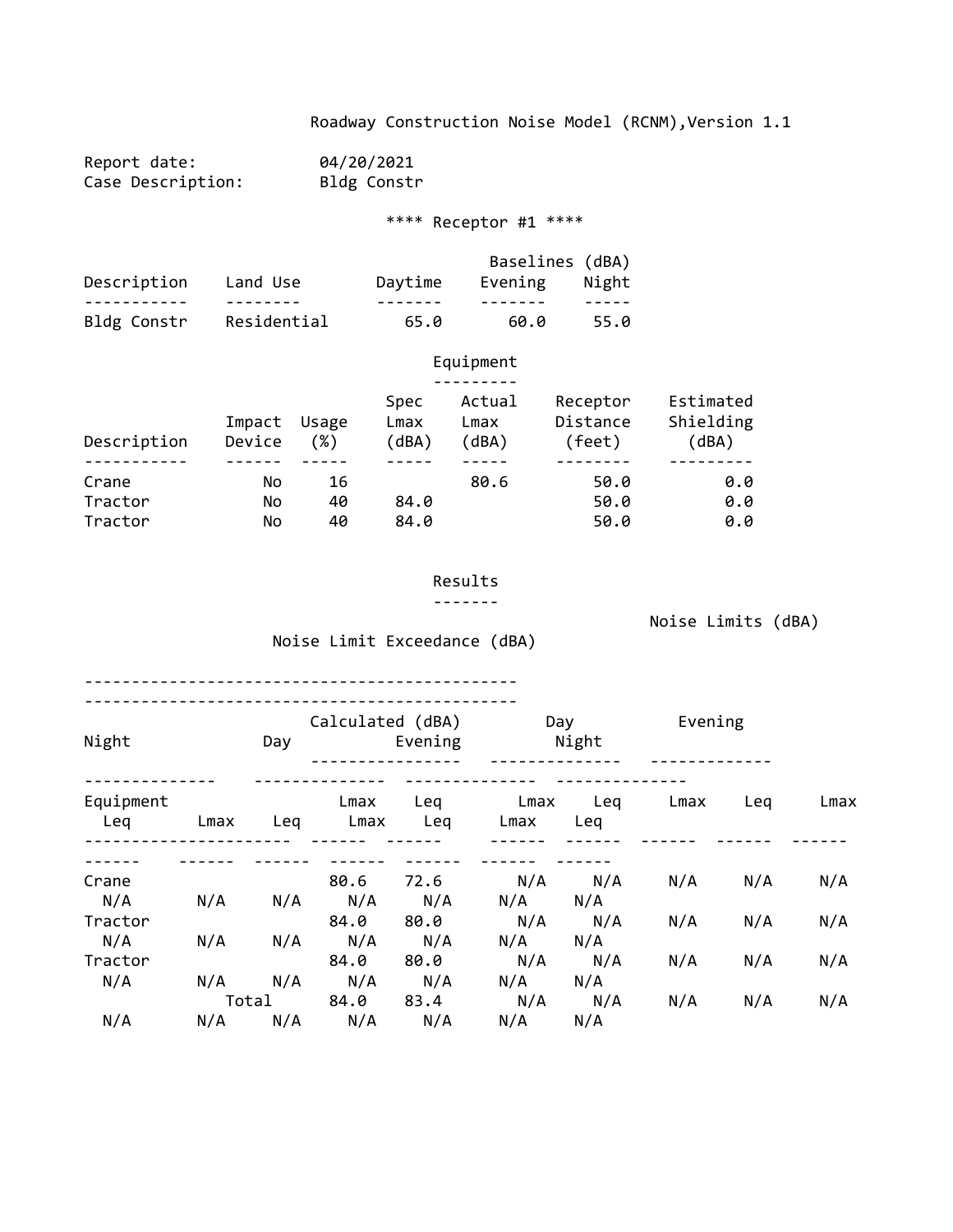|                                   |     |                                        |                             | Roadway Construction Noise Model (RCNM), Version 1.1 |                  |                            |            |              |     |
|-----------------------------------|-----|----------------------------------------|-----------------------------|------------------------------------------------------|------------------|----------------------------|------------|--------------|-----|
| Report date:<br>Case Description: |     | 02/26/2021<br>Bldg Demo                |                             |                                                      |                  |                            |            |              |     |
|                                   |     |                                        |                             | **** Receptor #1 ****                                |                  |                            |            |              |     |
| Description Land Use              |     |                                        |                             | Daytime                                              | Evening          | Baselines (dBA)<br>Night   |            |              |     |
| Demo                              |     | Residential                            |                             | 65.0                                                 | --------         | $- - - - - -$<br>60.0 55.0 |            |              |     |
|                                   |     |                                        |                             | Equipment                                            |                  |                            |            |              |     |
|                                   |     |                                        |                             |                                                      |                  | Spec                       | Actual     | Receptor     |     |
| Estimated                         |     |                                        |                             |                                                      | Impact Usage     | $L$ max                    | Lmax       | Distance     |     |
| Shielding<br>Description<br>(dBA) |     |                                        |                             |                                                      | Device (%) (dBA) |                            | (dBA)      | (feet)       |     |
| ----------                        |     |                                        |                             |                                                      | -----            |                            |            |              |     |
| 0.0                               |     | Mounted Impact Hammer (hoe ram)        |                             | Yes                                                  | 20               |                            | 90.3       | 50.0         |     |
| Excavator<br>0.0                  |     |                                        |                             | No                                                   | 40               |                            | 80.7       | 50.0         |     |
| Front End Loader<br>0.0           |     |                                        |                             | No                                                   | 40               |                            | 79.1       | 50.0         |     |
|                                   |     |                                        |                             | Results                                              |                  |                            |            |              |     |
| (dBA)                             |     |                                        |                             | Noise Limit Exceedance (dBA)                         |                  |                            |            | Noise Limits |     |
| Night<br>Day                      |     |                                        | Calculated (dBA)<br>Evening |                                                      | Day<br>Night     |                            | Evening    |              |     |
| Equipment<br>Lmax                 | Leq | Lmax                                   | Leq                         | Lmax                                                 | Leg<br>Lmax Leq  | Lmax<br>$L$ max            | Leq<br>Leq | Lmax         | Leq |
| N/A                               | N/A | Mounted Impact Hammer (hoe ram)<br>N/A | N/A                         | 90.3<br>N/A                                          | 83.3<br>N/A      | N/A<br>N/A                 | N/A<br>N/A | N/A          | N/A |
| Excavator<br>N/A                  | N/A | N/A                                    | N/A                         | 80.7 76.7<br>N/A                                     | N/A              | N/A<br>N/A                 | N/A<br>N/A | N/A          | N/A |

Front End Loader 79.1 75.1 N/A N/A N/A N/A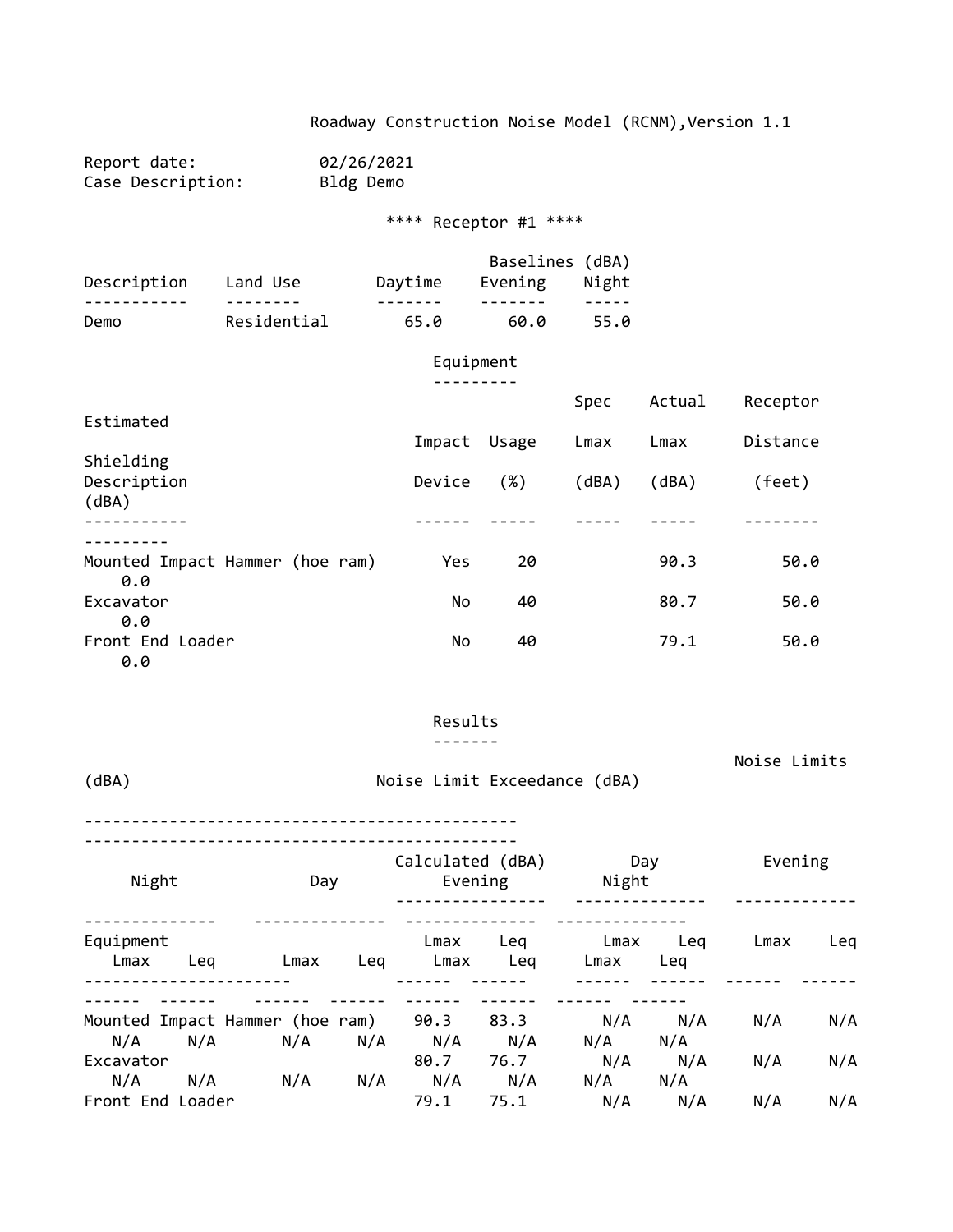|  | N/A N/A N/A N/A N/A N/A N/A N/A |  |                                 |  |  |
|--|---------------------------------|--|---------------------------------|--|--|
|  |                                 |  | Total 90.3 84.7 N/A N/A N/A N/A |  |  |
|  | N/A N/A N/A N/A N/A N/A N/A N/A |  |                                 |  |  |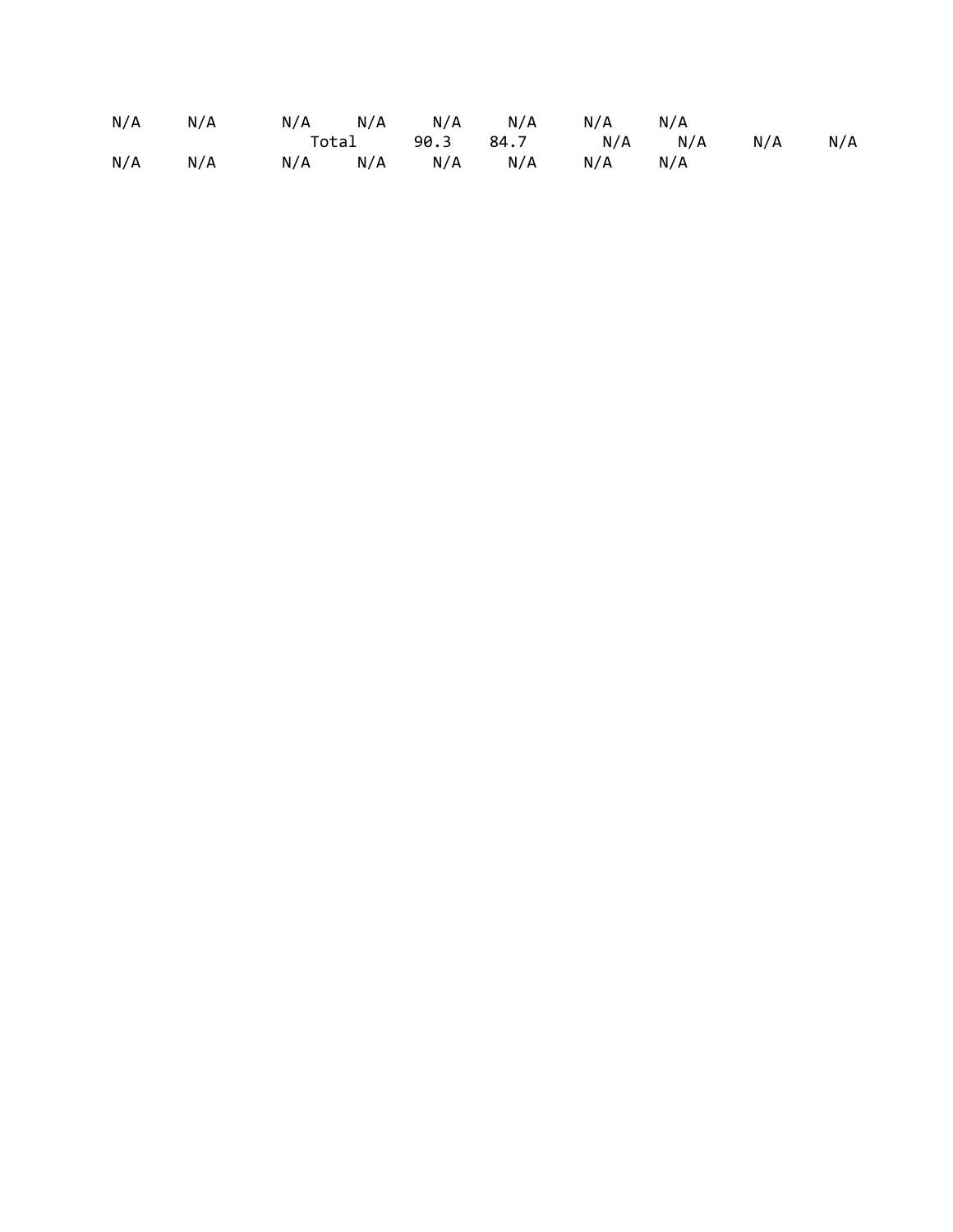Report date: 03/05/2021 Case Description: Grading

\*\*\*\* Receptor #1 \*\*\*\*

|             |             |         | Baselines (dBA) |       |
|-------------|-------------|---------|-----------------|-------|
| Description | Land Use    | Daytime | Evening         | Night |
|             |             |         |                 |       |
| Grading     | Residential | 65.0    | 60.0            | 55.0  |

## Equipment

| Description        | Impact<br>Device | Usage<br>$(\%)$ | Spec<br>Lmax<br>dBA) | Actual<br>Lmax<br>(dBA) | Receptor<br>Distance<br>(feet) | Estimated<br>Shielding<br>(dBA) |
|--------------------|------------------|-----------------|----------------------|-------------------------|--------------------------------|---------------------------------|
|                    |                  |                 |                      |                         |                                |                                 |
| Auger Drill Rig    | No.              | 20              |                      | 84.4                    | 50.0                           | 0.0                             |
| Compactor (ground) | No               | 20              |                      | 83.2                    | 50.0                           | 0.0                             |
| Scraper            | No               | 40              |                      | 83.6                    | 50.0                           | 0.0                             |

#### Results ‐‐‐‐‐‐‐

Noise Limits (dBA)

Noise Limit Exceedance (dBA)

| Night              |       | Day | Calculated (dBA)<br>Evening |      | Day  | Night | Evening |     |      |
|--------------------|-------|-----|-----------------------------|------|------|-------|---------|-----|------|
|                    |       |     |                             |      |      |       |         |     |      |
| Equipment          |       |     | Lmax                        | Leg  | Lmax | Leg   | Lmax    | Leg | Lmax |
| Leg                | Lmax  | Leq | Lmax                        | Leg  | Lmax | Leg   |         |     |      |
|                    |       |     |                             |      |      |       |         |     |      |
| Auger Drill Rig    |       |     | 84.4                        | 77.4 | N/A  | N/A   | N/A     | N/A | N/A  |
| N/A                | N/A   | N/A | N/A                         | N/A  | N/A  | N/A   |         |     |      |
| Compactor (ground) |       |     | 83.2                        | 76.2 | N/A  | N/A   | N/A     | N/A | N/A  |
| N/A                | N/A   | N/A | N/A                         | N/A  | N/A  | N/A   |         |     |      |
| Scraper            |       |     | 83.6                        | 79.6 | N/A  | N/A   | N/A     | N/A | N/A  |
| N/A                | N/A   | N/A | N/A                         | N/A  | N/A  | N/A   |         |     |      |
|                    | Total |     | 84.4                        | 82.7 | N/A  | N/A   | N/A     | N/A | N/A  |
| N/A                | N/A   | N/A | N/A                         | N/A  | N/A  | N/A   |         |     |      |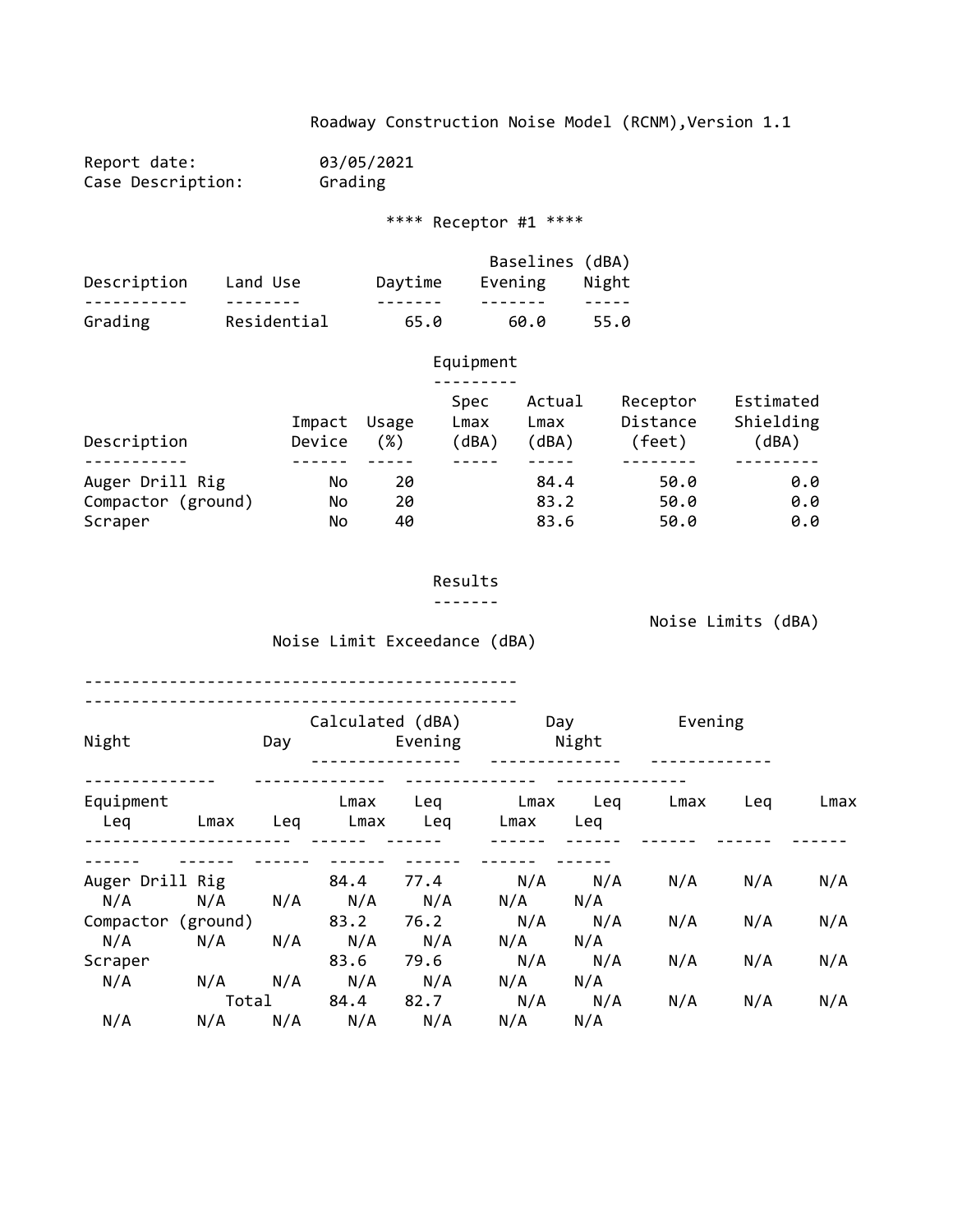| Report date:      | 04/04/2021 |
|-------------------|------------|
| Case Description: | Grading    |

\*\*\*\* Receptor #1 \*\*\*\*

|             |             |         | Baselines (dBA) |       |
|-------------|-------------|---------|-----------------|-------|
| Description | Land Use    | Daytime | Evening         | Night |
|             |             |         |                 |       |
| Grading     | Residential | 65.0    | 60.0            | 55.0  |

## Equipment

| Description | Impact<br>Device | Usage<br>(%) | Spec<br>Lmax<br>(dBA) | Actual<br>Lmax<br>(dBA) | Receptor<br>Distance<br>(feet) | Estimated<br>Shielding<br>(dBA) |  |  |  |  |
|-------------|------------------|--------------|-----------------------|-------------------------|--------------------------------|---------------------------------|--|--|--|--|
|             |                  |              |                       |                         |                                |                                 |  |  |  |  |
| Scraper     | No               | 40           |                       | 83.6                    | 50.0                           | 0.0                             |  |  |  |  |
| Scraper     | No               | 40           |                       | 83.6                    | 50.0                           | 0.0                             |  |  |  |  |
| Scraper     | No               | 40           |                       | 83.6                    | 50.0                           | 0.0                             |  |  |  |  |

#### Results

‐‐‐‐‐‐‐

Noise Limits (dBA)

Noise Limit Exceedance (dBA)

| Night     |      | Day   | Calculated (dBA)<br>Evening |      | Day  | Night | Evening |     |      |  |
|-----------|------|-------|-----------------------------|------|------|-------|---------|-----|------|--|
|           |      |       |                             |      |      |       |         |     |      |  |
| Equipment |      |       | Lmax                        | Leg  | Lmax | Leg   | Lmax    | Leg | Lmax |  |
| Leq       | Lmax | Leq   | Lmax                        | Leg  | Lmax | Leg   |         |     |      |  |
|           |      |       |                             |      |      |       |         |     |      |  |
| Scraper   |      |       | 83.6                        | 79.6 | N/A  | N/A   | N/A     | N/A | N/A  |  |
| N/A       | N/A  | N/A   | N/A                         | N/A  | N/A  | N/A   |         |     |      |  |
| Scraper   |      |       | 83.6                        | 79.6 | N/A  | N/A   | N/A     | N/A | N/A  |  |
| N/A       | N/A  | N/A   | N/A                         | N/A  | N/A  | N/A   |         |     |      |  |
| Scraper   |      |       | 83.6                        | 79.6 | N/A  | N/A   | N/A     | N/A | N/A  |  |
| N/A       | N/A  | N/A   | N/A                         | N/A  | N/A  | N/A   |         |     |      |  |
|           |      | Total | 83.6                        | 84.4 | N/A  | N/A   | N/A     | N/A | N/A  |  |
| N/A       | N/A  | N/A   | N/A                         | N/A  | N/A  | N/A   |         |     |      |  |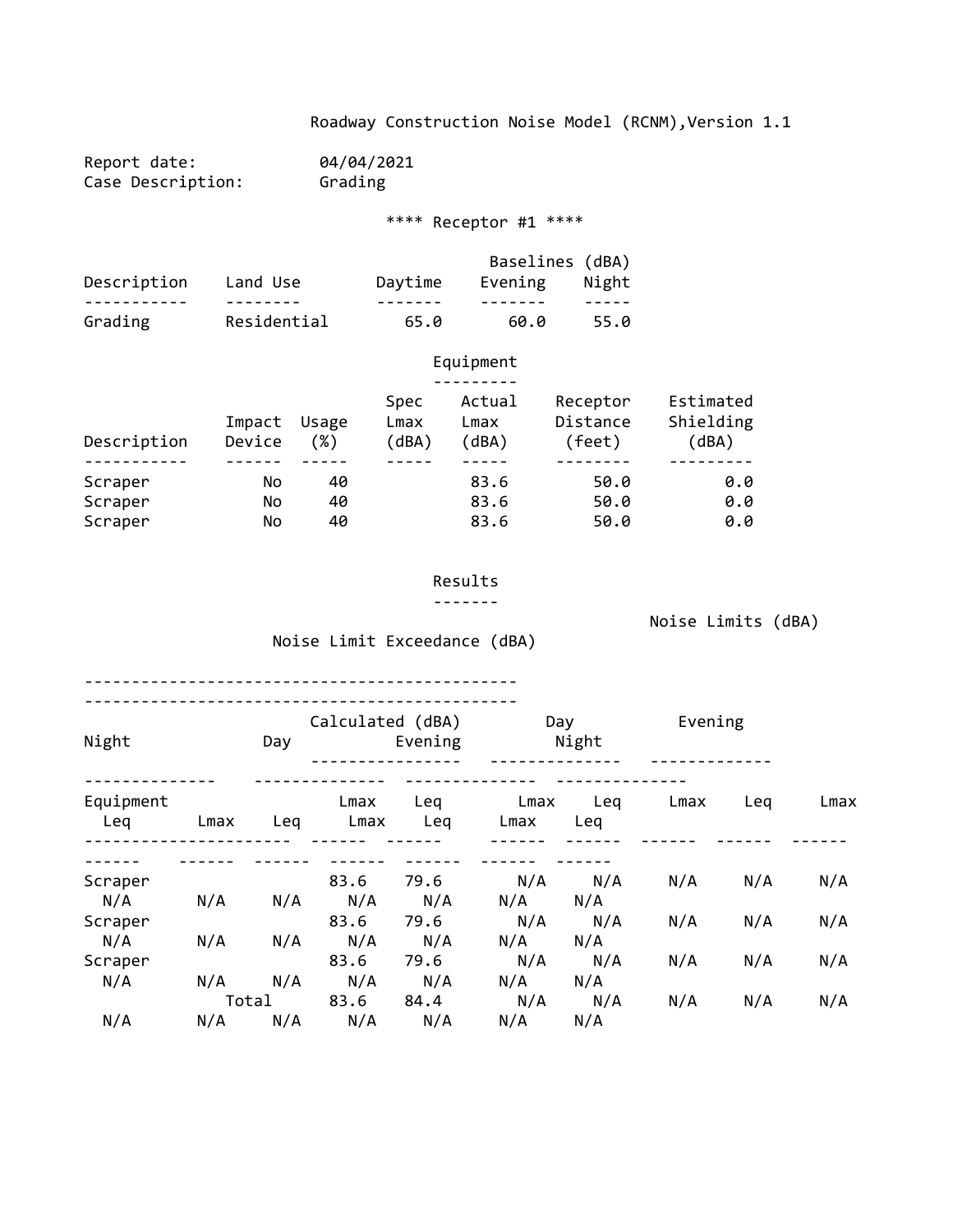Report date: 04/20/2021 Case Description: Paving

\*\*\*\* Receptor #1 \*\*\*\*

|             |             |         | Baselines (dBA) |       |
|-------------|-------------|---------|-----------------|-------|
| Description | Land Use    | Daytime | Evening         | Night |
|             |             |         |                 |       |
| Paving      | Residential | 65.0    | 60.0            | 55.0  |

## Equipment

| Description | Impact Usage<br>Device | (%) | Spec<br>Lmax<br>(dBA) | Actual<br>Lmax<br>(dBA) | Receptor<br>Distance<br>(feet) | Estimated<br>Shielding<br>(dBA) |  |  |
|-------------|------------------------|-----|-----------------------|-------------------------|--------------------------------|---------------------------------|--|--|
|             |                        |     |                       |                         |                                |                                 |  |  |
| Roller      | No                     | 20  |                       | 80.0                    | 50.0                           | 0.0                             |  |  |

Results

‐‐‐‐‐‐‐

Noise Limits (dBA)

Noise Limit Exceedance (dBA)

‐‐‐‐‐‐‐‐‐‐‐‐‐‐‐‐‐‐‐‐‐‐‐‐‐‐‐‐‐‐‐‐‐‐‐‐‐‐‐‐‐‐‐‐‐‐

| Night            |             | Day | Calculated (dBA)<br>Evening |            | Day<br>Night |            | Evening     |     |      |  |
|------------------|-------------|-----|-----------------------------|------------|--------------|------------|-------------|-----|------|--|
| Equipment<br>Leq | Leq<br>Lmax |     | Lmax<br>Lmax                | Leg<br>Leg | Lmax<br>Lmax | Leg<br>Leg | Lmax<br>Leg |     | Lmax |  |
|                  |             |     |                             |            |              |            |             |     |      |  |
| Roller           |             |     | 80.0                        | 73.0       | N/A          | N/A        | N/A         | N/A | N/A  |  |
| N/A              | N/A         | N/A | N/A                         | N/A        | N/A          | N/A        |             |     |      |  |
|                  | Total       |     | 80.0                        | 73.0       | N/A          | N/A        | N/A         | N/A | N/A  |  |
| N/A              | N/A         | N/A | N/A                         | N/A        | N/A          | N/A        |             |     |      |  |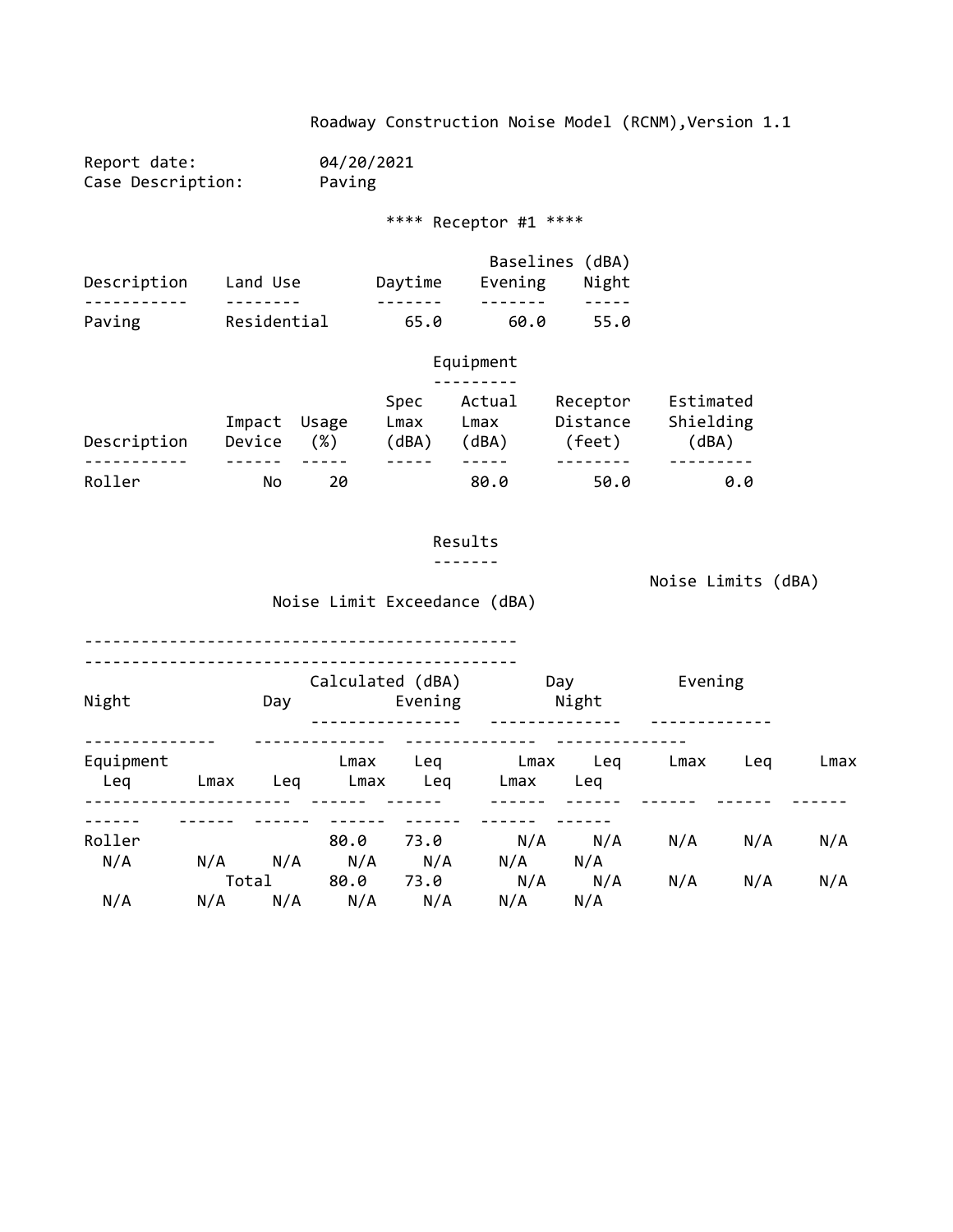|                 |            | <b>Bldg and Asphalt Demo Unmitigated</b> |     |       |  |      |                                                        |      |
|-----------------|------------|------------------------------------------|-----|-------|--|------|--------------------------------------------------------|------|
| Receiver Usage  |            | F                                        | Dir | dB(A) |  |      | Lr,lim dB(, Lr,lim dB(, Ldn dB(A) Leq,d dB(/Leq,n dB(/ |      |
|                 |            |                                          |     |       |  |      |                                                        |      |
| R1              | <b>SCR</b> | G                                        |     |       |  | 84.2 | 77.7                                                   | 77.7 |
| R2              | <b>SCR</b> | G                                        |     |       |  | 97.6 | 91.2                                                   | 91.2 |
| R <sub>3</sub>  | <b>SCR</b> | G                                        |     |       |  | 88   | 81.6                                                   | 81.6 |
| R4              | <b>SCR</b> | G                                        |     |       |  | 85   | 78.6                                                   | 78.6 |
| R <sub>5</sub>  | <b>SCR</b> | G                                        |     |       |  | 72.3 | 65.9                                                   | 65.9 |
| R <sub>6</sub>  | <b>SCR</b> | G                                        |     |       |  | 73.3 | 66.8                                                   | 66.8 |
| R7              | <b>SCR</b> | G                                        |     |       |  | 84.6 | 78.2                                                   | 78.2 |
| R8              | <b>SCR</b> | G                                        |     |       |  | 82.3 | 75.9                                                   | 75.9 |
| R9              | <b>SCR</b> | G                                        |     |       |  | 79.2 | 72.8                                                   | 72.8 |
| R <sub>10</sub> | <b>SCR</b> | G                                        |     |       |  | 72.9 | 66.5                                                   | 66.5 |
| R11             | <b>SCR</b> | G                                        |     |       |  | 66.7 | 60.3                                                   | 60.3 |
| R <sub>12</sub> | <b>SCR</b> | G                                        |     |       |  | 80.9 | 74.5                                                   | 74.5 |
| R <sub>13</sub> | <b>SCR</b> | G                                        |     |       |  | 68.2 | 61.8                                                   | 61.8 |
| R14             | <b>SCR</b> | G                                        |     |       |  | 85.9 | 79.5                                                   | 79.5 |
| R <sub>15</sub> | <b>SCR</b> | G                                        |     |       |  | 70.7 | 64.3                                                   | 64.3 |
| R <sub>16</sub> | <b>SCR</b> | G                                        |     |       |  | 82.6 | 76.2                                                   | 76.2 |
| R17             | <b>SCR</b> | G                                        |     |       |  | 66.5 | 60.1                                                   | 60.1 |
| R <sub>18</sub> | <b>SCR</b> | G                                        |     |       |  | 78.5 | 72.1                                                   | 72.1 |
| R <sub>19</sub> | <b>SCR</b> | G                                        |     |       |  | 60.2 | 53.8                                                   | 53.8 |
| R <sub>20</sub> | <b>SCR</b> | G                                        |     |       |  | 75.3 | 68.9                                                   | 68.9 |
| R21             | <b>SCR</b> | G                                        |     |       |  | 57.8 | 51.4                                                   | 51.4 |
| R22             | <b>SCR</b> | G                                        |     |       |  | 73.1 | 66.6                                                   | 66.6 |
| R <sub>23</sub> | <b>SCR</b> | G                                        |     |       |  | 74   | 67.6                                                   | 67.6 |
| R <sub>24</sub> | <b>SCR</b> | G                                        |     |       |  | 61.4 | 55                                                     | 55   |
| R <sub>25</sub> | <b>SCR</b> | G                                        |     |       |  | 66.9 | 60.5                                                   | 60.5 |
| R <sub>26</sub> | <b>SCR</b> | G                                        |     |       |  | 74.4 | 68                                                     | 68   |
| R <sub>27</sub> | <b>SCR</b> | G                                        |     |       |  | 82.1 | 75.7                                                   | 75.7 |
| R28             | <b>SCR</b> | G                                        |     |       |  | 74.9 | 68.5                                                   | 68.5 |
| R <sub>29</sub> | <b>SCR</b> | G                                        |     |       |  | 68.7 | 62.3                                                   | 62.3 |
| R30             | <b>SCR</b> | G                                        |     |       |  | 67.2 | 60.8                                                   | 60.8 |
| R31             | <b>SCR</b> | G                                        |     |       |  | 73.9 | 67.5                                                   | 67.5 |
| R32             | <b>SCR</b> | G                                        |     |       |  | 75.5 | 69.1                                                   | 69.1 |
| <b>R33</b>      | <b>SCR</b> | G                                        |     |       |  | 63.7 | 57.3                                                   | 57.3 |
| R34             | <b>SCR</b> | G                                        |     |       |  | 66   | 59.6                                                   | 59.6 |
|                 |            |                                          |     |       |  |      | 91.2                                                   |      |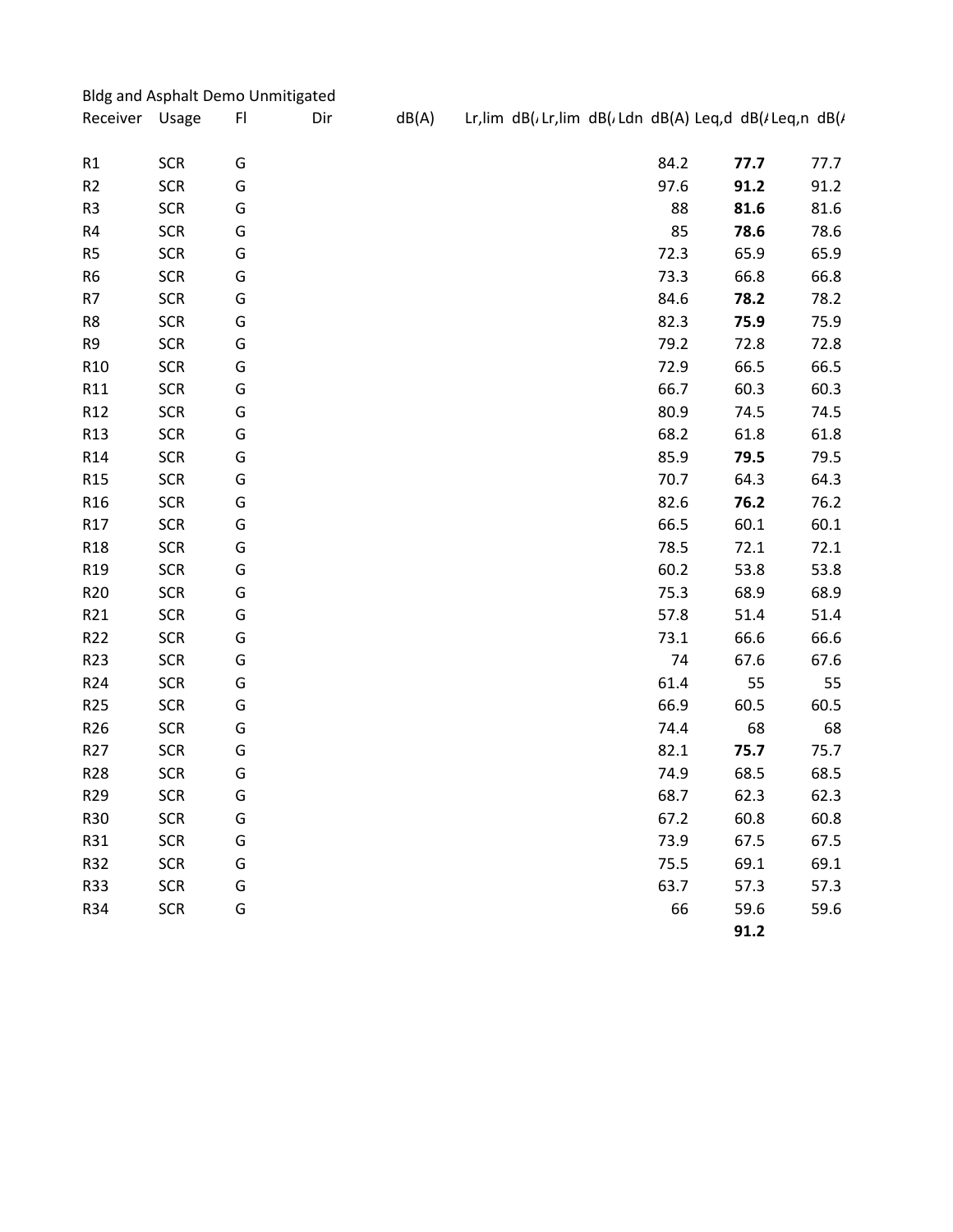|                 | <b>Bldg Constr Unmitigated</b> |    |     |       |  |      |      |                                                         |
|-----------------|--------------------------------|----|-----|-------|--|------|------|---------------------------------------------------------|
| Receiver Usage  |                                | FI | Dir | dB(A) |  |      |      | Lr,lim dB(, Lr,lim dB(, Ldn dB(A) Leq,d dB(, Leq,n dB(, |
|                 |                                |    |     |       |  |      |      |                                                         |
| R1              | <b>SCR</b>                     | G  |     |       |  | 73.4 | 67   | 67                                                      |
| R2              | <b>SCR</b>                     | G  |     |       |  | 76   | 69.6 | 69.6                                                    |
| R <sub>3</sub>  | <b>SCR</b>                     | G  |     |       |  | 79.3 | 72.9 | 72.9                                                    |
| R4              | <b>SCR</b>                     | G  |     |       |  | 80.6 | 74.2 | 74.2                                                    |
| R <sub>5</sub>  | <b>SCR</b>                     | G  |     |       |  | 69.7 | 63.3 | 63.3                                                    |
| R <sub>6</sub>  | <b>SCR</b>                     | G  |     |       |  | 64.8 | 58.4 | 58.4                                                    |
| R7              | <b>SCR</b>                     | G  |     |       |  | 68.8 | 62.4 | 62.4                                                    |
| R8              | <b>SCR</b>                     | G  |     |       |  | 78.3 | 71.9 | 71.9                                                    |
| R9              | <b>SCR</b>                     | G  |     |       |  | 76   | 69.6 | 69.6                                                    |
| R <sub>10</sub> | <b>SCR</b>                     | G  |     |       |  | 72   | 65.5 | 65.5                                                    |
| R11             | <b>SCR</b>                     | G  |     |       |  | 66.2 | 59.8 | 59.8                                                    |
| R <sub>12</sub> | <b>SCR</b>                     | G  |     |       |  | 78   | 71.6 | 71.6                                                    |
| R <sub>13</sub> | <b>SCR</b>                     | G  |     |       |  | 70.4 | 64   | 64                                                      |
| R <sub>14</sub> | <b>SCR</b>                     | G  |     |       |  | 82.1 | 75.7 | 75.7                                                    |
| R <sub>15</sub> | <b>SCR</b>                     | G  |     |       |  | 66.9 | 60.5 | 60.5                                                    |
| R <sub>16</sub> | <b>SCR</b>                     | G  |     |       |  | 82.5 | 76.1 | 76.1                                                    |
| R17             | <b>SCR</b>                     | G  |     |       |  | 69.8 | 63.4 | 63.4                                                    |
| R <sub>18</sub> | <b>SCR</b>                     | G  |     |       |  | 81.7 | 75.3 | 75.3                                                    |
| R <sub>19</sub> | <b>SCR</b>                     | G  |     |       |  | 62.3 | 55.9 | 55.9                                                    |
| R <sub>20</sub> | <b>SCR</b>                     | G  |     |       |  | 80.5 | 74.1 | 74.1                                                    |
| R21             | <b>SCR</b>                     | G  |     |       |  | 62.8 | 56.3 | 56.3                                                    |
| R22             | <b>SCR</b>                     | G  |     |       |  | 71.8 | 65.4 | 65.4                                                    |
| R <sub>23</sub> | <b>SCR</b>                     | G  |     |       |  | 73.9 | 67.5 | 67.5                                                    |
| R <sub>24</sub> | <b>SCR</b>                     | G  |     |       |  | 62   | 55.5 | 55.5                                                    |
| R <sub>25</sub> | <b>SCR</b>                     | G  |     |       |  | 66.8 | 60.4 | 60.4                                                    |
| R <sub>26</sub> | <b>SCR</b>                     | G  |     |       |  | 70.7 | 64.3 | 64.3                                                    |
| R <sub>27</sub> | <b>SCR</b>                     | G  |     |       |  | 68.2 | 61.8 | 61.8                                                    |
| R <sub>28</sub> | <b>SCR</b>                     | G  |     |       |  | 74.5 | 68.1 | 68.1                                                    |
| R <sub>29</sub> | <b>SCR</b>                     | G  |     |       |  | 67.5 | 61.1 | 61.1                                                    |
| R30             | <b>SCR</b>                     | G  |     |       |  | 66.9 | 60.5 | 60.5                                                    |
| R31             | <b>SCR</b>                     | G  |     |       |  | 65.3 | 58.9 | 58.9                                                    |
| R32             | <b>SCR</b>                     | G  |     |       |  | 56.8 | 50.4 | 50.4                                                    |
| <b>R33</b>      | <b>SCR</b>                     | G  |     |       |  | 67.6 | 61.2 | 61.2                                                    |
| R34             | <b>SCR</b>                     | G  |     |       |  | 62.9 | 56.4 | 56.4                                                    |
|                 |                                |    |     |       |  |      | 76.1 |                                                         |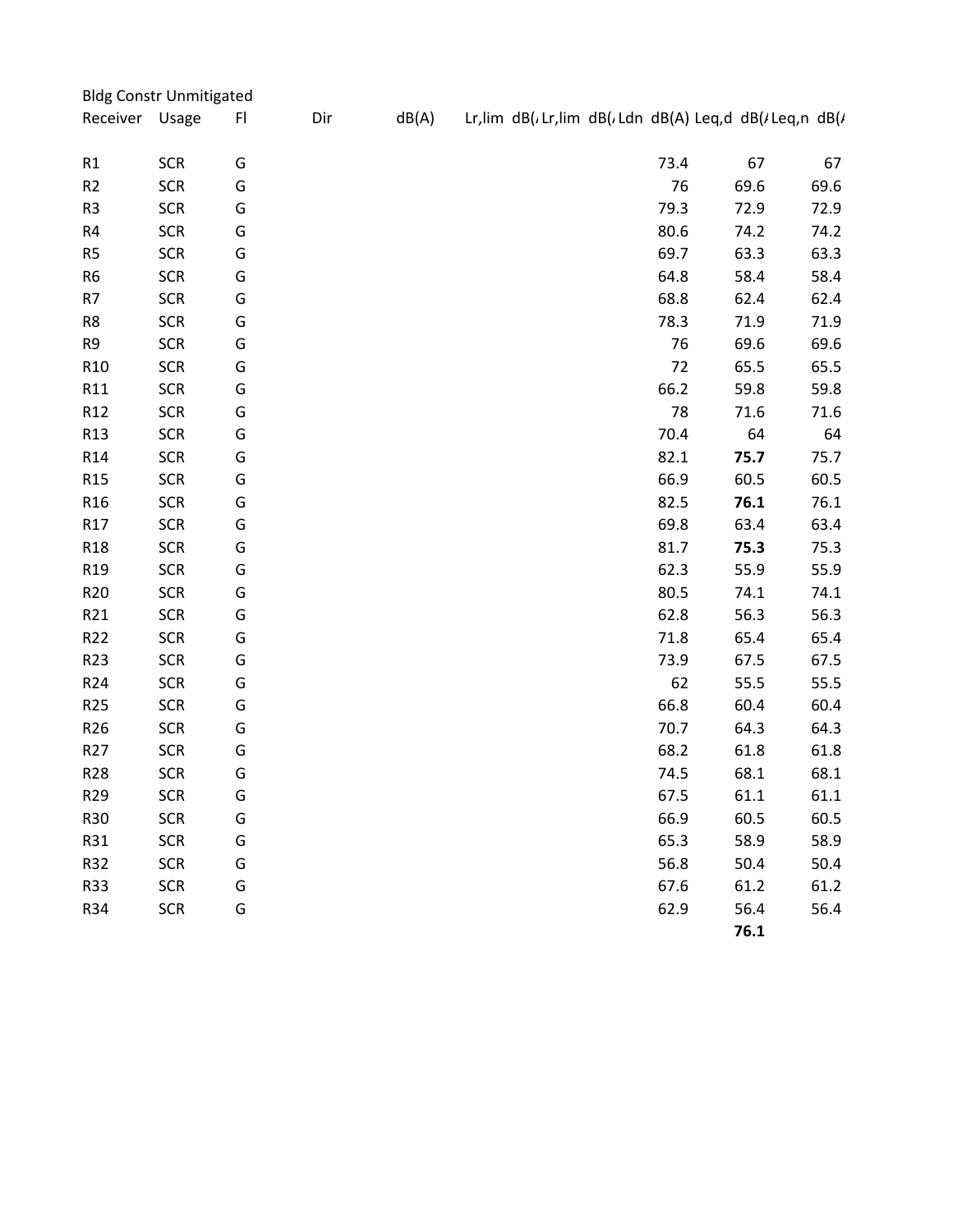|                 | <b>Grading South Unmitigated</b> |                |     |       |  |      |                                                         |      |
|-----------------|----------------------------------|----------------|-----|-------|--|------|---------------------------------------------------------|------|
| Receiver        | Usage                            | F <sub>l</sub> | Dir | dB(A) |  |      | Lr,lim dB(, Lr,lim dB(, Ldn dB(A) Leq,d dB(/ Leq,n dB(/ |      |
| R1              | <b>SCR</b>                       | G              |     |       |  | 64.9 | 58.5                                                    | 58.5 |
| R2              | <b>SCR</b>                       | G              |     |       |  | 65.7 | 59.3                                                    | 59.3 |
| R <sub>3</sub>  | <b>SCR</b>                       | G              |     |       |  | 66.5 | 60.1                                                    | 60.1 |
| R4              | <b>SCR</b>                       | G              |     |       |  | 67.1 | 60.7                                                    | 60.7 |
| R <sub>5</sub>  | <b>SCR</b>                       | G              |     |       |  | 62.2 | 55.8                                                    | 55.8 |
| R <sub>6</sub>  | <b>SCR</b>                       | G              |     |       |  | 56.1 | 49.7                                                    | 49.7 |
| R7              | <b>SCR</b>                       | G              |     |       |  | 66   | 59.6                                                    | 59.6 |
| R8              | <b>SCR</b>                       | G              |     |       |  | 66.5 | 60.1                                                    | 60.1 |
| R9              | <b>SCR</b>                       | G              |     |       |  | 64.6 | 58.2                                                    | 58.2 |
| R <sub>10</sub> | <b>SCR</b>                       | G              |     |       |  | 62.2 | 55.8                                                    | 55.8 |
| R11             | <b>SCR</b>                       | G              |     |       |  | 47.5 | 41.1                                                    | 41.1 |
| R <sub>12</sub> | <b>SCR</b>                       | G              |     |       |  | 66.8 | 60.4                                                    | 60.4 |
| R <sub>13</sub> | <b>SCR</b>                       | G              |     |       |  | 54.1 | 47.7                                                    | 47.7 |
| R14             | <b>SCR</b>                       | G              |     |       |  | 73.1 | 66.7                                                    | 66.7 |
| R <sub>15</sub> | <b>SCR</b>                       | G              |     |       |  | 53.7 | 47.3                                                    | 47.3 |
| R <sub>16</sub> | <b>SCR</b>                       | G              |     |       |  | 76.6 | 70.1                                                    | 70.1 |
| R17             | <b>SCR</b>                       | G              |     |       |  | 53.8 | 47.4                                                    | 47.4 |
| R <sub>18</sub> | <b>SCR</b>                       | G              |     |       |  | 81.2 | 74.8                                                    | 74.8 |
| R <sub>19</sub> | <b>SCR</b>                       | G              |     |       |  | 58.6 | 52.2                                                    | 52.2 |
| R20             | <b>SCR</b>                       | G              |     |       |  | 84.3 | 77.8                                                    | 77.8 |
| R21             | <b>SCR</b>                       | G              |     |       |  | 60.2 | 53.8                                                    | 53.8 |
| R22             | <b>SCR</b>                       | G              |     |       |  | 68.3 | 61.9                                                    | 61.9 |
| R23             | <b>SCR</b>                       | G              |     |       |  | 73.1 | 66.7                                                    | 66.7 |
| R24             | <b>SCR</b>                       | G              |     |       |  | 56.3 | 49.9                                                    | 49.9 |
| R <sub>25</sub> | <b>SCR</b>                       | G              |     |       |  | 64   | 57.6                                                    | 57.6 |
| R <sub>26</sub> | <b>SCR</b>                       | G              |     |       |  | 61.5 | 55                                                      | 55   |
| R <sub>27</sub> | <b>SCR</b>                       | G              |     |       |  | 61.4 | 55                                                      | 55   |
| R28             | <b>SCR</b>                       | G              |     |       |  | 65.9 | 59.4                                                    | 59.4 |
| R <sub>29</sub> | <b>SCR</b>                       | G              |     |       |  | 61.6 | 55.1                                                    | 55.1 |
| R30             | <b>SCR</b>                       | G              |     |       |  | 59.1 | 52.7                                                    | 52.7 |
| R31             | <b>SCR</b>                       | G              |     |       |  | 57   | 50.6                                                    | 50.6 |
| R32             | <b>SCR</b>                       | G              |     |       |  | 47.5 | 41                                                      | 41   |
| R33             | <b>SCR</b>                       | G              |     |       |  | 49.1 | 42.7                                                    | 42.7 |
| R34             | <b>SCR</b>                       | G              |     |       |  | 57.1 | 50.7                                                    | 50.7 |
|                 |                                  |                |     |       |  |      | 77.8                                                    |      |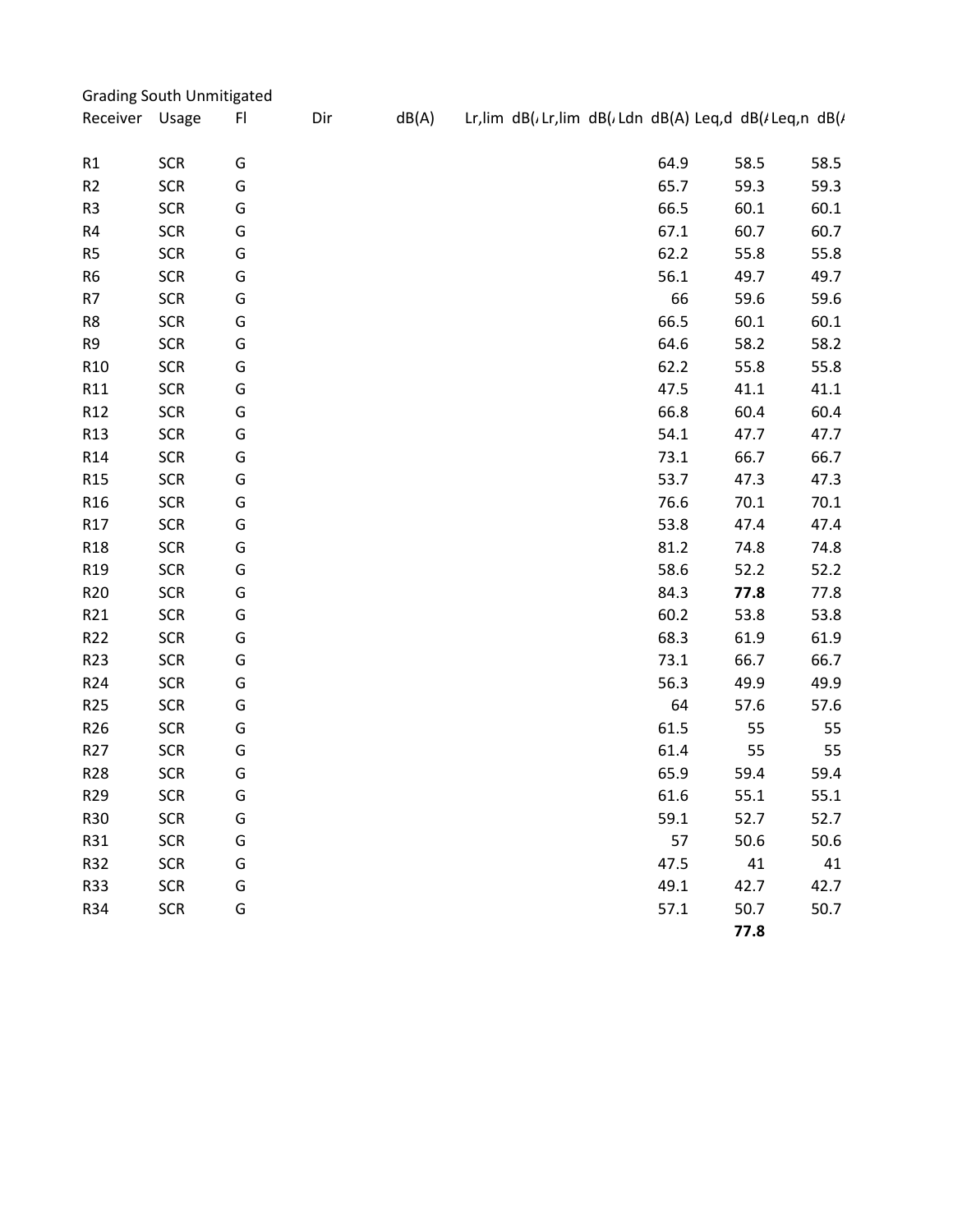| Paving Unmitigated |            |                |     |       |  |      |      |                                                         |
|--------------------|------------|----------------|-----|-------|--|------|------|---------------------------------------------------------|
| Receiver           | Usage      | F <sub>1</sub> | Dir | dB(A) |  |      |      | Lr,lim dB(, Lr,lim dB(, Ldn dB(A) Leq,d dB(, Leq,n dB(, |
|                    |            |                |     |       |  |      |      |                                                         |
| R1                 | <b>SCR</b> | G              |     |       |  | 68.2 | 61.8 | 61.8                                                    |
| R <sub>2</sub>     | <b>SCR</b> | G              |     |       |  | 76.4 | 70   | 70                                                      |
| R3                 | <b>SCR</b> | G              |     |       |  | 79.1 | 72.7 | 72.7                                                    |
| R4                 | <b>SCR</b> | G              |     |       |  | 78.4 | 72   | 72                                                      |
| R <sub>5</sub>     | <b>SCR</b> | G              |     |       |  | 57.5 | 51.1 | 51.1                                                    |
| R <sub>6</sub>     | <b>SCR</b> | G              |     |       |  | 67.1 | 60.7 | 60.7                                                    |
| R7                 | <b>SCR</b> | G              |     |       |  | 73.9 | 67.5 | 67.5                                                    |
| R8                 | <b>SCR</b> | G              |     |       |  | 72.9 | 66.5 | 66.5                                                    |
| R9                 | <b>SCR</b> | G              |     |       |  | 67.8 | 61.4 | 61.4                                                    |
| R <sub>10</sub>    | <b>SCR</b> | G              |     |       |  | 60.3 | 53.9 | 53.9                                                    |
| R11                | <b>SCR</b> | G              |     |       |  | 56.9 | 50.5 | 50.5                                                    |
| R12                | <b>SCR</b> | G              |     |       |  | 67.2 | 60.7 | 60.7                                                    |
| R <sub>13</sub>    | <b>SCR</b> | G              |     |       |  | 58   | 51.6 | 51.6                                                    |
| R14                | <b>SCR</b> | G              |     |       |  | 71.8 | 65.4 | 65.4                                                    |
| R <sub>15</sub>    | <b>SCR</b> | G              |     |       |  | 58.9 | 52.5 | 52.5                                                    |
| R <sub>16</sub>    | <b>SCR</b> | G              |     |       |  | 69.8 | 63.4 | 63.4                                                    |
| R17                | <b>SCR</b> | G              |     |       |  | 53.8 | 47.4 | 47.4                                                    |
| R <sub>18</sub>    | <b>SCR</b> | G              |     |       |  | 70.8 | 64.4 | 64.4                                                    |
| R <sub>19</sub>    | <b>SCR</b> | G              |     |       |  | 53.7 | 47.3 | 47.3                                                    |
| R <sub>20</sub>    | <b>SCR</b> | G              |     |       |  | 74.2 | 67.8 | 67.8                                                    |
| R21                | <b>SCR</b> | G              |     |       |  | 53.6 | 47.2 | 47.2                                                    |
| R22                | <b>SCR</b> | G              |     |       |  | 60.7 | 54.3 | 54.3                                                    |
| R23                | <b>SCR</b> | G              |     |       |  | 64.6 | 58.2 | 58.2                                                    |
| R <sub>24</sub>    | <b>SCR</b> | G              |     |       |  | 50.7 | 44.3 | 44.3                                                    |
| R <sub>25</sub>    | <b>SCR</b> | G              |     |       |  | 58.5 | 52.1 | 52.1                                                    |
| R <sub>26</sub>    | <b>SCR</b> | G              |     |       |  | 64.5 | 58.1 | 58.1                                                    |
| R <sub>27</sub>    | <b>SCR</b> | G              |     |       |  | 70   | 63.6 | 63.6                                                    |
| R <sub>28</sub>    | <b>SCR</b> | G              |     |       |  | 65   | 58.6 | 58.6                                                    |
| R <sub>29</sub>    | <b>SCR</b> | G              |     |       |  | 56.8 | 50.4 | 50.4                                                    |
| R30                | <b>SCR</b> | G              |     |       |  | 56.5 | 50.1 | 50.1                                                    |
| R31                | <b>SCR</b> | G              |     |       |  | 58.4 | 52   | 52                                                      |
| R32                | <b>SCR</b> | G              |     |       |  | 60   | 53.6 | 53.6                                                    |
| <b>R33</b>         | <b>SCR</b> | G              |     |       |  | 57.6 | 51.2 | 51.2                                                    |
| R34                | <b>SCR</b> | G              |     |       |  | 51.8 | 45.4 | 45.4                                                    |
|                    |            |                |     |       |  |      | 72.7 |                                                         |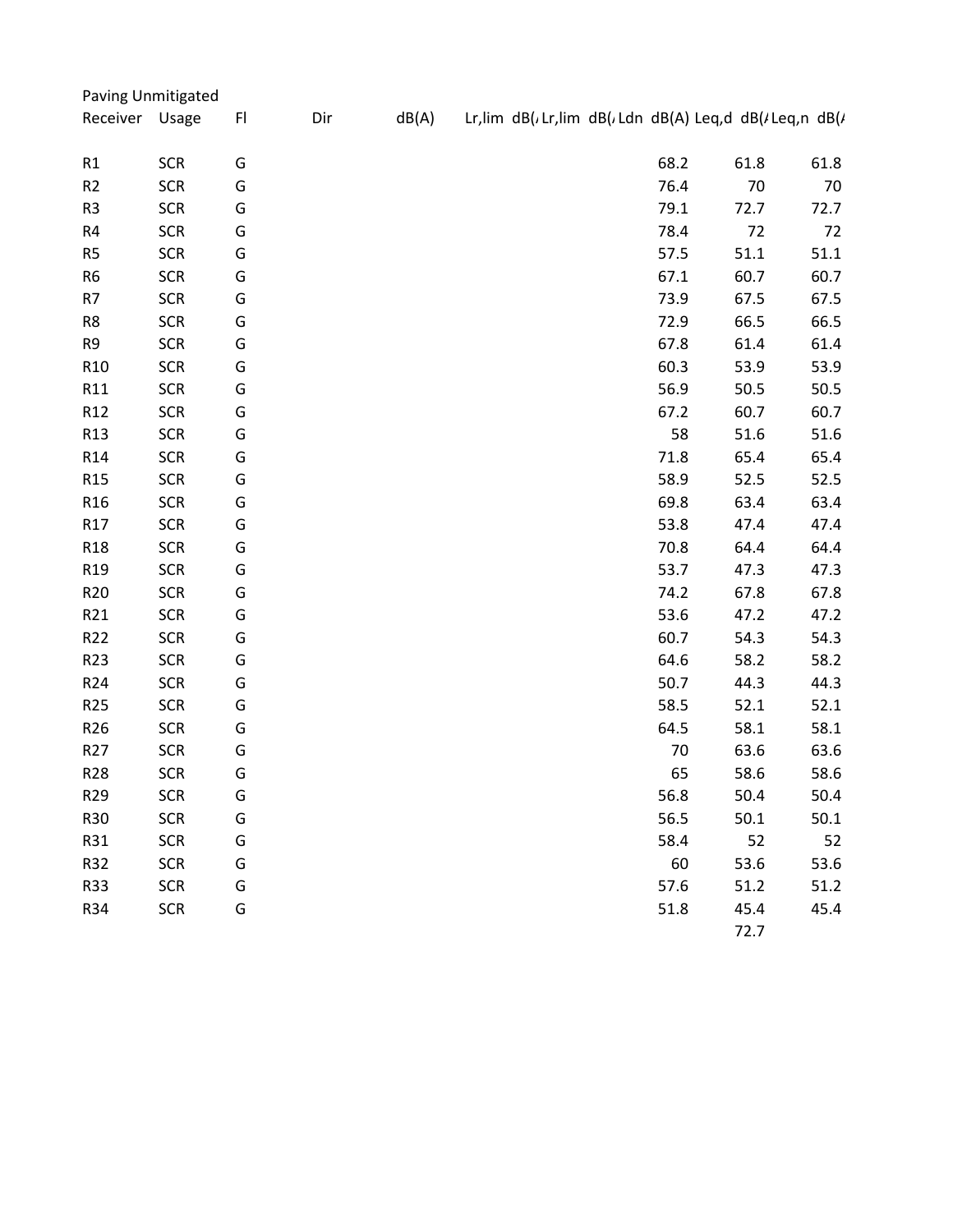|                 |            |    | Soil Nailing and Grading Central Unmitigated |       |  |      |                                                         |      |
|-----------------|------------|----|----------------------------------------------|-------|--|------|---------------------------------------------------------|------|
| Receiver Usage  |            | FI | Dir                                          | dB(A) |  |      | Lr,lim dB(, Lr,lim dB(, Ldn dB(A) Leq,d dB(, Leq,n dB(, |      |
|                 |            |    |                                              |       |  |      |                                                         |      |
| R1              | <b>SCR</b> | G  |                                              |       |  | 66.3 | 59.9                                                    | 59.9 |
| R2              | <b>SCR</b> | G  |                                              |       |  | 68.1 | 61.7                                                    | 61.7 |
| R <sub>3</sub>  | <b>SCR</b> | G  |                                              |       |  | 70   | 63.6                                                    | 63.6 |
| R4              | <b>SCR</b> | G  |                                              |       |  | 71.9 | 65.5                                                    | 65.5 |
| R <sub>5</sub>  | <b>SCR</b> | G  |                                              |       |  | 60.9 | 54.5                                                    | 54.5 |
| R <sub>6</sub>  | <b>SCR</b> | G  |                                              |       |  | 60.2 | 53.8                                                    | 53.8 |
| R7              | <b>SCR</b> | G  |                                              |       |  | 59.9 | 53.5                                                    | 53.5 |
| R8              | <b>SCR</b> | G  |                                              |       |  | 70.7 | 64.3                                                    | 64.3 |
| R9              | <b>SCR</b> | G  |                                              |       |  | 68.3 | 61.9                                                    | 61.9 |
| R <sub>10</sub> | <b>SCR</b> | G  |                                              |       |  | 66.3 | 59.9                                                    | 59.9 |
| R11             | <b>SCR</b> | G  |                                              |       |  | 61.9 | 55.5                                                    | 55.5 |
| R <sub>12</sub> | <b>SCR</b> | G  |                                              |       |  | 70.5 | 64.1                                                    | 64.1 |
| R <sub>13</sub> | <b>SCR</b> | G  |                                              |       |  | 65.2 | 58.8                                                    | 58.8 |
| R14             | <b>SCR</b> | G  |                                              |       |  | 80.5 | 74.1                                                    | 74.1 |
| R <sub>15</sub> | <b>SCR</b> | G  |                                              |       |  | 59.9 | 53.5                                                    | 53.5 |
| R <sub>16</sub> | <b>SCR</b> | G  |                                              |       |  | 77.1 | 70.7                                                    | 70.7 |
| R17             | <b>SCR</b> | G  |                                              |       |  | 58.2 | 51.8                                                    | 51.8 |
| <b>R18</b>      | <b>SCR</b> | G  |                                              |       |  | 73   | 66.6                                                    | 66.6 |
| R19             | <b>SCR</b> | G  |                                              |       |  | 57   | 50.6                                                    | 50.6 |
| R <sub>20</sub> | <b>SCR</b> | G  |                                              |       |  | 68.7 | 62.3                                                    | 62.3 |
| R21             | <b>SCR</b> | G  |                                              |       |  | 52.9 | 46.5                                                    | 46.5 |
| R22             | <b>SCR</b> | G  |                                              |       |  | 67.3 | 60.9                                                    | 60.9 |
| R <sub>23</sub> | <b>SCR</b> | G  |                                              |       |  | 68.4 | 62                                                      | 62   |
| R <sub>24</sub> | <b>SCR</b> | G  |                                              |       |  | 58.8 | 52.4                                                    | 52.4 |
| R <sub>25</sub> | <b>SCR</b> | G  |                                              |       |  | 60.5 | 54.1                                                    | 54.1 |
| R <sub>26</sub> | <b>SCR</b> | G  |                                              |       |  | 64.2 | 57.8                                                    | 57.8 |
| R <sub>27</sub> | <b>SCR</b> | G  |                                              |       |  | 62.8 | 56.4                                                    | 56.4 |
| R <sub>28</sub> | <b>SCR</b> | G  |                                              |       |  | 56.1 | 49.6                                                    | 49.6 |
| R <sub>29</sub> | <b>SCR</b> | G  |                                              |       |  | 64   | 57.6                                                    | 57.6 |
| R30             | <b>SCR</b> | G  |                                              |       |  | 60.6 | 54.2                                                    | 54.2 |
| R31             | <b>SCR</b> | G  |                                              |       |  | 63.5 | 57.1                                                    | 57.1 |
| R32             | <b>SCR</b> | G  |                                              |       |  | 55.7 | 49.3                                                    | 49.3 |
| <b>R33</b>      | <b>SCR</b> | G  |                                              |       |  | 56.6 | 50.2                                                    | 50.2 |
| R34             | <b>SCR</b> | G  |                                              |       |  | 62   | 55.6                                                    | 55.6 |
|                 |            |    |                                              |       |  |      | 74.1                                                    |      |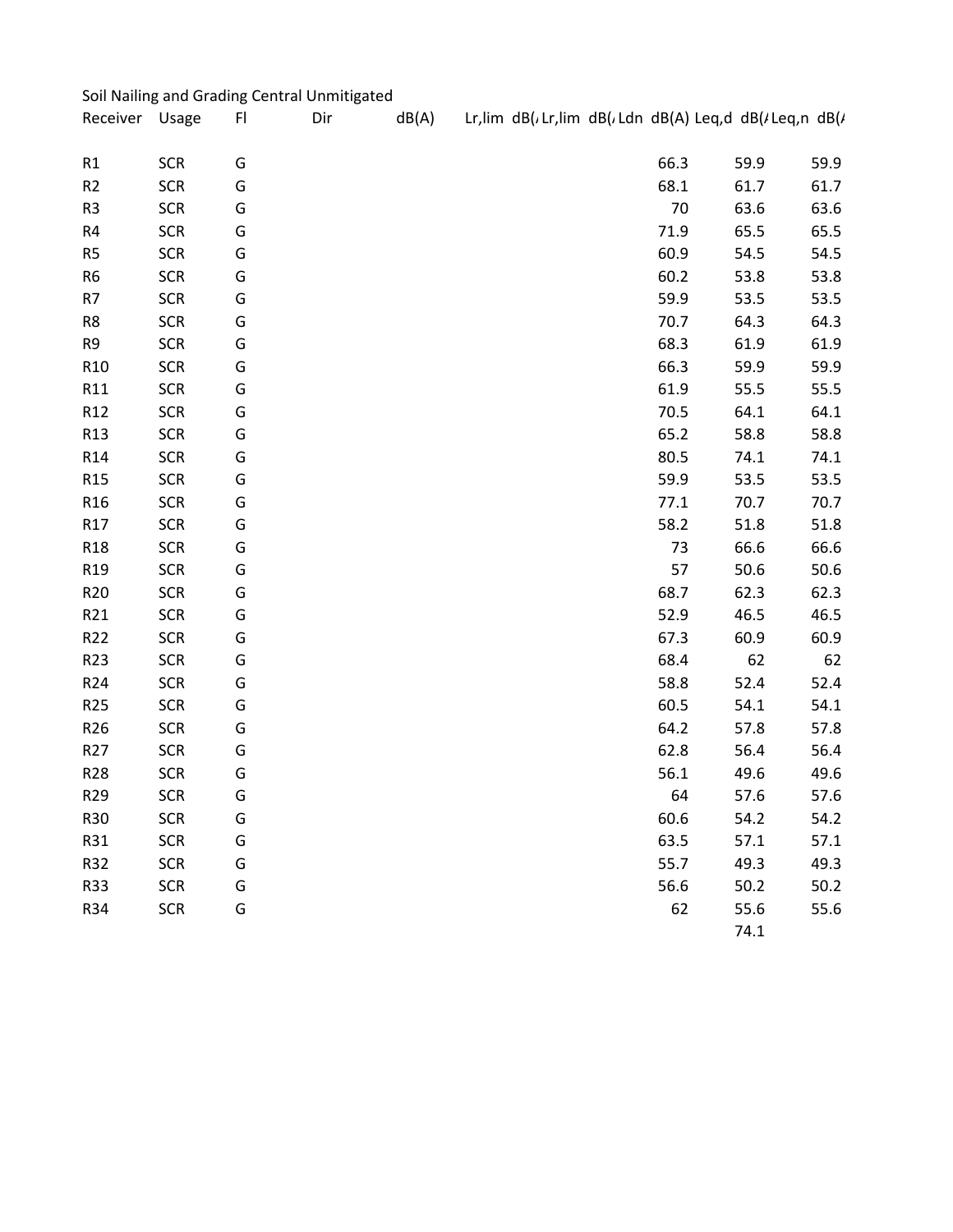|                 |            |   | Soil Nailing and Grading North Unmitigated |       |  |      |                                                         |      |
|-----------------|------------|---|--------------------------------------------|-------|--|------|---------------------------------------------------------|------|
| Receiver Usage  |            | F | Dir                                        | dB(A) |  |      | Lr,lim dB(, Lr,lim dB(, Ldn dB(A) Leq,d dB(, Leq,n dB(, |      |
|                 |            |   |                                            |       |  |      |                                                         |      |
| R1              | <b>SCR</b> | G |                                            |       |  | 67.7 | 61.3                                                    | 61.3 |
| R2              | <b>SCR</b> | G |                                            |       |  | 70.1 | 63.7                                                    | 63.7 |
| R <sub>3</sub>  | <b>SCR</b> | G |                                            |       |  | 73   | 66.6                                                    | 66.6 |
| R4              | <b>SCR</b> | G |                                            |       |  | 76.7 | 70.3                                                    | 70.3 |
| R <sub>5</sub>  | <b>SCR</b> | G |                                            |       |  | 56.6 | 50.2                                                    | 50.2 |
| R <sub>6</sub>  | <b>SCR</b> | G |                                            |       |  | 65.1 | 58.7                                                    | 58.7 |
| R7              | <b>SCR</b> | G |                                            |       |  | 64.3 | 57.9                                                    | 57.9 |
| R8              | <b>SCR</b> | G |                                            |       |  | 74.9 | 68.4                                                    | 68.4 |
| R9              | <b>SCR</b> | G |                                            |       |  | 71.3 | 64.9                                                    | 64.9 |
| R <sub>10</sub> | <b>SCR</b> | G |                                            |       |  | 67.6 | 61.2                                                    | 61.2 |
| R11             | <b>SCR</b> | G |                                            |       |  | 56   | 49.6                                                    | 49.6 |
| R <sub>12</sub> | <b>SCR</b> | G |                                            |       |  | 75.3 | 68.9                                                    | 68.9 |
| R <sub>13</sub> | <b>SCR</b> | G |                                            |       |  | 65.4 | 59                                                      | 59   |
| R <sub>14</sub> | <b>SCR</b> | G |                                            |       |  | 72.9 | 66.5                                                    | 66.5 |
| R <sub>15</sub> | <b>SCR</b> | G |                                            |       |  | 65.3 | 58.8                                                    | 58.8 |
| R <sub>16</sub> | <b>SCR</b> | G |                                            |       |  | 70.6 | 64.2                                                    | 64.2 |
| R17             | <b>SCR</b> | G |                                            |       |  | 57.3 | 50.9                                                    | 50.9 |
| R <sub>18</sub> | <b>SCR</b> | G |                                            |       |  | 69.3 | 62.9                                                    | 62.9 |
| R <sub>19</sub> | <b>SCR</b> | G |                                            |       |  | 52.2 | 45.8                                                    | 45.8 |
| R <sub>20</sub> | <b>SCR</b> | G |                                            |       |  | 65.8 | 59.4                                                    | 59.4 |
| R21             | <b>SCR</b> | G |                                            |       |  | 55.6 | 49.2                                                    | 49.2 |
| R <sub>22</sub> | <b>SCR</b> | G |                                            |       |  | 65.3 | 58.9                                                    | 58.9 |
| R <sub>23</sub> | <b>SCR</b> | G |                                            |       |  | 66   | 59.6                                                    | 59.6 |
| R <sub>24</sub> | <b>SCR</b> | G |                                            |       |  | 57.2 | 50.8                                                    | 50.8 |
| R <sub>25</sub> | <b>SCR</b> | G |                                            |       |  | 62.2 | 55.8                                                    | 55.8 |
| R <sub>26</sub> | <b>SCR</b> | G |                                            |       |  | 66.5 | 60.1                                                    | 60.1 |
| R <sub>27</sub> | <b>SCR</b> | G |                                            |       |  | 63.9 | 57.5                                                    | 57.5 |
| R <sub>28</sub> | <b>SCR</b> | G |                                            |       |  | 57   | 50.6                                                    | 50.6 |
| R <sub>29</sub> | <b>SCR</b> | G |                                            |       |  | 66.6 | 60.2                                                    | 60.2 |
| R30             | <b>SCR</b> | G |                                            |       |  | 62   | 55.6                                                    | 55.6 |
| R31             | <b>SCR</b> | G |                                            |       |  | 57.8 | 51.3                                                    | 51.3 |
| R32             | <b>SCR</b> | G |                                            |       |  | 57.4 | 51                                                      | 51   |
| <b>R33</b>      | <b>SCR</b> | G |                                            |       |  | 53.7 | 47.3                                                    | 47.3 |
| R34             | <b>SCR</b> | G |                                            |       |  | 63.6 | 57.1                                                    | 57.1 |
|                 |            |   |                                            |       |  |      | 70.3                                                    |      |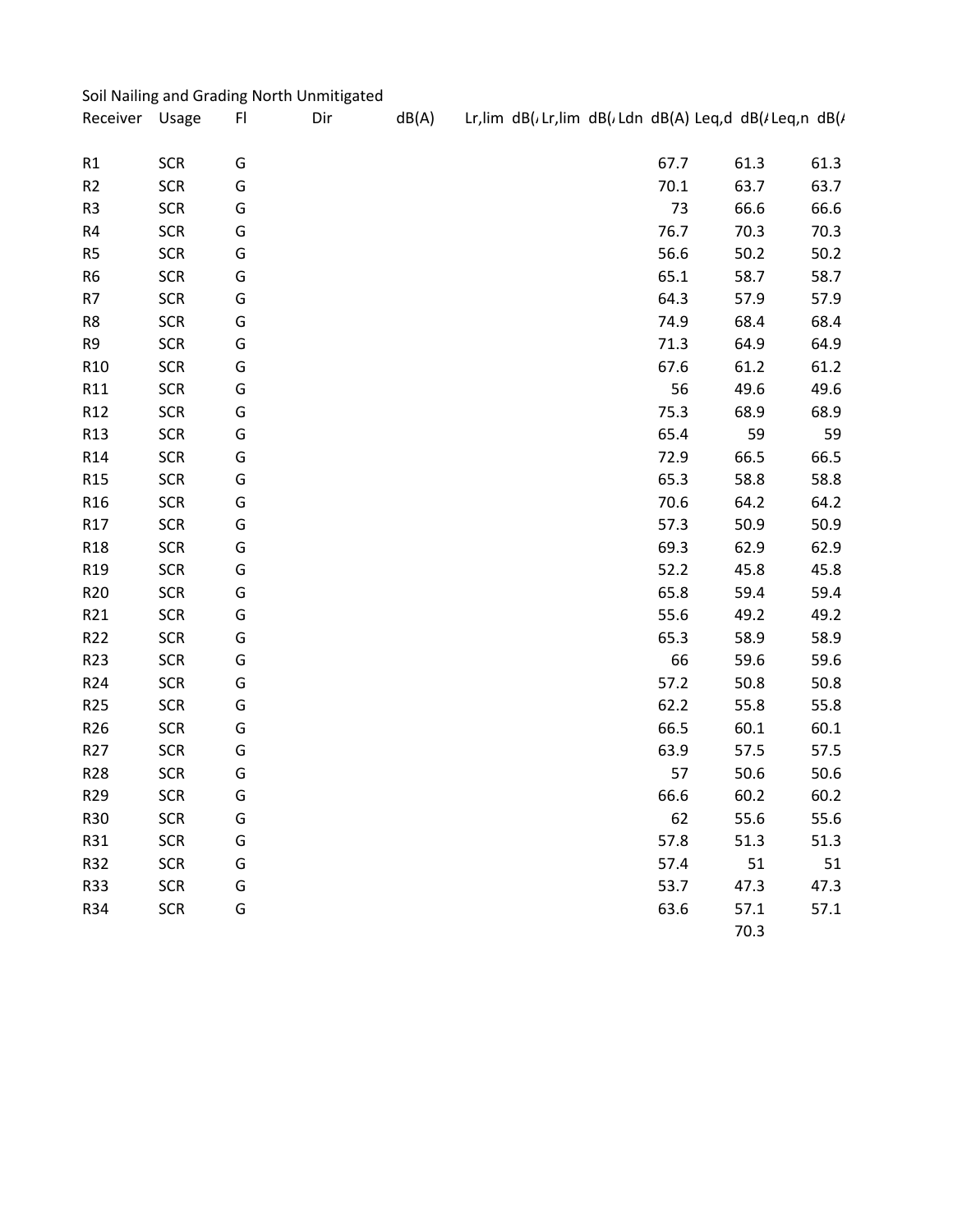|                 |            |   | Soil Nailing and Grading South Central Unmitigated |       |  |      |                                                        |      |
|-----------------|------------|---|----------------------------------------------------|-------|--|------|--------------------------------------------------------|------|
| Receiver Usage  |            | F | Dir                                                | dB(A) |  |      | Lr,lim dB(, Lr,lim dB(, Ldn dB(A) Leq,d dB(/Leq,n dB(/ |      |
|                 |            |   |                                                    |       |  |      |                                                        |      |
| R1              | <b>SCR</b> | G |                                                    |       |  | 64.8 | 58.4                                                   | 58.4 |
| R2              | <b>SCR</b> | G |                                                    |       |  | 66   | 59.6                                                   | 59.6 |
| R <sub>3</sub>  | <b>SCR</b> | G |                                                    |       |  | 67.2 | 60.8                                                   | 60.8 |
| R4              | <b>SCR</b> | G |                                                    |       |  | 68.3 | 61.9                                                   | 61.9 |
| R <sub>5</sub>  | <b>SCR</b> | G |                                                    |       |  | 64.1 | 57.7                                                   | 57.7 |
| R <sub>6</sub>  | <b>SCR</b> | G |                                                    |       |  | 57.2 | 50.8                                                   | 50.8 |
| R7              | <b>SCR</b> | G |                                                    |       |  | 59.1 | 52.7                                                   | 52.7 |
| R8              | <b>SCR</b> | G |                                                    |       |  | 67.4 | 61                                                     | 61   |
| R9              | <b>SCR</b> | G |                                                    |       |  | 64.8 | 58.4                                                   | 58.4 |
| R <sub>10</sub> | <b>SCR</b> | G |                                                    |       |  | 63.7 | 57.3                                                   | 57.3 |
| R11             | <b>SCR</b> | G |                                                    |       |  | 49.1 | 42.7                                                   | 42.7 |
| R <sub>12</sub> | <b>SCR</b> | G |                                                    |       |  | 66.7 | 60.3                                                   | 60.3 |
| R <sub>13</sub> | <b>SCR</b> | G |                                                    |       |  | 64.7 | 58.3                                                   | 58.3 |
| R <sub>14</sub> | <b>SCR</b> | G |                                                    |       |  | 78.5 | 72.1                                                   | 72.1 |
| R <sub>15</sub> | <b>SCR</b> | G |                                                    |       |  | 58.7 | 52.3                                                   | 52.3 |
| R <sub>16</sub> | <b>SCR</b> | G |                                                    |       |  | 83.6 | 77.2                                                   | 77.2 |
| R17             | <b>SCR</b> | G |                                                    |       |  | 58.1 | 51.7                                                   | 51.7 |
| R <sub>18</sub> | <b>SCR</b> | G |                                                    |       |  | 79.4 | 73                                                     | 73   |
| R <sub>19</sub> | <b>SCR</b> | G |                                                    |       |  | 55.3 | 48.9                                                   | 48.9 |
| R <sub>20</sub> | <b>SCR</b> | G |                                                    |       |  | 73.6 | 67.2                                                   | 67.2 |
| R21             | <b>SCR</b> | G |                                                    |       |  | 57.1 | 50.6                                                   | 50.6 |
| R <sub>22</sub> | <b>SCR</b> | G |                                                    |       |  | 70.5 | 64.1                                                   | 64.1 |
| R <sub>23</sub> | <b>SCR</b> | G |                                                    |       |  | 72.1 | 65.7                                                   | 65.7 |
| R <sub>24</sub> | <b>SCR</b> | G |                                                    |       |  | 61.3 | 54.9                                                   | 54.9 |
| R <sub>25</sub> | <b>SCR</b> | G |                                                    |       |  | 58.6 | 52.2                                                   | 52.2 |
| R <sub>26</sub> | <b>SCR</b> | G |                                                    |       |  | 62.1 | 55.7                                                   | 55.7 |
| R <sub>27</sub> | <b>SCR</b> | G |                                                    |       |  | 61.3 | 54.9                                                   | 54.9 |
| R <sub>28</sub> | <b>SCR</b> | G |                                                    |       |  | 61.4 | 55                                                     | 55   |
| R <sub>29</sub> | <b>SCR</b> | G |                                                    |       |  | 62.5 | 56.1                                                   | 56.1 |
| R30             | <b>SCR</b> | G |                                                    |       |  | 59.1 | 52.7                                                   | 52.7 |
| R31             | <b>SCR</b> | G |                                                    |       |  | 61.3 | 54.9                                                   | 54.9 |
| R32             | <b>SCR</b> | G |                                                    |       |  | 55   | 48.6                                                   | 48.6 |
| <b>R33</b>      | <b>SCR</b> | G |                                                    |       |  | 55.6 | 49.2                                                   | 49.2 |
| R34             | <b>SCR</b> | G |                                                    |       |  | 61.2 | 54.8                                                   | 54.8 |
|                 |            |   |                                                    |       |  |      | 77.2                                                   |      |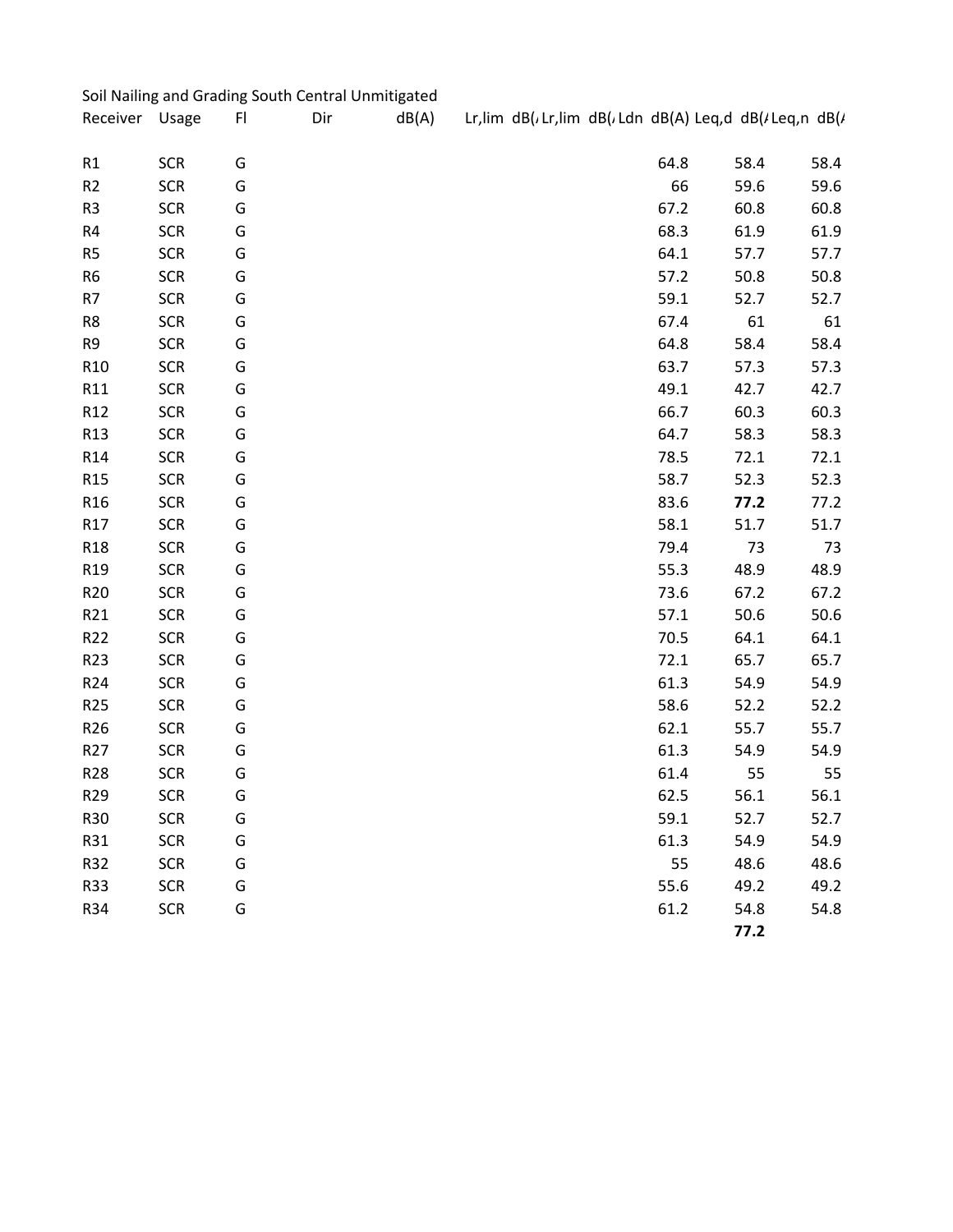|                 |            |   | Soil Nailing and Grading South Unmitigated |       |  |      |                                                         |      |
|-----------------|------------|---|--------------------------------------------|-------|--|------|---------------------------------------------------------|------|
| Receiver Usage  |            | F | Dir                                        | dB(A) |  |      | Lr,lim dB(, Lr,lim dB(, Ldn dB(A) Leq,d dB(, Leq,n dB(, |      |
|                 |            |   |                                            |       |  |      |                                                         |      |
| R1              | <b>SCR</b> | G |                                            |       |  | 63.2 | 56.8                                                    | 56.8 |
| R2              | <b>SCR</b> | G |                                            |       |  | 64.3 | 57.9                                                    | 57.9 |
| R <sub>3</sub>  | <b>SCR</b> | G |                                            |       |  | 65.4 | 59                                                      | 59   |
| R4              | <b>SCR</b> | G |                                            |       |  | 66.1 | 59.7                                                    | 59.7 |
| R <sub>5</sub>  | <b>SCR</b> | G |                                            |       |  | 62.6 | 56.2                                                    | 56.2 |
| R <sub>6</sub>  | <b>SCR</b> | G |                                            |       |  | 55.7 | 49.3                                                    | 49.3 |
| R7              | <b>SCR</b> | G |                                            |       |  | 58.7 | 52.3                                                    | 52.3 |
| R8              | <b>SCR</b> | G |                                            |       |  | 65.5 | 59.1                                                    | 59.1 |
| R9              | <b>SCR</b> | G |                                            |       |  | 62.8 | 56.4                                                    | 56.4 |
| R <sub>10</sub> | <b>SCR</b> | G |                                            |       |  | 61.7 | 55.3                                                    | 55.3 |
| R11             | <b>SCR</b> | G |                                            |       |  | 47.1 | 40.7                                                    | 40.7 |
| R <sub>12</sub> | <b>SCR</b> | G |                                            |       |  | 64.6 | 58.2                                                    | 58.2 |
| R <sub>13</sub> | <b>SCR</b> | G |                                            |       |  | 53.5 | 47.1                                                    | 47.1 |
| R <sub>14</sub> | <b>SCR</b> | G |                                            |       |  | 73   | 66.6                                                    | 66.6 |
| R <sub>15</sub> | <b>SCR</b> | G |                                            |       |  | 52.8 | 46.4                                                    | 46.4 |
| R <sub>16</sub> | <b>SCR</b> | G |                                            |       |  | 78.6 | 72.2                                                    | 72.2 |
| R17             | <b>SCR</b> | G |                                            |       |  | 57.4 | 51                                                      | 51   |
| R <sub>18</sub> | <b>SCR</b> | G |                                            |       |  | 84.6 | 78.2                                                    | 78.2 |
| R <sub>19</sub> | <b>SCR</b> | G |                                            |       |  | 58.3 | 51.9                                                    | 51.9 |
| R <sub>20</sub> | <b>SCR</b> | G |                                            |       |  | 79.4 | 73                                                      | 73   |
| R21             | <b>SCR</b> | G |                                            |       |  | 68.6 | 62.2                                                    | 62.2 |
| R <sub>22</sub> | <b>SCR</b> | G |                                            |       |  | 74.2 | 67.8                                                    | 67.8 |
| R <sub>23</sub> | <b>SCR</b> | G |                                            |       |  | 76.7 | 70.3                                                    | 70.3 |
| R <sub>24</sub> | <b>SCR</b> | G |                                            |       |  | 56.9 | 50.5                                                    | 50.5 |
| R <sub>25</sub> | <b>SCR</b> | G |                                            |       |  | 59.5 | 53.1                                                    | 53.1 |
| R <sub>26</sub> | <b>SCR</b> | G |                                            |       |  | 60.6 | 54.2                                                    | 54.2 |
| R <sub>27</sub> | <b>SCR</b> | G |                                            |       |  | 60   | 53.6                                                    | 53.6 |
| R <sub>28</sub> | <b>SCR</b> | G |                                            |       |  | 60.4 | 54                                                      | 54   |
| R <sub>29</sub> | <b>SCR</b> | G |                                            |       |  | 60.9 | 54.5                                                    | 54.5 |
| R30             | <b>SCR</b> | G |                                            |       |  | 58   | 51.6                                                    | 51.6 |
| R31             | <b>SCR</b> | G |                                            |       |  | 59.8 | 53.4                                                    | 53.4 |
| R32             | <b>SCR</b> | G |                                            |       |  | 54.6 | 48.2                                                    | 48.2 |
| <b>R33</b>      | <b>SCR</b> | G |                                            |       |  | 54.9 | 48.5                                                    | 48.5 |
| R34             | <b>SCR</b> | G |                                            |       |  | 60.1 | 53.7                                                    | 53.7 |
|                 |            |   |                                            |       |  |      | 78.2                                                    |      |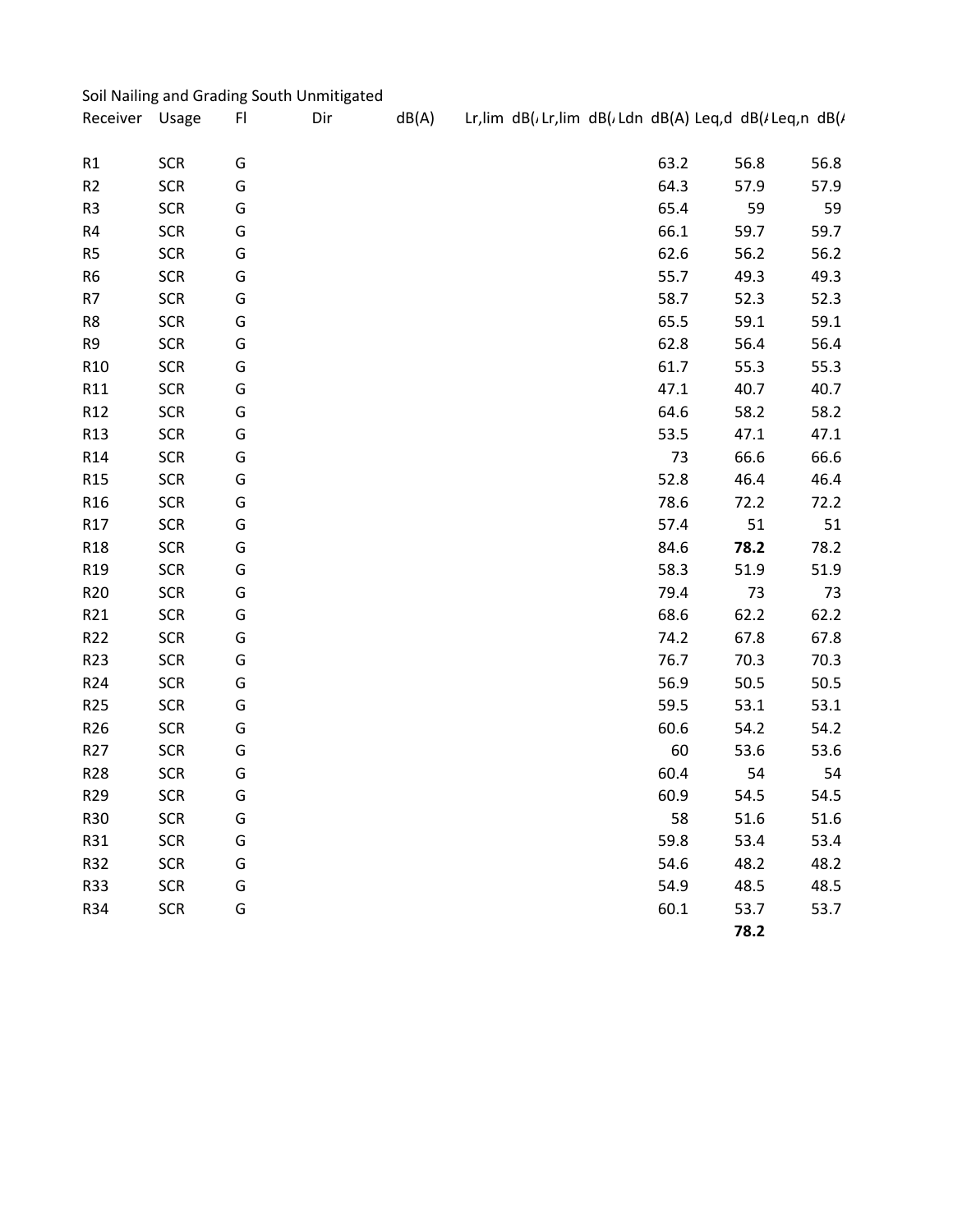|                 |            | <b>Bldg and Asphalt Demo Mitigated</b> |     |       |  |      |                                                         |      |
|-----------------|------------|----------------------------------------|-----|-------|--|------|---------------------------------------------------------|------|
| Receiver Usage  |            | F <sub>l</sub>                         | Dir | dB(A) |  |      | Lr,lim dB(, Lr,lim dB(, Ldn dB(A) Leq,d dB(, Leq,n dB(, |      |
|                 |            |                                        |     |       |  |      |                                                         |      |
| R1              | <b>SCR</b> | G                                      |     |       |  | 74   | 67.6                                                    | 67.6 |
| R2              | <b>SCR</b> | G                                      |     |       |  | 80.6 | 74.2                                                    | 74.2 |
| R <sub>3</sub>  | <b>SCR</b> | G                                      |     |       |  | 75.2 | 68.8                                                    | 68.8 |
| R4              | <b>SCR</b> | G                                      |     |       |  | 75.1 | 68.7                                                    | 68.7 |
| R <sub>5</sub>  | <b>SCR</b> | G                                      |     |       |  | 64.2 | 57.8                                                    | 57.8 |
| R <sub>6</sub>  | <b>SCR</b> | G                                      |     |       |  | 66.2 | 59.7                                                    | 59.7 |
| R7              | <b>SCR</b> | G                                      |     |       |  | 71.4 | 65                                                      | 65   |
| R8              | <b>SCR</b> | G                                      |     |       |  | 72.3 | 65.9                                                    | 65.9 |
| R9              | <b>SCR</b> | G                                      |     |       |  | 72.9 | 66.5                                                    | 66.5 |
| R <sub>10</sub> | <b>SCR</b> | G                                      |     |       |  | 71.6 | 65.2                                                    | 65.2 |
| R11             | <b>SCR</b> | G                                      |     |       |  | 61.7 | 55.2                                                    | 55.2 |
| R <sub>12</sub> | <b>SCR</b> | G                                      |     |       |  | 74.6 | 68.2                                                    | 68.2 |
| R <sub>13</sub> | <b>SCR</b> | G                                      |     |       |  | 63.6 | 57.2                                                    | 57.2 |
| R <sub>14</sub> | <b>SCR</b> | G                                      |     |       |  | 75.5 | 69                                                      | 69   |
| R <sub>15</sub> | <b>SCR</b> | G                                      |     |       |  | 65   | 58.6                                                    | 58.6 |
| R <sub>16</sub> | <b>SCR</b> | G                                      |     |       |  | 76.2 | 69.7                                                    | 69.7 |
| R17             | <b>SCR</b> | G                                      |     |       |  | 61.5 | 55.1                                                    | 55.1 |
| R <sub>18</sub> | <b>SCR</b> | G                                      |     |       |  | 74.6 | 68.2                                                    | 68.2 |
| R <sub>19</sub> | <b>SCR</b> | G                                      |     |       |  | 58.6 | 52.2                                                    | 52.2 |
| R <sub>20</sub> | <b>SCR</b> | G                                      |     |       |  | 72   | 65.6                                                    | 65.6 |
| R21             | <b>SCR</b> | G                                      |     |       |  | 56.4 | 50                                                      | 50   |
| R22             | <b>SCR</b> | G                                      |     |       |  | 73   | 66.6                                                    | 66.6 |
| R <sub>23</sub> | <b>SCR</b> | G                                      |     |       |  | 71.5 | 65.1                                                    | 65.1 |
| R <sub>24</sub> | <b>SCR</b> | G                                      |     |       |  | 61.1 | 54.7                                                    | 54.7 |
| R <sub>25</sub> | <b>SCR</b> | G                                      |     |       |  | 63.4 | 57                                                      | 57   |
| R <sub>26</sub> | <b>SCR</b> | G                                      |     |       |  | 69.4 | 63                                                      | 63   |
| R <sub>27</sub> | <b>SCR</b> | G                                      |     |       |  | 68.8 | 62.4                                                    | 62.4 |
| R <sub>28</sub> | <b>SCR</b> | G                                      |     |       |  | 65.8 | 59.4                                                    | 59.4 |
| R <sub>29</sub> | <b>SCR</b> | G                                      |     |       |  | 67.2 | 60.8                                                    | 60.8 |
| R30             | <b>SCR</b> | G                                      |     |       |  | 63.7 | 57.3                                                    | 57.3 |
| R31             | <b>SCR</b> | G                                      |     |       |  | 67.6 | 61.2                                                    | 61.2 |
| R32             | <b>SCR</b> | G                                      |     |       |  | 64.5 | 58.1                                                    | 58.1 |
| <b>R33</b>      | <b>SCR</b> | G                                      |     |       |  | 63.1 | 56.7                                                    | 56.7 |
| R34             | <b>SCR</b> | G                                      |     |       |  | 65.3 | 58.9                                                    | 58.9 |
|                 |            |                                        |     |       |  |      | 74.2                                                    |      |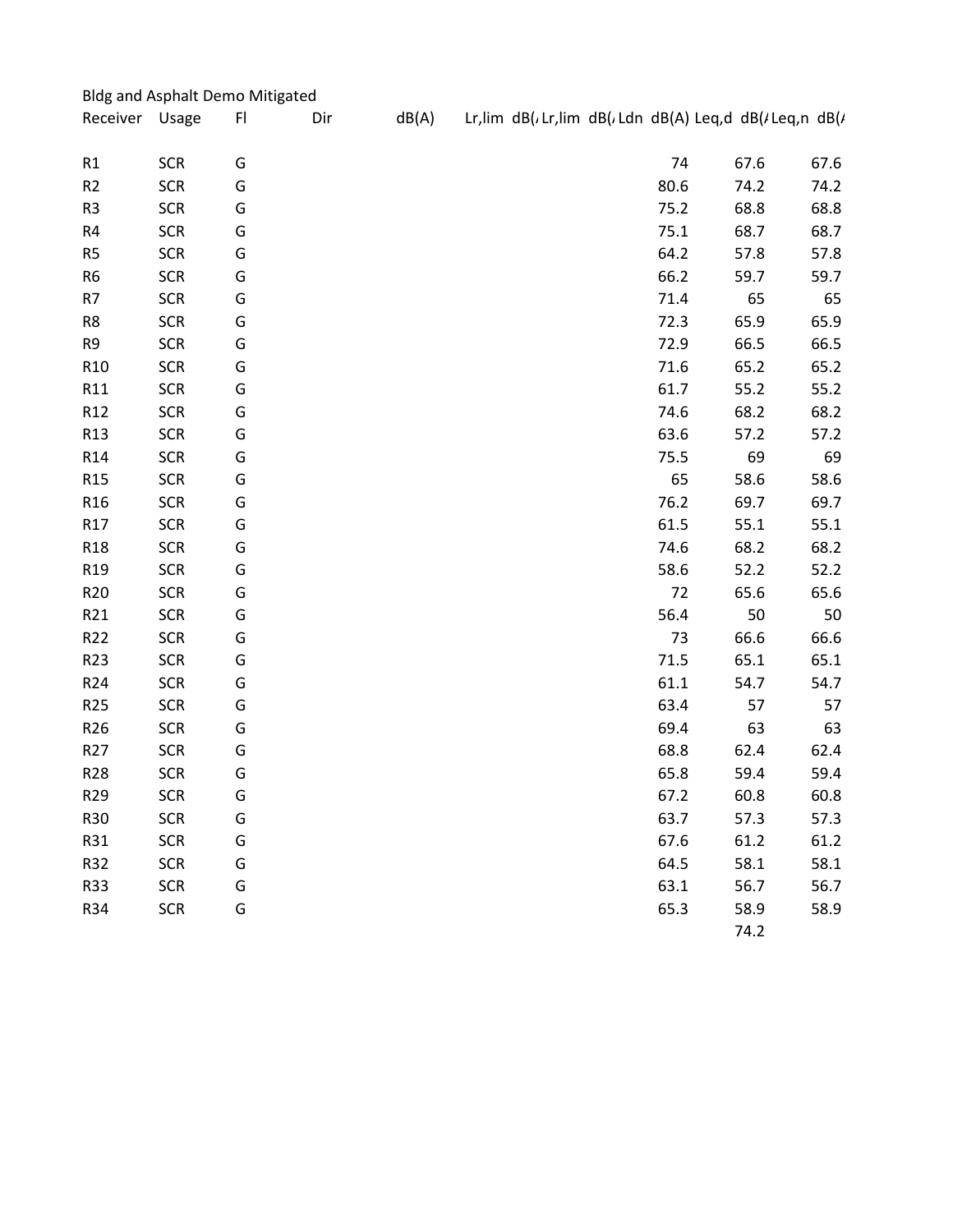|                 | <b>Bldg Constr Mitigated</b> |    |     |       |  |      |                                                         |      |
|-----------------|------------------------------|----|-----|-------|--|------|---------------------------------------------------------|------|
| Receiver Usage  |                              | FI | Dir | dB(A) |  |      | Lr,lim dB(, Lr,lim dB(, Ldn dB(A) Leq,d dB(, Leq,n dB(, |      |
|                 |                              |    |     |       |  |      |                                                         |      |
| R1              | <b>SCR</b>                   | G  |     |       |  | 73.4 | 67                                                      | 67   |
| R <sub>2</sub>  | <b>SCR</b>                   | G  |     |       |  | 76   | 69.6                                                    | 69.6 |
| R <sub>3</sub>  | <b>SCR</b>                   | G  |     |       |  | 79.3 | 72.9                                                    | 72.9 |
| R4              | <b>SCR</b>                   | G  |     |       |  | 80.6 | 74.2                                                    | 74.2 |
| R <sub>5</sub>  | <b>SCR</b>                   | G  |     |       |  | 69.7 | 63.3                                                    | 63.3 |
| R <sub>6</sub>  | <b>SCR</b>                   | G  |     |       |  | 64.8 | 58.4                                                    | 58.4 |
| R7              | <b>SCR</b>                   | G  |     |       |  | 68.8 | 62.4                                                    | 62.4 |
| R8              | <b>SCR</b>                   | G  |     |       |  | 78.3 | 71.9                                                    | 71.9 |
| R9              | <b>SCR</b>                   | G  |     |       |  | 73.3 | 66.8                                                    | 66.8 |
| R <sub>10</sub> | <b>SCR</b>                   | G  |     |       |  | 71.6 | 65.2                                                    | 65.2 |
| R11             | <b>SCR</b>                   | G  |     |       |  | 64.1 | 57.7                                                    | 57.7 |
| R <sub>12</sub> | <b>SCR</b>                   | G  |     |       |  | 74.5 | 68.1                                                    | 68.1 |
| R <sub>13</sub> | <b>SCR</b>                   | G  |     |       |  | 68   | 61.6                                                    | 61.6 |
| R <sub>14</sub> | <b>SCR</b>                   | G  |     |       |  | 77.7 | 71.3                                                    | 71.3 |
| R <sub>15</sub> | <b>SCR</b>                   | G  |     |       |  | 65.6 | 59.2                                                    | 59.2 |
| R <sub>16</sub> | <b>SCR</b>                   | G  |     |       |  | 78.3 | 71.9                                                    | 71.9 |
| R17             | <b>SCR</b>                   | G  |     |       |  | 66.7 | 60.3                                                    | 60.3 |
| R <sub>18</sub> | <b>SCR</b>                   | G  |     |       |  | 78.6 | 72.2                                                    | 72.2 |
| R <sub>19</sub> | <b>SCR</b>                   | G  |     |       |  | 62.3 | 55.9                                                    | 55.9 |
| R <sub>20</sub> | <b>SCR</b>                   | G  |     |       |  | 77.3 | 70.9                                                    | 70.9 |
| R21             | <b>SCR</b>                   | G  |     |       |  | 62.7 | 56.3                                                    | 56.3 |
| R22             | <b>SCR</b>                   | G  |     |       |  | 71.8 | 65.4                                                    | 65.4 |
| R23             | <b>SCR</b>                   | G  |     |       |  | 73.9 | 67.5                                                    | 67.5 |
| R <sub>24</sub> | <b>SCR</b>                   | G  |     |       |  | 62   | 55.5                                                    | 55.5 |
| R <sub>25</sub> | <b>SCR</b>                   | G  |     |       |  | 66.8 | 60.4                                                    | 60.4 |
| R <sub>26</sub> | <b>SCR</b>                   | G  |     |       |  | 70.7 | 64.3                                                    | 64.3 |
| R <sub>27</sub> | <b>SCR</b>                   | G  |     |       |  | 68.2 | 61.8                                                    | 61.8 |
| R <sub>28</sub> | <b>SCR</b>                   | G  |     |       |  | 74.5 | 68.1                                                    | 68.1 |
| R <sub>29</sub> | <b>SCR</b>                   | G  |     |       |  | 66.8 | 60.4                                                    | 60.4 |
| R30             | <b>SCR</b>                   | G  |     |       |  | 66.9 | 60.5                                                    | 60.5 |
| R31             | <b>SCR</b>                   | G  |     |       |  | 65.3 | 58.9                                                    | 58.9 |
| R32             | <b>SCR</b>                   | G  |     |       |  | 56.8 | 50.4                                                    | 50.4 |
| <b>R33</b>      | <b>SCR</b>                   | G  |     |       |  | 67.6 | 61.2                                                    | 61.2 |
| R34             | <b>SCR</b>                   | G  |     |       |  | 62.2 | 55.8                                                    | 55.8 |
|                 |                              |    |     |       |  |      | 74.2                                                    |      |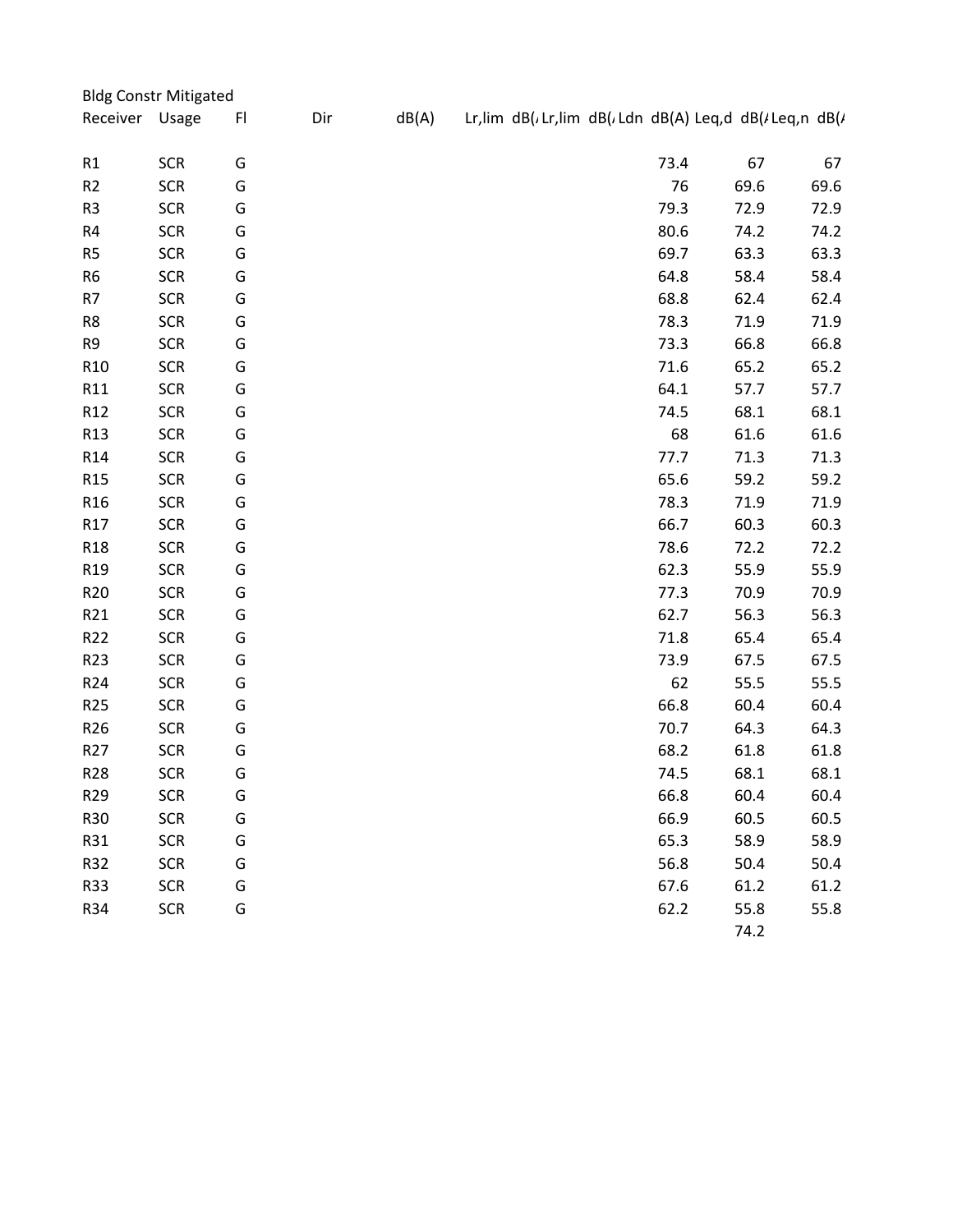|                 | <b>Grading South Mitigated</b> |    |     |       |                                                        |      |      |      |
|-----------------|--------------------------------|----|-----|-------|--------------------------------------------------------|------|------|------|
| Receiver Usage  |                                | FI | Dir | dB(A) | Lr,lim dB(, Lr,lim dB(, Ldn dB(A) Leq,d dB(/Leq,n dB(/ |      |      |      |
| R1              | <b>SCR</b>                     | G  |     |       |                                                        | 60.4 | 54   | 54   |
| R2              | <b>SCR</b>                     | G  |     |       |                                                        | 60.5 | 54.1 | 54.1 |
| R <sub>3</sub>  | <b>SCR</b>                     | G  |     |       |                                                        | 62.1 | 55.7 | 55.7 |
| R4              | <b>SCR</b>                     | G  |     |       |                                                        | 67   | 60.6 | 60.6 |
| R <sub>5</sub>  | <b>SCR</b>                     | G  |     |       |                                                        | 60.1 | 53.7 | 53.7 |
| R <sub>6</sub>  | <b>SCR</b>                     | G  |     |       |                                                        | 56.1 | 49.7 | 49.7 |
| R7              | <b>SCR</b>                     | G  |     |       |                                                        | 65.2 | 58.8 | 58.8 |
| R8              | <b>SCR</b>                     | G  |     |       |                                                        | 66.4 | 60   | 60   |
| R9              | <b>SCR</b>                     | G  |     |       |                                                        | 63.2 | 56.8 | 56.8 |
| R <sub>10</sub> | <b>SCR</b>                     | G  |     |       |                                                        | 62.2 | 55.8 | 55.8 |
| R11             | <b>SCR</b>                     | G  |     |       |                                                        | 47.5 | 41   | 41   |
| R <sub>12</sub> | <b>SCR</b>                     | G  |     |       |                                                        | 63.9 | 57.5 | 57.5 |
| R <sub>13</sub> | <b>SCR</b>                     | G  |     |       |                                                        | 54   | 47.6 | 47.6 |
| R <sub>14</sub> | <b>SCR</b>                     | G  |     |       |                                                        | 68.8 | 62.4 | 62.4 |
| R <sub>15</sub> | <b>SCR</b>                     | G  |     |       |                                                        | 53.6 | 47.2 | 47.2 |
| R <sub>16</sub> | <b>SCR</b>                     | G  |     |       |                                                        | 71.9 | 65.5 | 65.5 |
| R17             | <b>SCR</b>                     | G  |     |       |                                                        | 53.7 | 47.3 | 47.3 |
| R <sub>18</sub> | <b>SCR</b>                     | G  |     |       |                                                        | 76.5 | 70.1 | 70.1 |
| R <sub>19</sub> | <b>SCR</b>                     | G  |     |       |                                                        | 58.6 | 52.2 | 52.2 |
| R <sub>20</sub> | <b>SCR</b>                     | G  |     |       |                                                        | 79.1 | 72.7 | 72.7 |
| R21             | <b>SCR</b>                     | G  |     |       |                                                        | 60.2 | 53.8 | 53.8 |
| R <sub>22</sub> | <b>SCR</b>                     | G  |     |       |                                                        | 68.3 | 61.9 | 61.9 |
| R <sub>23</sub> | <b>SCR</b>                     | G  |     |       |                                                        | 73.1 | 66.7 | 66.7 |
| R <sub>24</sub> | <b>SCR</b>                     | G  |     |       |                                                        | 56.3 | 49.9 | 49.9 |
| R <sub>25</sub> | <b>SCR</b>                     | G  |     |       |                                                        | 60.3 | 53.9 | 53.9 |
| R <sub>26</sub> | <b>SCR</b>                     | G  |     |       |                                                        | 61.5 | 55   | 55   |
| R <sub>27</sub> | <b>SCR</b>                     | G  |     |       |                                                        | 61.4 | 55   | 55   |
| R <sub>28</sub> | <b>SCR</b>                     | G  |     |       |                                                        | 62.4 | 56   | 56   |
| R <sub>29</sub> | <b>SCR</b>                     | G  |     |       |                                                        | 61.5 | 55.1 | 55.1 |
| <b>R30</b>      | <b>SCR</b>                     | G  |     |       |                                                        | 59.1 | 52.7 | 52.7 |
| R31             | <b>SCR</b>                     | G  |     |       |                                                        | 57   | 50.6 | 50.6 |
| R32             | <b>SCR</b>                     | G  |     |       |                                                        | 47.5 | 41   | 41   |
| <b>R33</b>      | <b>SCR</b>                     | G  |     |       |                                                        | 49.1 | 42.7 | 42.7 |
| R34             | <b>SCR</b>                     | G  |     |       |                                                        | 55.4 | 49   | 49   |
|                 |                                |    |     |       |                                                        |      | 72.7 |      |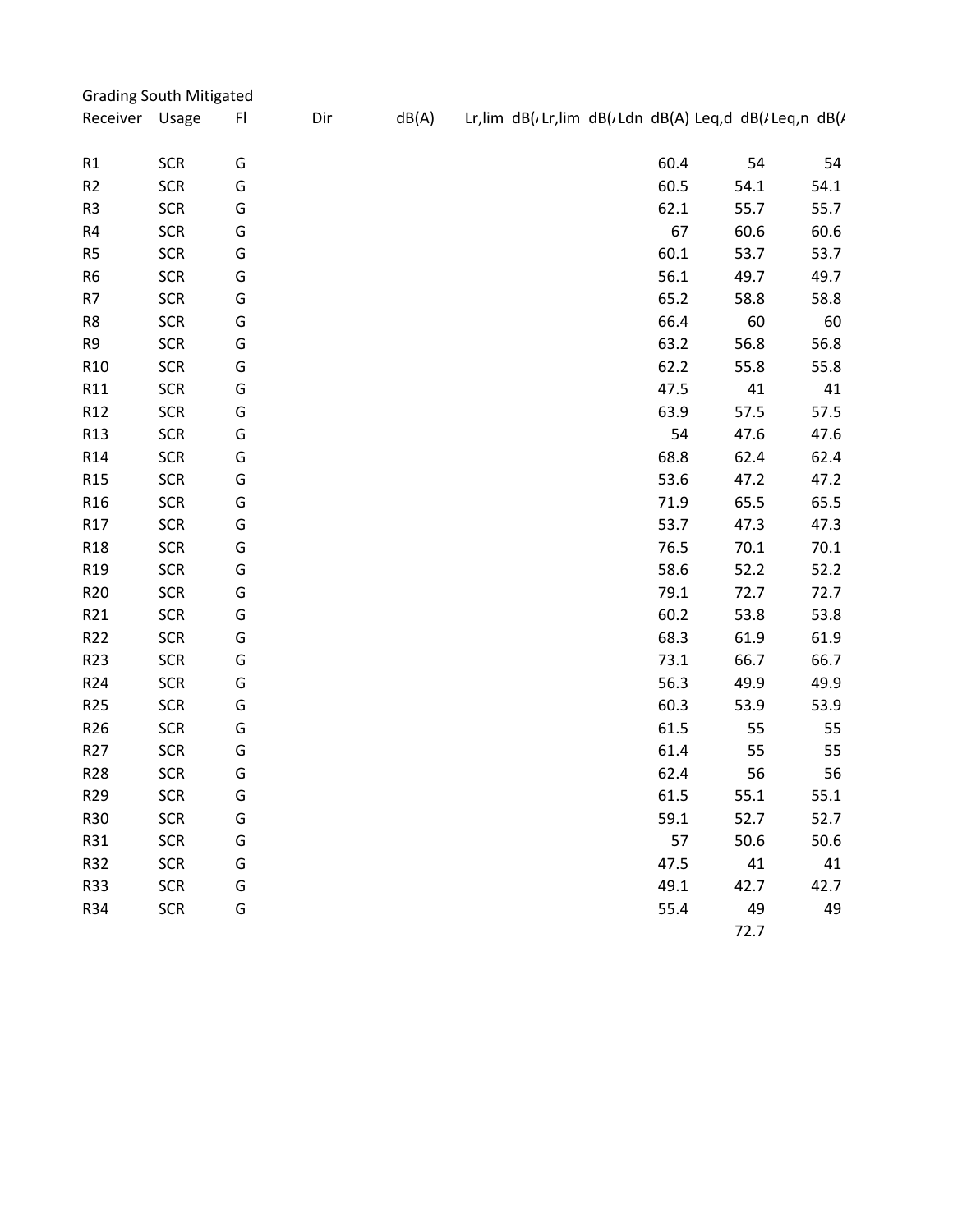|                 |            |   | Soil Nailing and Grading South Central Mitigated |       |  |      |                                                        |      |
|-----------------|------------|---|--------------------------------------------------|-------|--|------|--------------------------------------------------------|------|
| Receiver Usage  |            | F | Dir                                              | dB(A) |  |      | Lr,lim dB(, Lr,lim dB(, Ldn dB(A) Leq,d dB(/Leq,n dB(/ |      |
|                 |            |   |                                                  |       |  |      |                                                        |      |
| R1              | <b>SCR</b> | G |                                                  |       |  | 60.6 | 54.2                                                   | 54.2 |
| R2              | <b>SCR</b> | G |                                                  |       |  | 61.2 | 54.8                                                   | 54.8 |
| R <sub>3</sub>  | <b>SCR</b> | G |                                                  |       |  | 63.1 | 56.7                                                   | 56.7 |
| R4              | <b>SCR</b> | G |                                                  |       |  | 66.3 | 59.9                                                   | 59.9 |
| R <sub>5</sub>  | <b>SCR</b> | G |                                                  |       |  | 60.2 | 53.8                                                   | 53.8 |
| R <sub>6</sub>  | <b>SCR</b> | G |                                                  |       |  | 54.8 | 48.3                                                   | 48.3 |
| R7              | <b>SCR</b> | G |                                                  |       |  | 59.1 | 52.7                                                   | 52.7 |
| R8              | <b>SCR</b> | G |                                                  |       |  | 65   | 58.6                                                   | 58.6 |
| R9              | <b>SCR</b> | G |                                                  |       |  | 64.1 | 57.7                                                   | 57.7 |
| R <sub>10</sub> | <b>SCR</b> | G |                                                  |       |  | 62.3 | 55.9                                                   | 55.9 |
| R11             | <b>SCR</b> | G |                                                  |       |  | 48.6 | 42.2                                                   | 42.2 |
| R <sub>12</sub> | <b>SCR</b> | G |                                                  |       |  | 65.6 | 59.2                                                   | 59.2 |
| R <sub>13</sub> | <b>SCR</b> | G |                                                  |       |  | 60.8 | 54.4                                                   | 54.4 |
| R <sub>14</sub> | <b>SCR</b> | G |                                                  |       |  | 71.9 | 65.5                                                   | 65.5 |
| R <sub>15</sub> | <b>SCR</b> | G |                                                  |       |  | 54.6 | 48.2                                                   | 48.2 |
| R <sub>16</sub> | <b>SCR</b> | G |                                                  |       |  | 75.1 | 68.7                                                   | 68.7 |
| R17             | <b>SCR</b> | G |                                                  |       |  | 58.1 | 51.7                                                   | 51.7 |
| R <sub>18</sub> | <b>SCR</b> | G |                                                  |       |  | 73   | 66.6                                                   | 66.6 |
| R <sub>19</sub> | <b>SCR</b> | G |                                                  |       |  | 55.3 | 48.9                                                   | 48.9 |
| R <sub>20</sub> | <b>SCR</b> | G |                                                  |       |  | 69   | 62.6                                                   | 62.6 |
| R21             | <b>SCR</b> | G |                                                  |       |  | 57.1 | 50.6                                                   | 50.6 |
| R <sub>22</sub> | <b>SCR</b> | G |                                                  |       |  | 70.5 | 64.1                                                   | 64.1 |
| R <sub>23</sub> | <b>SCR</b> | G |                                                  |       |  | 68.2 | 61.8                                                   | 61.8 |
| R <sub>24</sub> | <b>SCR</b> | G |                                                  |       |  | 61.7 | 55.3                                                   | 55.3 |
| R <sub>25</sub> | <b>SCR</b> | G |                                                  |       |  | 58.6 | 52.2                                                   | 52.2 |
| R <sub>26</sub> | <b>SCR</b> | G |                                                  |       |  | 62.1 | 55.7                                                   | 55.7 |
| R <sub>27</sub> | <b>SCR</b> | G |                                                  |       |  | 61.3 | 54.9                                                   | 54.9 |
| R <sub>28</sub> | <b>SCR</b> | G |                                                  |       |  | 61.4 | 55                                                     | 55   |
| R <sub>29</sub> | <b>SCR</b> | G |                                                  |       |  | 60.6 | 54.2                                                   | 54.2 |
| R30             | <b>SCR</b> | G |                                                  |       |  | 59.1 | 52.7                                                   | 52.7 |
| R31             | <b>SCR</b> | G |                                                  |       |  | 61.3 | 54.9                                                   | 54.9 |
| R32             | <b>SCR</b> | G |                                                  |       |  | 55   | 48.6                                                   | 48.6 |
| <b>R33</b>      | <b>SCR</b> | G |                                                  |       |  | 55.6 | 49.2                                                   | 49.2 |
| R34             | <b>SCR</b> | G |                                                  |       |  | 59.3 | 52.9                                                   | 52.9 |
|                 |            |   |                                                  |       |  |      | 68.7                                                   |      |